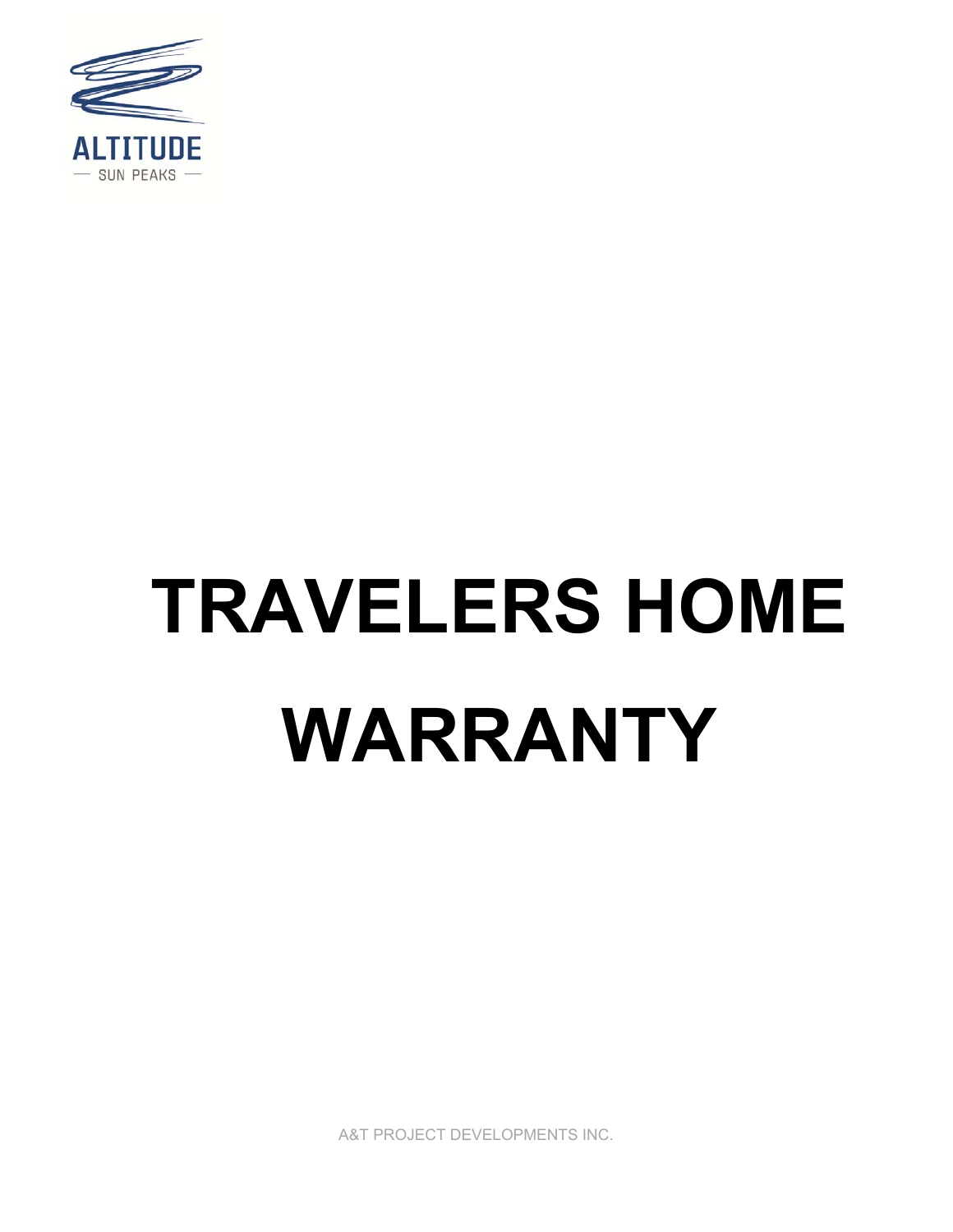# **NEW HOME MAINTENANCE MANUAL**



**Provided to you by:**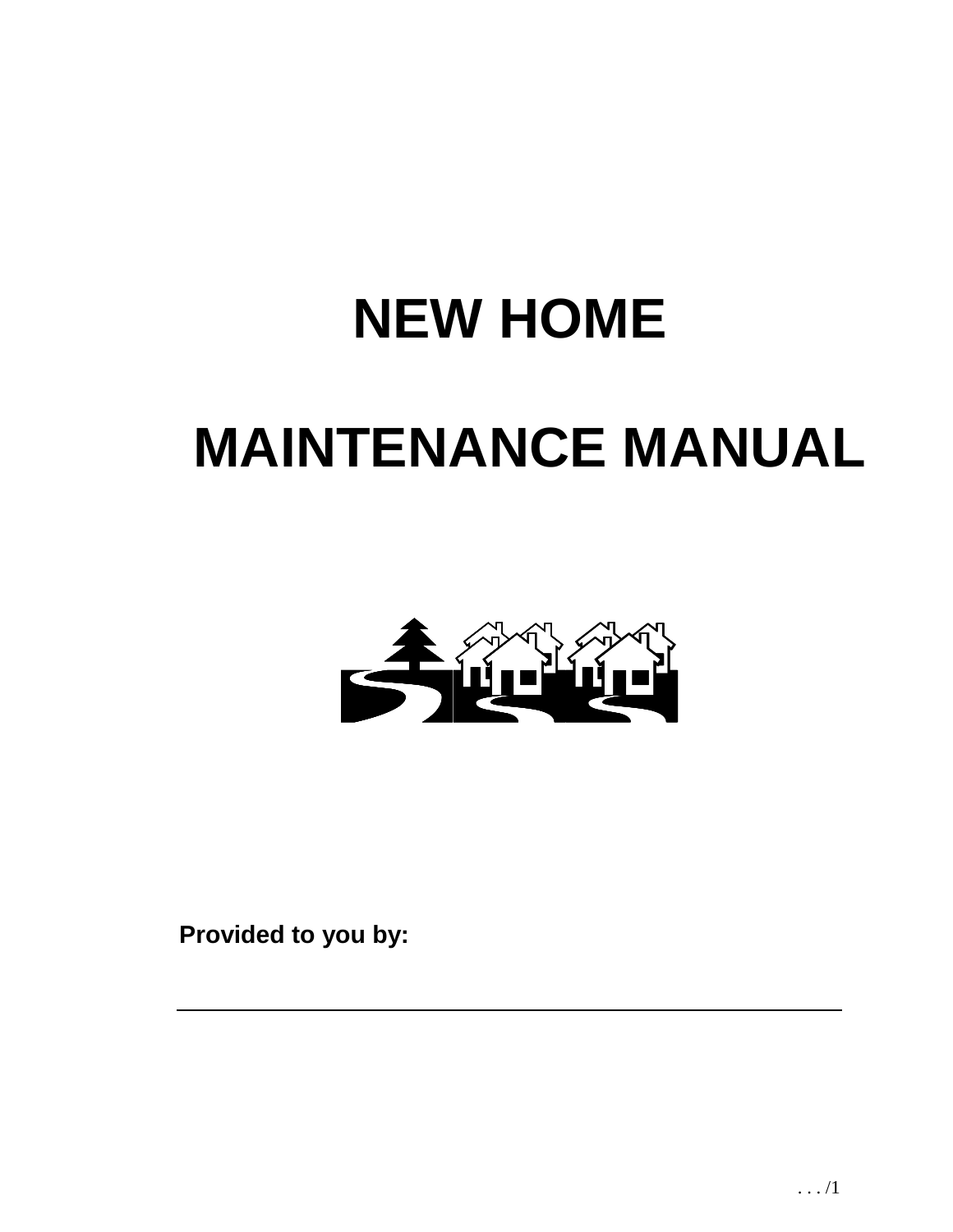

# **MAINTENANCE MANUAL**

(Jan 2007)

# **Table of Contents**

# **A. INTRODUCTION**

# **B. SERVICE PROCEDURES**

# **C. OWNER'S DUTY TO MITIGATE AND MAINTAIN**

# **D. EMERGENCY SITUATIONS**

Plumbing **Electrical Heating** Gas Roof Leaks

# **E. MAINTENANCE ITEMS**

# **EXTERIOR**

Driveways, Sidewalks and Patios Site Drainage and Grading Drain Tile and Sump Landscaping

# **EXTERIOR COMPONENTS**

Vinyl, Metal or Composite Siding Wood Siding **Stucco** Masonry Caulking **Windows Doors** Weather-Stripping Storm Doors Finish Hardware Decking and Handrails

# **Roof and Gutters**

Roof Ice Dams Gutters and Downspouts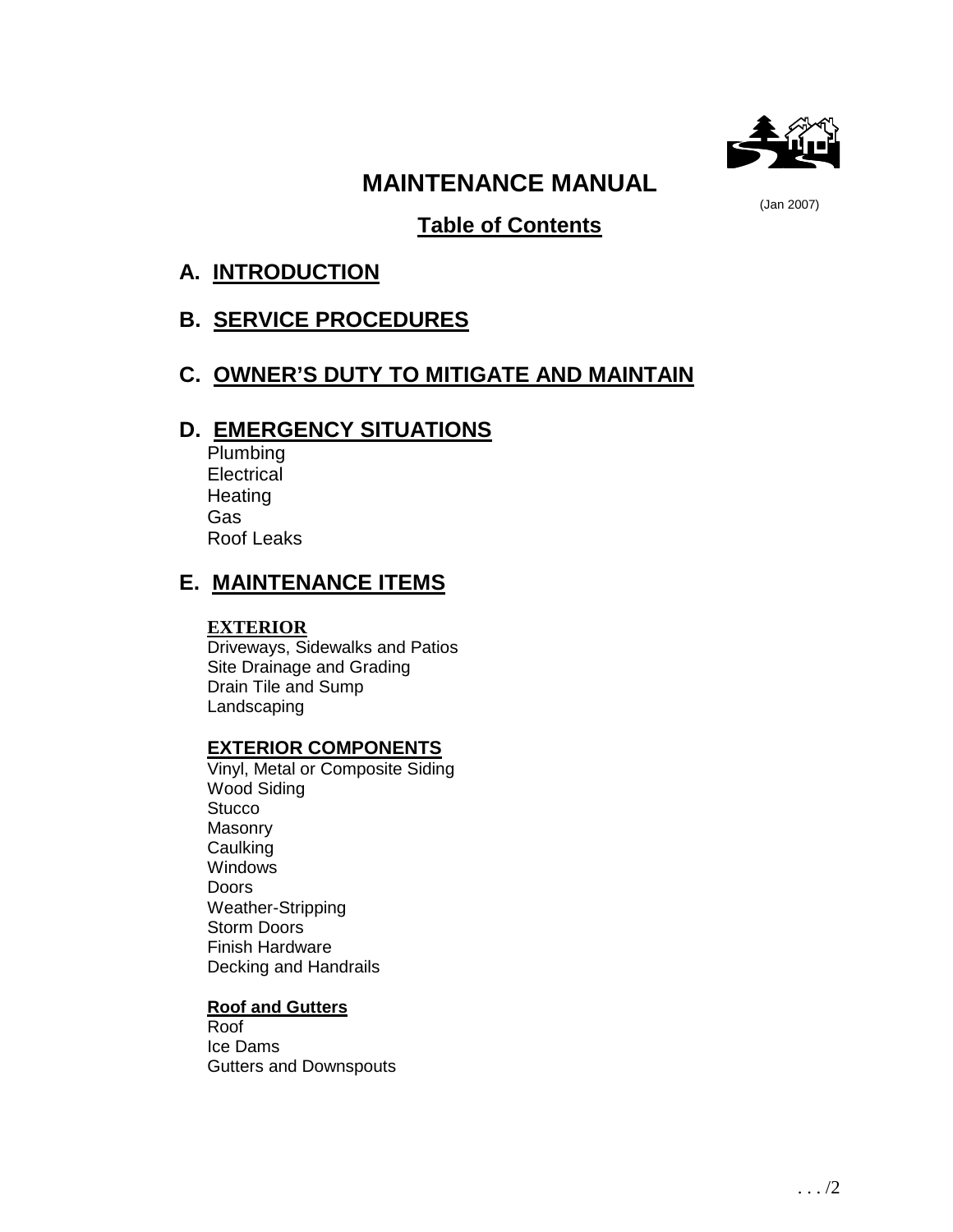## **Structure**

Foundation Basement Floor Slabs and Crawl Space Ground Seals Wood Frame Beams and Teleposts

# **INTERIOR FINISHES**

## **Floor Finishes**

**Hardwood** Resilient Flooring **Carpet** Ceramic Tile Marble

# **Counter Tops and Cabinets**

Plastic Laminates Manufactured Marble **Cabinets** 

## **Paint**

# **PLUMBING**

**General** Fixtures Hot Water Tank Hose Bibs **Toilets** Faucet Repair Plugged Toilets and Drains Tub and Shower Enclosures Floor Drains

# **ELECTRICAL**

**General** GFCI Circuits Smoke and Fire Detectors

# **HEATING AND VENTILATION**

**Heating** Ventilation, Condensation and Relative Humidity Range Hoods and Exhaust Fans Heat Recovery Ventilators

# **APPLIANCES**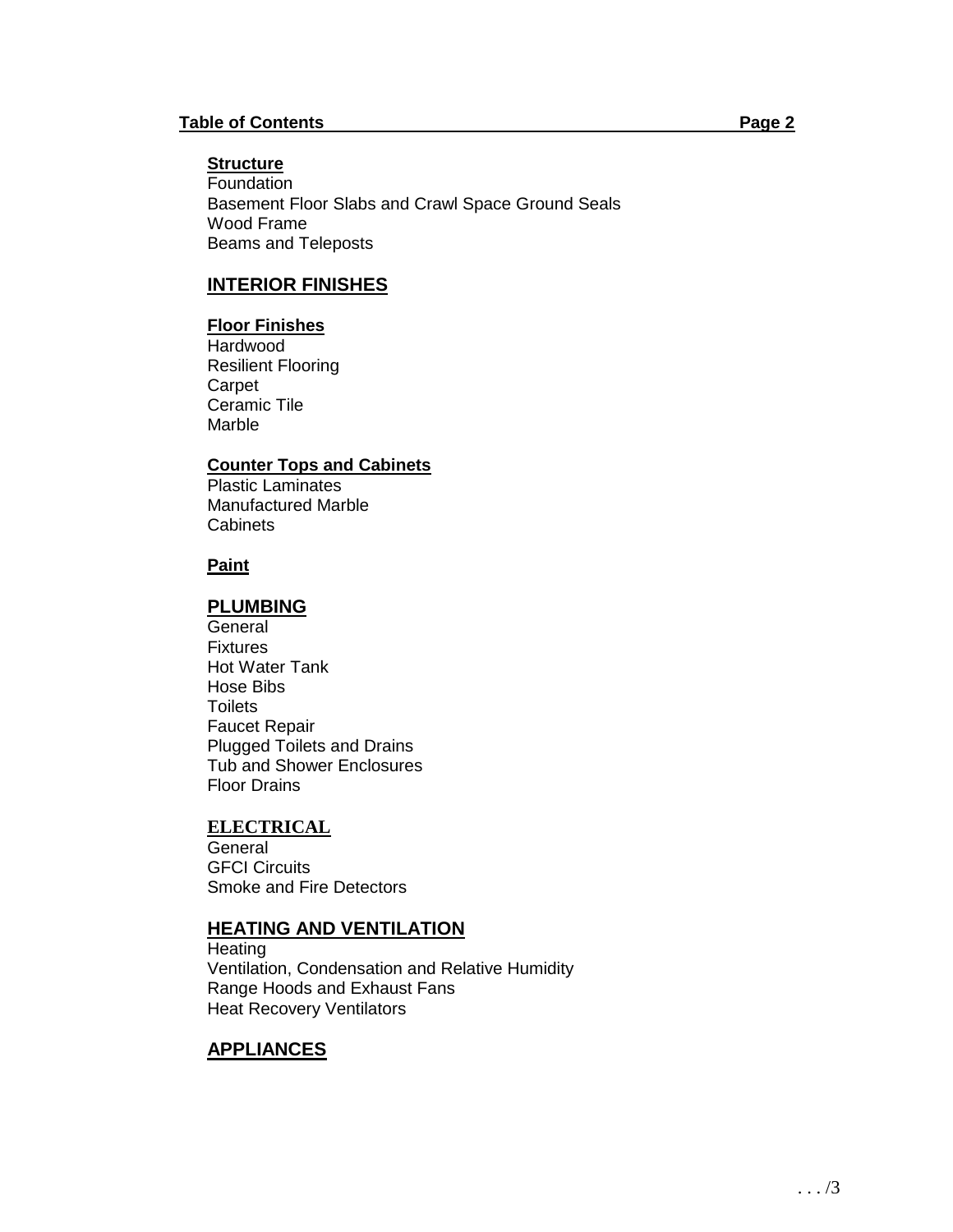# **F. MAINTENANCE MANUAL SIGNOFF**

- **G. DEFICIENCY LIST**
- **H. NEW HOME MAINTENANCE SCHEDULE**
- **I. SUB-TRADE AND SUPPLIER LIST**

# **APPENDICES**

- **A. WARRANTY COVERAGE**
- **B. WARRANTY EXCLUSIONS**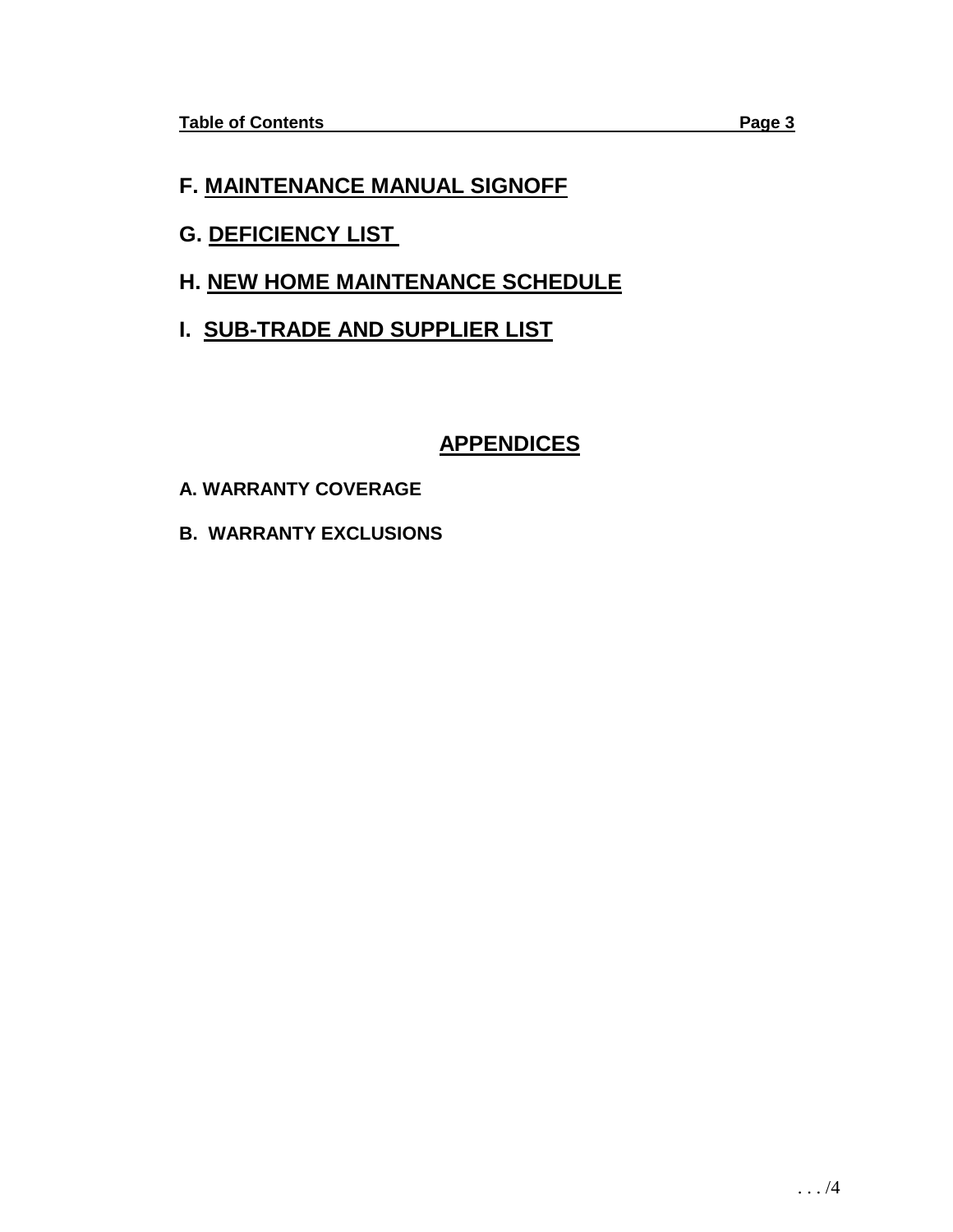

# **A. INTRODUCTION**

Welcome to your new home. Your builder is pleased to provide this manual as a summary of the more important maintenance issues you can expect to encounter with regard to caring for your new home.

**No home is maintenance free.** Proper and timely maintenance can extend the life of many of the components and systems incorporated in your new home and help you to protect your investment.

These maintenance recommendations are intended to provide you with a basic understanding of the maintenance requirements of your home, however, should any questions arise, please contact your builder directly or the specific product supplier or manufacturer.

Undertaking maintenance is not for everyone. If you are uncomfortable undertaking any specific maintenance task, hire a professional.

Summarized at the back of this manual for your use is:

- Maintenance Manual Sign-off;
- **Deficiency List;**
- **New Home Maintenance Schedule; and**
- **Subtrade and Supplier List.**

This manual is not intended to deal with all common property maintenance issues related to a strata titled residential project. Common property maintenance is the responsibility of the Strata Corporation and additional training and information is required.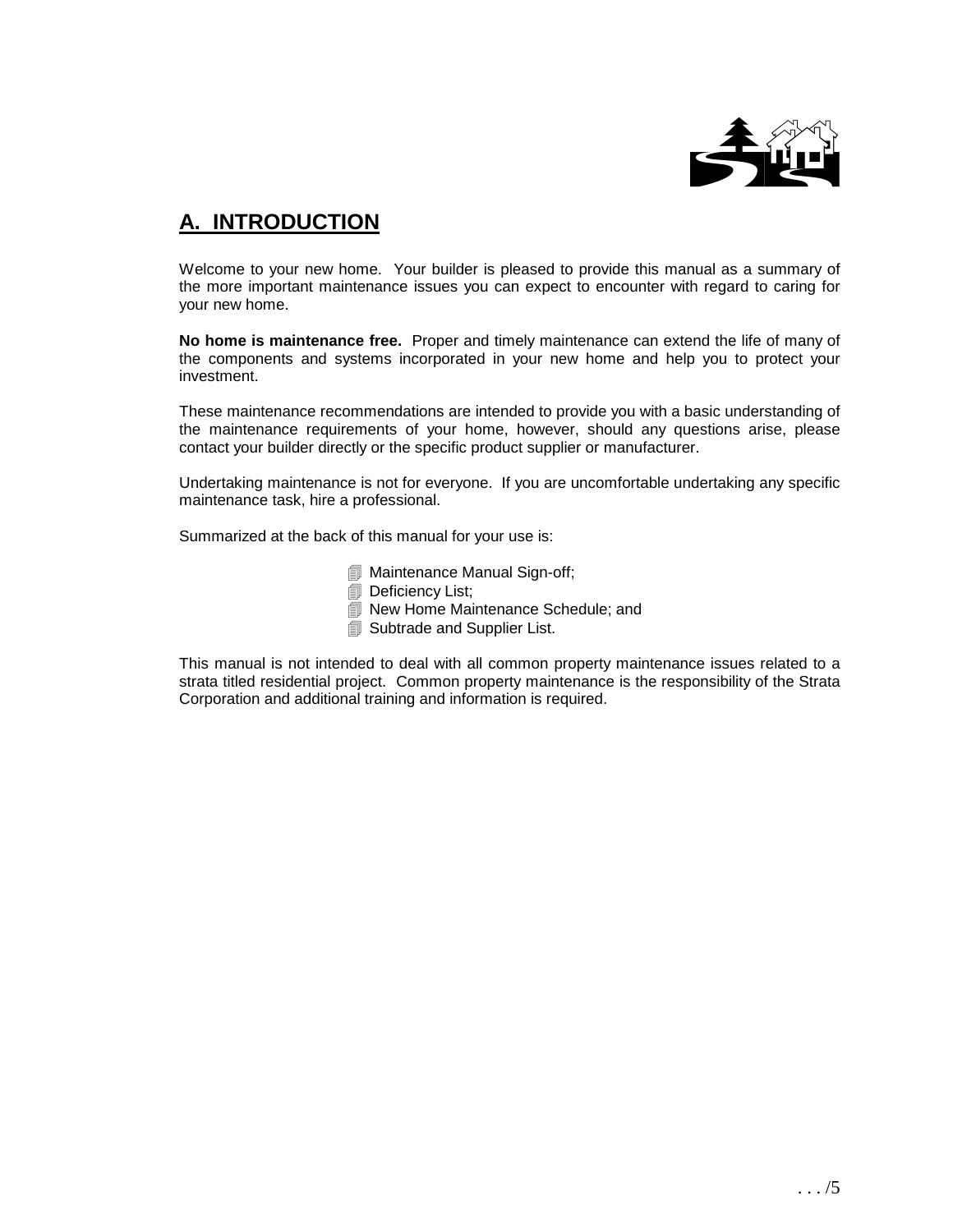#### **B. SERVICE PROCEDURES**

Further to a review of your warranty documentation (please refer to Appendix B as well as your Travelers Guarantee Warranty Certificate), if you feel that a defect exists which is covered under the warranty, please provide **written correspondence** to your builder and your warranty provider. Upon receipt, your builder will contact you to set up an appropriate time to review your concerns so that they may be dealt with efficiently.

Throughout the first year, your house will generally experience some settlement/shrinkage of the building components (particularly the wood framing materials) which will result in some minor cracking of drywall, tiles or other cosmetic flaws. Floor squeaks may also occur. It is a good idea to deal with these items towards the end of your first year of occupancy to allow for the majority of the settlement to occur. **Please ensure that you review all of your warranty documentation closely so that you are aware of all deadlines and complaint procedures**.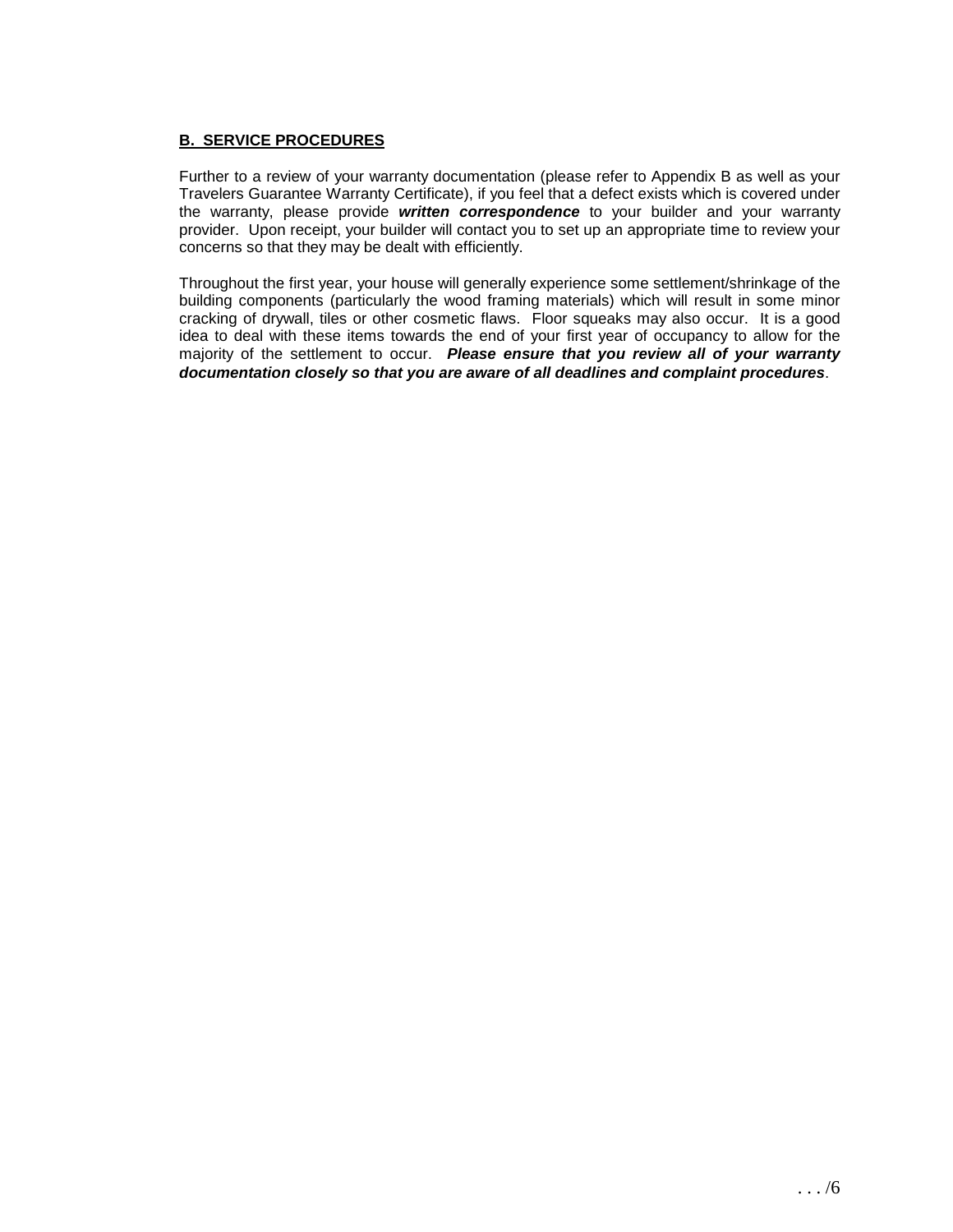# **C. OWNER'S DUTY TO MITIGATE AND MAINTAIN**

As per Section G of your Travelers Guarantee 2-5-10 home warranty certificate, you are required to maintain your new home and mitigate any damage to your new home, including damage caused by defects or water penetration.

You must take all reasonable steps to restrict damage to your new home if the defect requires immediate attention.

For defects covered by Travelers Guarantee 's warranty, the duty to mitigate is met through timely notice in writing to your builder and Travelers Guarantee.

An owner's duty to mitigate survives even if;

- a) the new home is unoccupied,
- b) the new home is occupied by someone else other than the homeowner,
- c) water penetration does not appear to be causing damage, or
- d) the owner advises the strata corporation about the defect.

Unfortunately, if a defect occurs or is made worse due to an owner's failure to follow the maintenance procedures provided, or to mitigate any damage, it will be excluded from warranty coverage.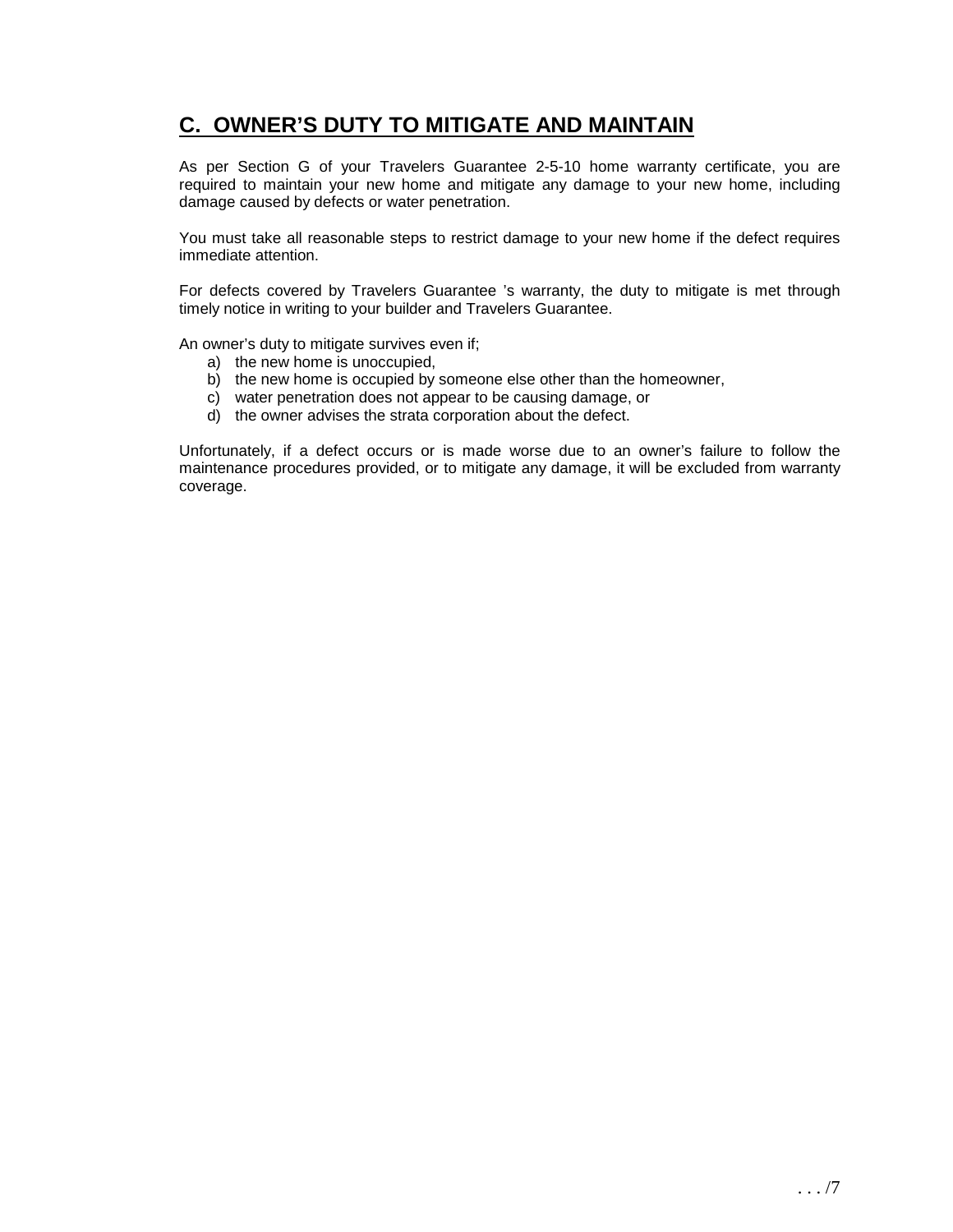# **D. EMERGENCY SITUATIONS**

In emergency situations, please contact your builder directly. If your builder cannot be reached, contact your warranty provider, Travelers Guarantee, for information on the appropriate actions to be taken.

The following is a synopsis of a few emergency situations and what actions should be taken prior to contacting your builder or warranty provider.

# **PLUMBING**

#### **Water Line Burst**

A water line can burst due to a number of reasons, such as a loose joint, freezing, etc. and should be dealt with immediately. If the burst occurs between a fixture and a shut-off valve, close the shut-off immediately. If no shut-off exists, locate the main water shut-off (usually located where the water line enters your new home in the basement or crawl space), and turn it off until the problem can be repaired. It is also advisable to turn off your hot water tank to prevent overheating while the water supply is shut off.

#### **Plugged Fixture or Sewer Line**

This generally occurs because of inappropriate materials being flushed down a toilet or drain by users of the facility. Do not continue use of toilets or sinks once a major blockage has occurred. Attempt to unclog the line using a plunger. If a larger blockage occurs, the services of a plumber may be required. If the blockage is due to a proven builder defect then the builder will take full responsibility for the problem.

## **Minor Plumbing Leak in the Line or Hot Water Tank**

Put a container under the leak and contact your builder. If major leakage occurs at the hot water tank, immediately shut off the water supply as well as the gas valve or electrical breaker.

#### **Frozen Water Line**

If garden hoses are left attached to hose bibs during the winter, freezing of the water line can occur. This is problematic once the pipes thaw as they may leak. If a major leak occurs, follow the steps described above regarding "Water Line Burst". If accessible, heating the pipe with a hair dryer may thaw it out. If the frozen pipe is due to a proven builder defect, the builder will take full responsibility for the repair.

# **ELECTRICAL**

## **Circuit Overload (Breaker Tripping)**

If this occurs, ensure that the circuit is not overloaded with too many appliances, or that the appliance itself is not faulty. Appliances such as hair dryers, toasters and kettles that generate heat tend to draw a lot of electrical current. More than one of these types of appliances in use at the same time on the same circuit can cause circuit overload. Should circuit overload occur, unplug one or more of the appliances and reset the breaker. If tripping reoccurs, contact your builder.

Ground fault circuit interruptors (G.F.C.I.s) protect your exterior plugs and those in your bathrooms. This device will either be located in the actual plug itself or be a dedicated breaker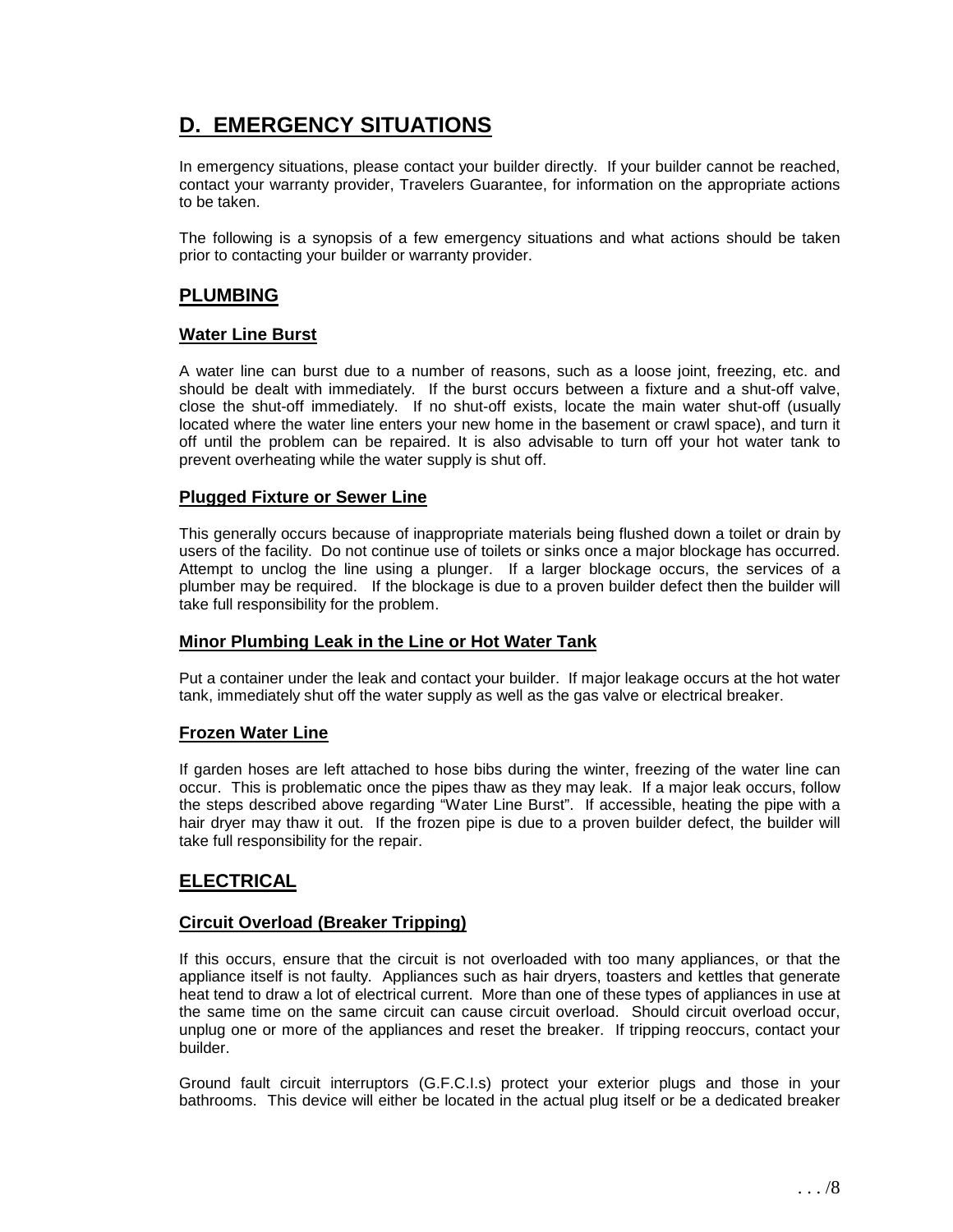in your electrical panel. It is sensitive and designed to trip when grounding occurs due to damp conditions, or when extension cords are excessively long and/or in poor condition, or if appliances are faulty/old. Ensure that no unsafe situations exist, and that appliances and extension cords are unplugged, then reset the G.F.C.I.

# **Plugs and Outlets**

If a plug or outlet sparks excessively, immediately turn off the breaker and contact your builder. A small spark when an appliance is unplugged is not uncommon.

#### **All Power to your New Home is Out**

If, for any reason, all the power in your home goes out, check to see if there is a power blackout in your neighborhood. If not, check your main breaker (in the electrical panel) and reset it after checking for a current overload.

# **HEATING**

If your furnace does not appear to be operating, ensure that the breaker has not tripped and refer to your furnace manual to check lighting procedures. Also, check the thermostat setting to ensure it has not been turned down.

# **GAS**

If, at any time, you smell gas contact your gas utility supplier immediately. They will check your system and advise you of any problems.

# **ROOF LEAKS**

If a roof leak occurs, check for the following:

- a) plugged gutters or downspouts;
- b) debris on the roof;
- c) ice damage; or
- d) missing roof shingles.

Until the leak is repaired, place a bucket under the leak to protect your new home and contact your builder if a builder defect appears to be the cause.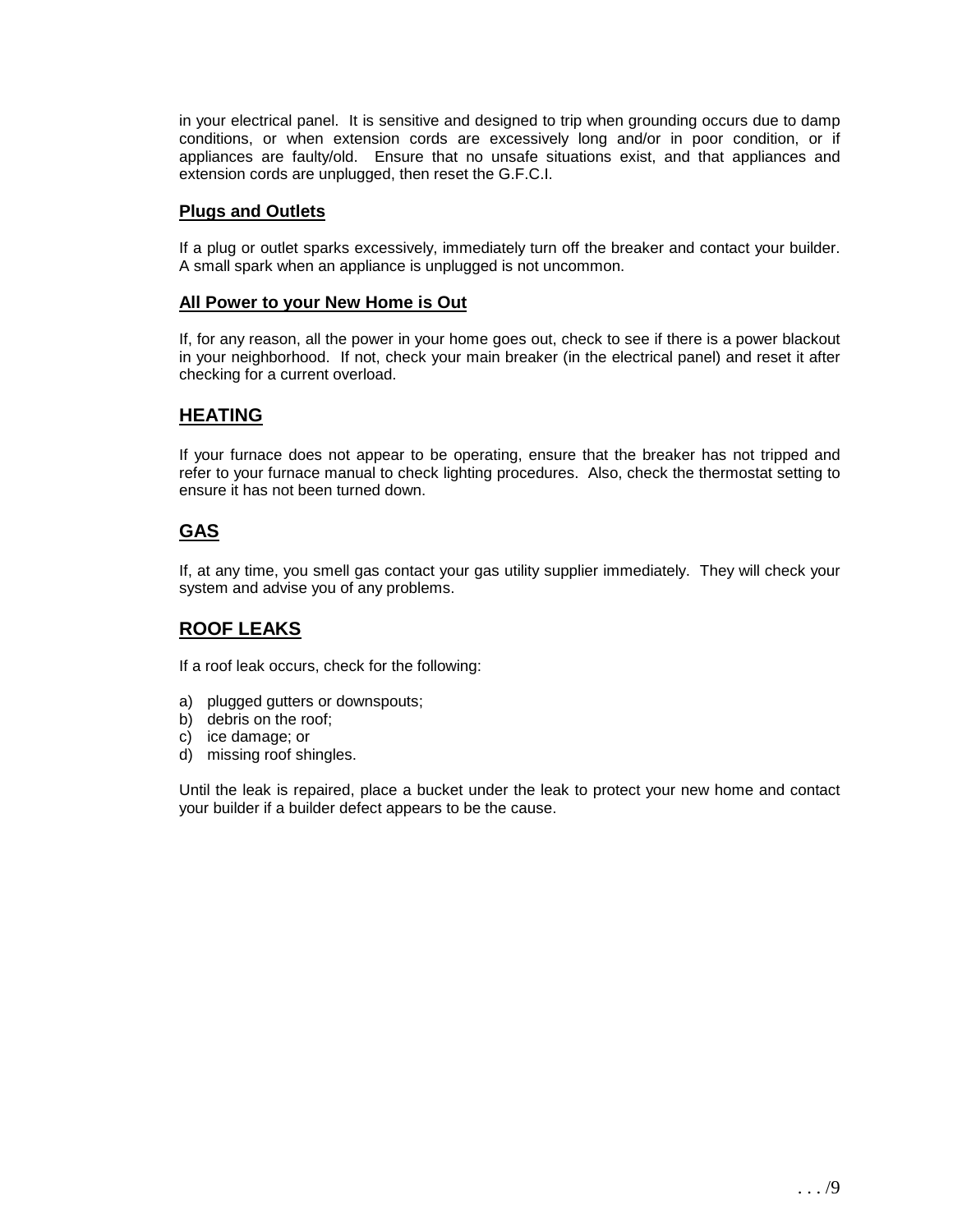# **E. MAINTENANCE ITEMS**

# **EXTERIOR**

#### **DRIVEWAYS, SIDEWALKS AND PATIOS Concrete**

Driveways and sidewalks are generally made of concrete. Concrete is a strong material that wears well and will perform for many years.

Following installation, concrete will shrink as it cures. This shrinkage causes stress in the concrete, which often results in surface cracks as this stress is released. This cracking can be controlled by the installation of control joints in the concrete. These deliberate joints in the concrete are more susceptible to cracking than the remainder of the slab, thereby preventing cracks from occurring in the slab surface itself. Unfortunately, these control measures are not always effective and surface cracks can appear despite the builder's best efforts. These cracks are generally cosmetic and do not require repair unless they constitute a tripping hazard that exceeds acceptable standards as set out by your warranty provider.

Seasonal variations in temperature may also cause cracks in concrete slabs. Soil movement beneath the concrete due to frost penetration can crack and/or raise sections of the concrete. This change in height may change the direction of surface drainage causing water to pool against the foundation wall of your new home. Should this occur, repairs should be undertaken to prevent water from pooling as it may then seep through the foundation wall and into the home.

Both of the instances above are natural occurrences that are beyond the builder's control.

Another potential cause of damage to concrete surfaces is road salt and other chemical contaminants. Road salt or other de-icing products used for ice control in the winter may adversely affect the surface of the concrete. As a result, road slush, which contains road salt, should not be allowed to melt on the concrete. A good alternative to de-icers, is sand or cat litter for increased traction on icy sections of the driveway or sidewalk.

Common lawn fertilizer, contaminated surface water and run-off from stored materials can cause staining of the concrete surface that cannot be removed. Concrete sealers that are commercially available may reduce damage due to chemical contaminants. Care should be taken in the handling and storage of potential contaminants on or near any concrete surface.

## **Concrete Pavers**

Manufactured concrete products such as paving stones, are also susceptible to surface damage and staining. The precautions pertaining to concrete surfaces listed above also apply to these products.

Concrete pavers are installed on a bed of course sand or fine gravel. Some localized settlement may occur due to compaction of these materials. Should some areas settle excessively, lift out the pavers in the low area and add sand to level the area out. Suitable material for this repair can be purchased in bag form from most home supply centers.

#### **Asphalt**

Asphalt surfaces are seldom smooth and often have indentations. Tire impressions and checking or cracking at the edges due to expansion and contraction are other common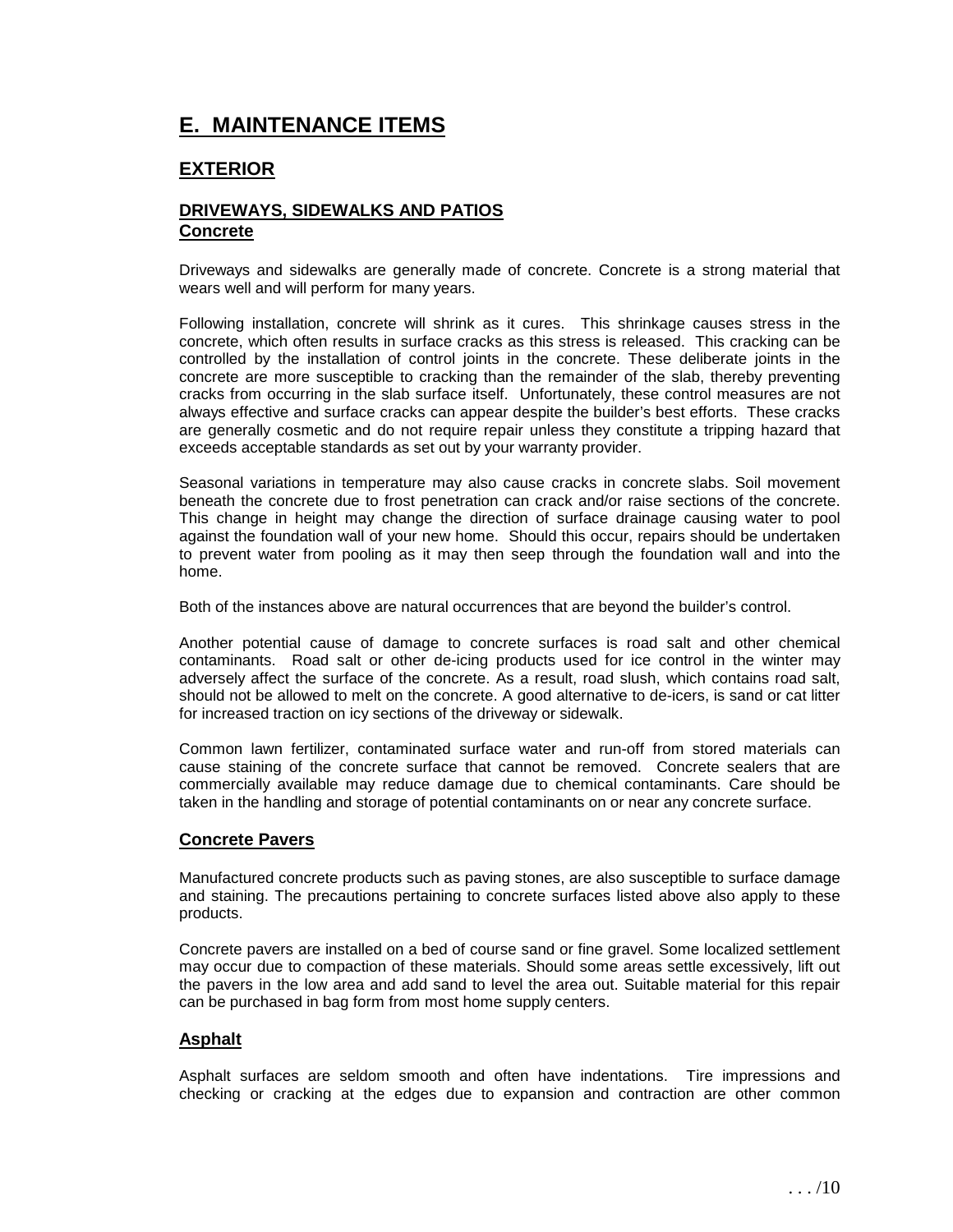characteristics. Damage to the surface may also occur in hot weather as the surface softens due to the heat. Sharp or pointed objects such as motorcycle kickstands or trailer hitches can penetrate the surface under such conditions.

Gasoline and solvents will dissolve asphalt quickly. Any spills or fluid leakage from automobiles should be removed immediately. Periodic sealing of the asphalt surface (every two to five years) with an acrylic-based sealant is recommended. These products are readily available at most home supply centers.

#### **Gravel**

Gravel driveways require raking periodically to fill in depressions to maintain an even surface. Crowning the driveway to the center or sloping it to one side is a good method of controlling surface water.

#### **SITE DRAINAGE AND GRADING**

The intent of site drainage patterns is to prevent surface water from pooling near or against the perimeter foundation wall of your new home. This is accomplished adjacent to the house by sloping the soil away from the residence on all sides.

Window wells are a means of providing a window for a basement below grade. Window wells must be kept free of ice, snow, leaves and other debris which may block the drainage system provided and flood your new home.

Depressions due to soil compaction following construction may occur adjacent to the foundation walls. These depressions should be filled and graded to direct surface water away from the walls for a distance of at least two meters (6'). At no time should water be allowed to pool against the foundation walls.

In addition to the drainage considerations adjacent to your new home, overall property drainage systems may include surface depressions (swales), drain tile curtain drains and catch basins. Ice, snow, leaves and other debris can block the flow of drainage and must be seasonally maintained by the owner. Care must be taken not to permanently alter the drainage flow so as to cause an ongoing drainage problem.

During periods of excessive rainfall, standing water may occur due to soil saturation. Such conditions are beyond the control of the owner or builder.

#### **DRAIN TILE AND SUMP**

In most jurisdictions, there is a requirement for a perimeter drain tile system to be located below the level of the basement or crawlspace floor. This system is generally comprised of perforated pipes that are covered with gravel to allow water to seep into them. This drain tile carries the water away from the perimeter of the house to prevent it from accumulating against the foundation wall or footing. The drain tile then carries the water to a sump or catch basin. The sump allows any sediment in the water to settle to the bottom of the sump. The clear water is then drained off by another pipe to the municipal storm sewer, ditch or a rock pit located in the yard. Access pipes or cleanouts are installed to allow the perimeter drain tile to be inspected and cleaned. The location of these cleanouts should be identified for future reference.

Sumps and catch basins should be cleaned every two years, as a minimum, to remove any excessive sediment, leaves or other debris. Exterior stairwells are often equipped with a drain and sump at the bottom of the stairwell to prevent flooding of the basement. These drains must be kept clear of debris.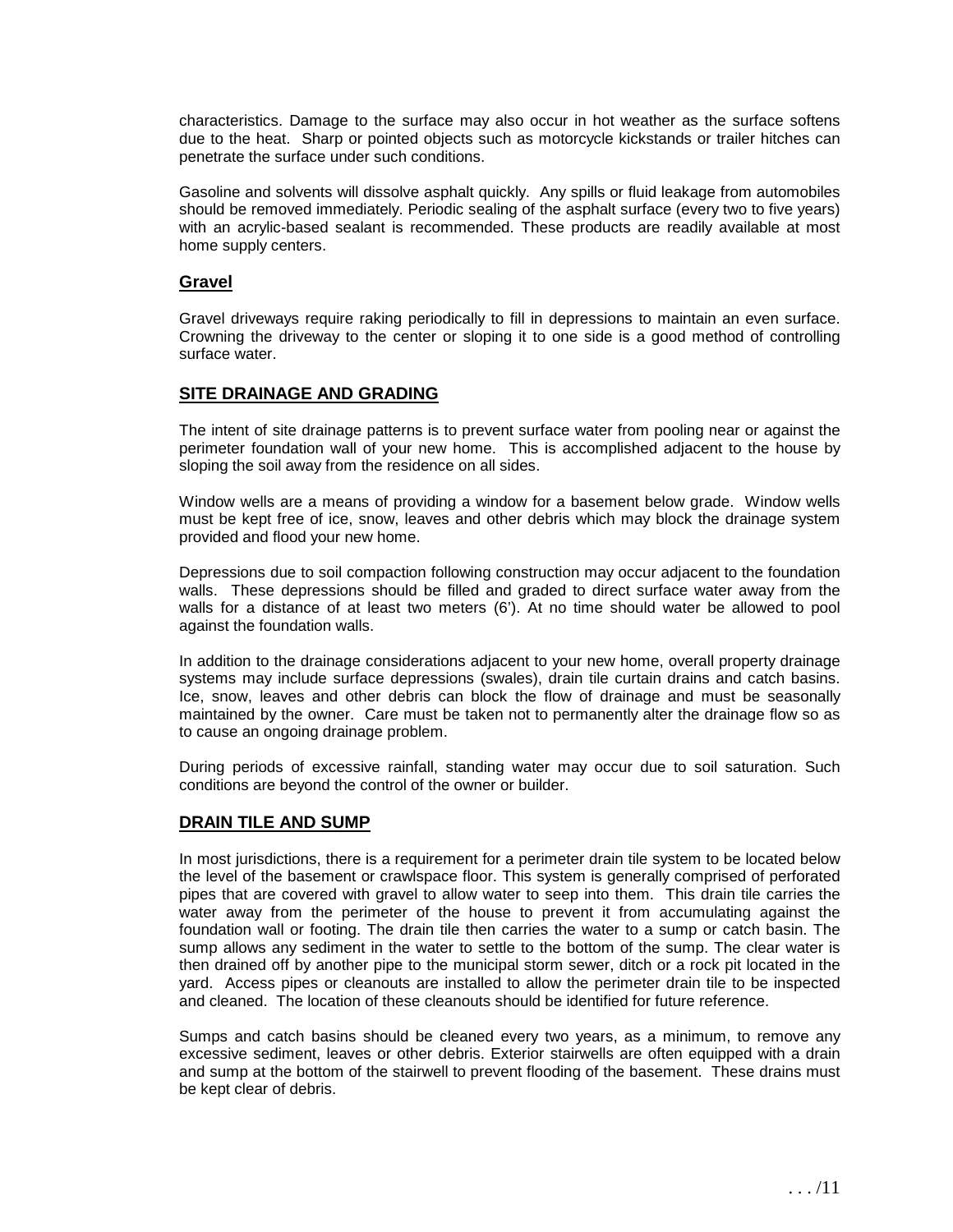Deep-rooted plants or trees should be avoided next to the foundation walls as deep roots can clog a drain tile system.

The requirement for a perimeter drain tile system may be waived by the authority having jurisdiction in arid regions, regions with free draining soils, or some rocky lots. In areas of blasted rock, it is virtually impossible to stop the movement of water through the rock. Exposed areas of rock in a crawlspace may seep water in wet conditions. Care must be taken to ensure that any visible water is drained away and that the area is adequately ventilated.

#### **LANDSCAPING**

Frequent watering of the grass is essential during the first few weeks after an area has been sodded or seeded. Once the grass is established, weekly watering is adequate. This will promote a deep root system that will result in a healthier, more drought resistant lawn. Frequent light watering results in a shallow root system that causes the lawn to dry out and die in drought conditions. For the same reason, grass should not be cut shorter than two inches in height.

Fertilizing twice a year and controlling weeds will promote a healthy lawn. Consult your local home garden centre for suitable products.

During the spring thaw, do not allow snow or ice to accumulate in shaded areas as this will damage the grass. Any accumulations of snow should be distributed evenly over a large area so that it melts evenly.

Some minor settlement will occur over some areas of new lawns or landscaping. These areas should be filled and re-seeded to maintain a level surface.

When installing flowerbeds, be careful not to interfere with the drainage system. Ensure that flowerbeds are graded away from the foundation wall and that a minimum clearance of eight inches is maintained between the ground level and the bottom of the exterior wall cladding. Never allow soil or gravel to come in contact with untreated wood materials or your exterior finish.

Trees and shrubs should be kept clear of the house. Deep rooted plants or trees could interfere with the performance of the perimeter drainage system of the house.

Newly planted trees or shrubs require a shallow depression around their base. The depression should be worked periodically to loosen the soil to allow air and water to penetrate to the root system. Once the plant is established (approximately two years), the depression can be filled in; however, never raise the soil above the level of the base of the trunk as this will kill the tree.

In some arid locations, the installation of lawns, planters, trees or shrubs directly adjacent to your new home is not recommended. The water required to sustain the health of the lawn or plants causes the soil to expand or collapse depending on the composition of the soil. This will adversely affect the load-bearing ability of the soil and may cause structural damage to the residence.

# **EXTERIOR COMPONENTS**

#### **VINYL, METAL OR COMPOSITE SIDING**

Generally, vinyl, metal or composite siding materials will not require refinishing. Metal and composite siding materials can be re-painted, vinyl siding cannot. Due to their smooth surface,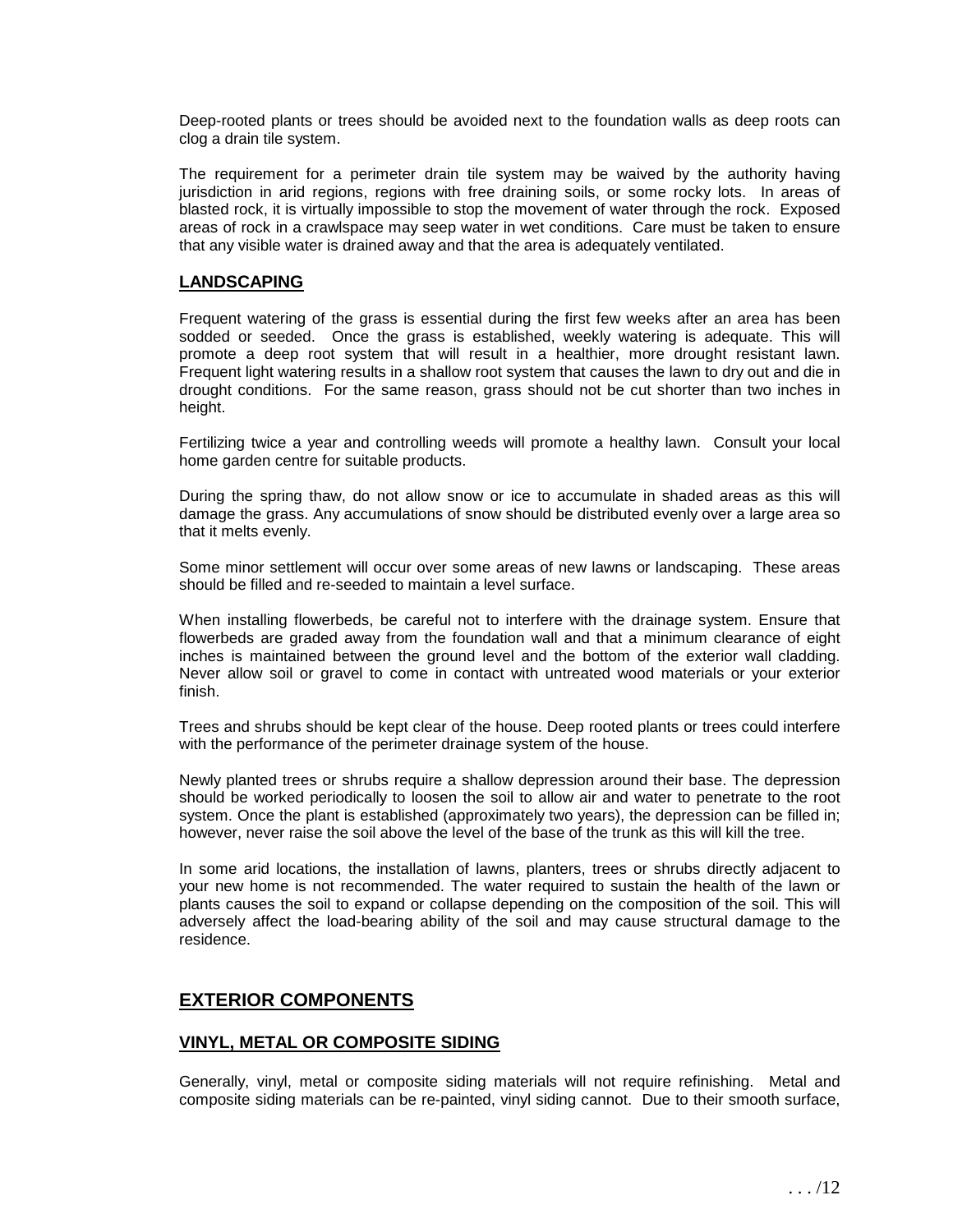these materials can be kept clean by washing with a garden hose and mild detergent and some light scrubbing. Never use a pressure washer to clean the exterior cladding. Excessive water pressure can cause damage to the surface of the cladding and/or force water into the wall cavity.

Vinyl and metal siding materials are installed loosely to allow for expansion and contraction due to the variations in the outside temperature. Damaged or very loose siding should be replaced/refastened to prevent further damage to the siding and to prevent the entry of water into the wall cavity.

#### **WOOD SIDING**

Wood siding and shingles can be cleaned with a mild detergent and a garden hose. Do not use a pressure washer to clean wood siding as this will damage the surface and force water into the pores of the wood.

Painted wood siding or shingles will generally require re-painting or staining within five years. This will vary depending on the type and quality of the product used, the initial coverage, and the exposure to the elements. The siding will require re-painting or staining whenever the surface begins to fade, discolour or peel.

Moisture in wood siding causes most exterior paint failures. This moisture may be from garden sprinklers, damp shrubbery close to the wall, small cracks in the siding or around door and window details. Spot repair of affected areas can sometimes extend the life of the remaining surfaces. Please note that if spot touch ups of the painted/stained surfaces are undertaken, the new paint/stain colour will likely not match that of the existing surface due to fading and weathering. This cannot be avoided.

Siding installed on the south and west elevations, especially dark and bright colours which fade more rapidly, may require more frequent repainting or staining to maintain their original appearance and also to provide adequate protection for the siding. For best results, follow the manufacturer's recommendations for surface preparation.

Decks, handrails and windowsills may require cleaning and "touching up" more frequently than other components of the house due to their horizontal orientation.

## **STUCCO**

Stucco consists of a mixture of sand, lime, water and Portland cement. Conventional stucco applications, including those with an acrylic top finish coat, are not waterproof. The protection from water penetration comes from the building paper and flashing installed prior to the application of the first coat of stucco. The stucco does help in shedding water, but will become saturated after a prolonged period of rain.

Control joints are installed at each floor to compensate for the movement of the building frame caused by the wood components which shrink in size as they dry. Hairline cracks may appear in the finish coat after the drying and shrinking process is complete. These cracks should be expected and it is suggested that they be left until near the end of the first year, or until all shrinkage has taken place and then, if desired, they can be repaired. Please note that the repair of the crack is often more unsightly than the original crack. Cracks less than 2mm (1/16") in width do not require repair. Larger cracks should be sealed to prevent the entry of bulk amounts of water into the wall assembly.

Most surface dirt on stucco can be cleaned with a garden hose. A pressure washer should never be used to clean stucco surfaces as considerable damage and excessive water penetration can occur.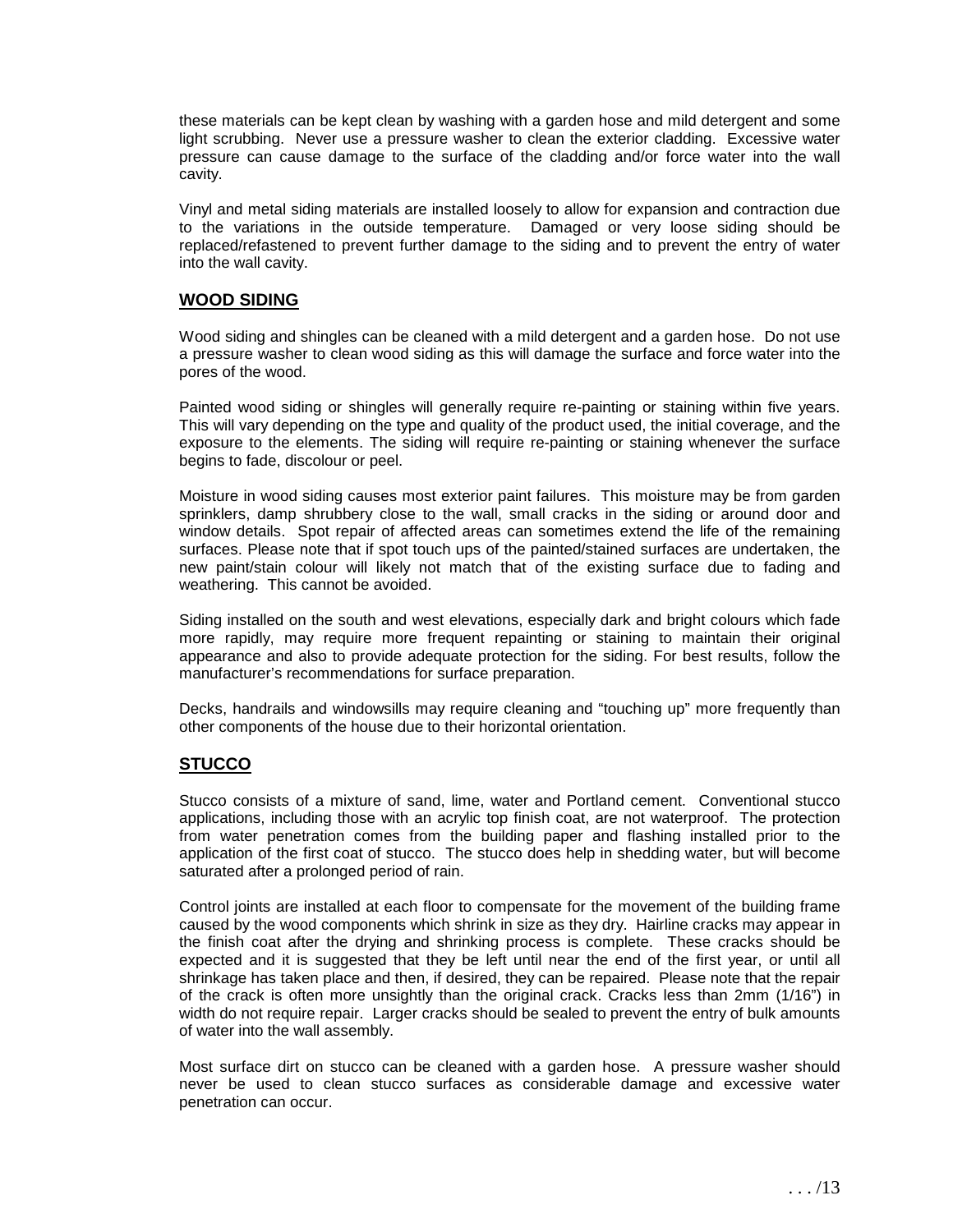Over time, mildew and moss can grow on any shaded surface on any type of cladding. A mild solution of bleach and water may remove this growth.

#### **MASONRY**

Neither the mortar joints in the brickwork nor the bricks themselves are entirely waterproof. Periodically, the mortar joints should be checked for cracks. Hairline cracks are not problematic; however, if these cracks are excessive, they should be repointed to reduce the potential for moisture related problems. Repointing involves cleaning out loose mortar to a depth of at least  $\frac{1}{2}$ " and filling the space with new mortar which is available at your local building supply store.

The bottom course of brick contains intentional openings (weep holes) which allow for the drainage of moisture from the cavity located behind the brick. These openings must remain unobstructed and must be a consideration when landscaping.

White dust or staining on the masonry surface is referred to as efflorescence. It is the result of salts within the masonry or mortar that migrate to the surface of the brick with time. It can usually be controlled with water and a light scrubbing. More persistent occurrences can be washed off with muriatic acid or baking soda. Should efflorescence continually reoccur in a localized area, it may be due to a specific water source such as a leaking gutter. If so, the problem should be identified and corrected.

## **CAULKING**

Flexible sealing compounds are generally referred to as caulking. Numerous varieties exist and have many specialized uses. Caulking is generally used to seal gaps between dissimilar materials on the exterior of the building and to seal gaps or joints in exterior finishes. As the building moves due to the shrinkage of the building framing members and/or the finishing materials themselves, considerable stress is placed on the caulking materials. While a caulking joint should never be the only means of preventing water from entering a building, it is one of the initial means of keeping water out. Therefore, caulking requires examination annually before the wet weather arrives. Any cracked or damaged caulking should be removed and replaced.

When caulking, use a high quality material formulated for your specific purpose. Some caulkings are for interior use or cannot be painted. Consult with your builder or local home supply centre for an appropriate product.

#### **WINDOWS**

Window glazing is typically made of glass with the exception of some skylights that may use an acrylic glazing. Current building standards require the use of double glazed sealed units mounted in thermally broken frames. There is a wide assortment of frame types and the material used can vary widely. Windows may open in different fashions: they may slide horizontally or vertically, open outwards like a door or tilt open in the fashion of an awning. Typical windows require minimal maintenance. Window hardware should be cleaned and lubricated annually. Any accumulated grime or debris should be removed from between the window and the frame.

Most window designs incorporate a drainage track at the bottom of the window to collect any condensation that runs off of the glazing. These tracks will have weep holes to the outside to drain this moisture. These holes must be kept clean and can be maintained with a short piece of wire or a cotton swab.

If high relative humidity levels occur inside your new home during periods of very cold weather, condensation and frost on the inside face of the windows will occur. This is a ventilation issue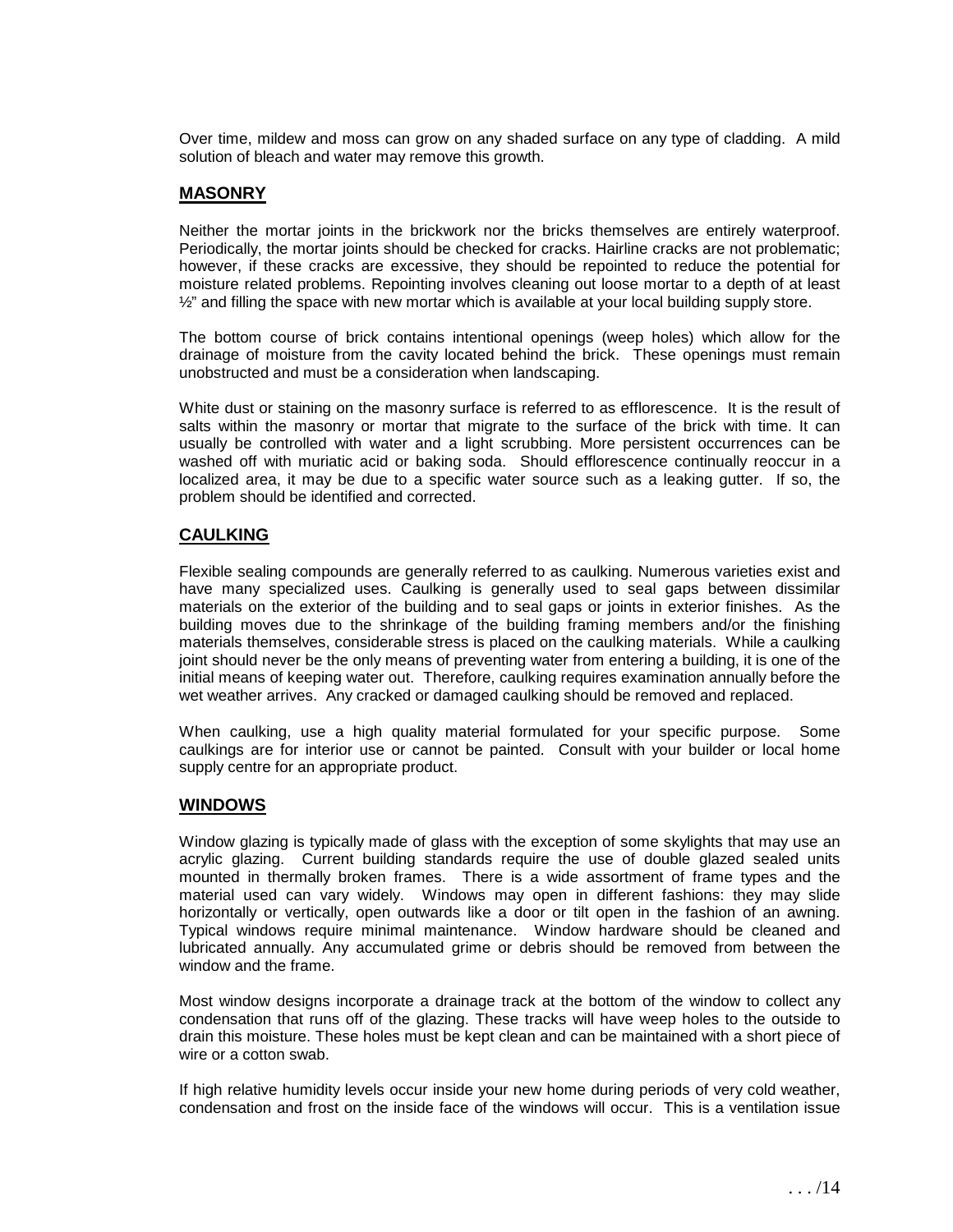and is not a fault with the window. Condensation can result in the growth of mold on the window frame that can be controlled with a mild solution of bleach and water.

Condensation between the layers of glass within the window frame indicates that the sealed unit has failed. The glazing unit will require replacement as there is no method of repairing sealed units. If failure of the sealed unit occurs after the expiry of the first year of warranty coverage, contact your window supplier as the cost of this repair may be partially borne by the manufacturer.

Acrylic skylight glazing does allow the migration of moisture through it, therefore, condensation between the double-glazing can be expected. This form of skylight usually has a vent that can be opened to allow for additional airflow between the acrylic glazing units. Check with your skylight manufacturer for further information in this regard.

## **DOORS**

Exterior swing doors are generally made of solid wood, metal, wood over a foam core or fiberglass. Sliding patio doors are usually constructed with metal or vinyl frames and are supplied by the window manufacturer. Interior doors are usually a wood veneer over a hollow core. The man door between the garage and the house will be provided with an automatic door closer and seal (weather-stripping) to ensure that the door automatically closes to prevent the entry of exhaust gases from the garage into your new home.

Exterior doors are exposed to detrimental weather conditions and extreme temperature variations from the inside to the outside which can harm the surface of the door. Variations in the relative humidity from the interior to the exterior can also affect the door. Collectively or separately, these conditions can cause doors to warp or change in dimension. Seasonal variations can occur up to ¼" in any direction. It is prudent to refrain from trimming a binding exterior door as the problem may rectify itself with a change in climatic conditions.

Some exterior doors have restrictions imposed by the manufacturer as to the colour the door may be painted. The heat absorbed by darker colours can cause failure of the sealing compounds in the glazing and/or cause excessive warping of the door. The wrong paint colour may void the manufacturer's warranty; therefore, any such restrictions should be reviewed prior to the door being painted.

Interior doors are generally sized to allow a gap up to 18mm  $(*$ ") at the bottom of the door between the door and the floor covering. This gap is provided to allow for the circulation of air beneath the door.

#### **WEATHER-STRIPPING**

Weather-stripping is installed around doors and windows to reduce air infiltration. Check the weather-stripping annually to ensure that the seal is adequate. Some weather-stripping is adjustable and the door should be slightly difficult to latch or lock. Petroleum jelly can be used to lubricate rubber or vinyl products to maintain their flexibility.

## **STORM DOORS**

It is recommended that storm doors be installed where conventional swing doors are unsuitable for the weather conditions. Unfortunately, this may not often be determined until the first winter season. The need for a storm door is not a builder responsibility.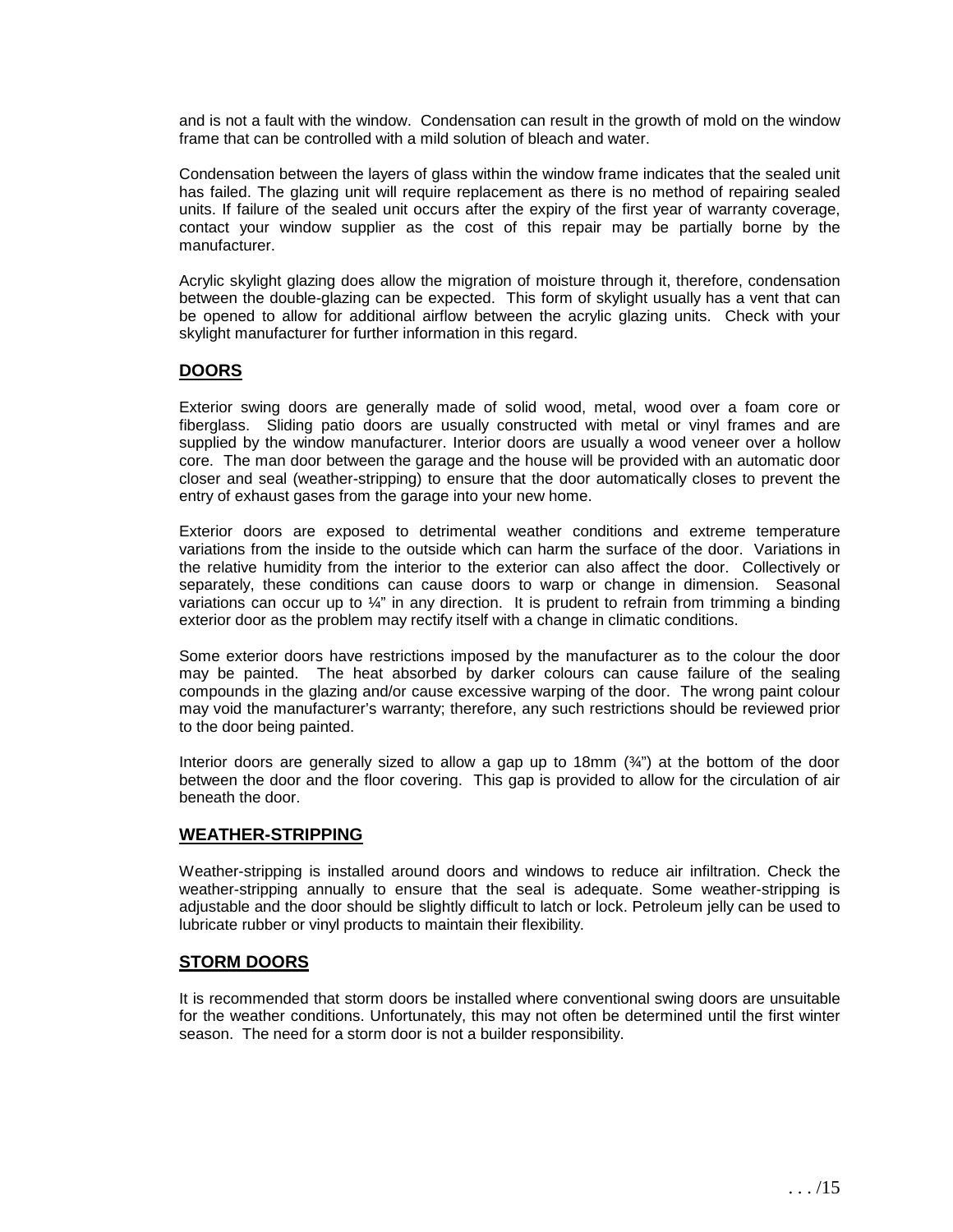#### **FINISH HARDWARE**

The factory finish on exterior locks and door handles will wear with normal use. This is especially evident with brass finishes in marine environments. To restore this finish, remove the factory lacquer finish with a scouring powder, then polish the hardware. Once a uniform appearance is obtained, the surface can be sealed with a coat of clear lacquer.

Interior door hardware can be wiped clean with a damp cloth and polished with a soft dry cloth. It should be noted that natural body oils and many hand lotions are detrimental to brass finishes and will cause tarnishing.

Door hardware and locks can be lubricated with powdered graphite or light oil.

#### **DECKING AND HAND RAILS**

Sundecks, balconies and handrails are exposed to rain, snow and sun. Cracking, warping and splitting of wooden deck materials is normal and cannot be prevented. Painted surfaces will chip and peel and should be touched up annually before the onset of poor wet weather. Open seams in wood trim should be sealed with a suitable caulking to prevent the entry of water.

Care must be taken not to damage any deck membranes and any damage must be repaired immediately. Usually, cleaning with mild soap and water is adequate.

# **ROOF AND GUTTERS**

#### **Roof**

If the roof of your new home is sloped, it will typically be surfaced with asphalt or fiberglass shingles, cedar shingles or shakes (which may or may not be treated with a preservative), clay or concrete tile, metal or a composite manufactured product. Flat or slightly sloped roofs may be surfaced in both built-up tar and gravel or torched on rolled sheet goods. The typical life expectancy of these various roof materials ranges from 10 - 25 years.

The life expectancy of the roof will depend on the product used and the care and maintenance provided. Loose, broken or missing shingles following heavy windstorms should be repaired or replaced. It should be noted that most manufacturer's warranties for shingles do not cover wind damage in conditions exceeding 80 kph (50 mph) unless otherwise specified. Storm related damage is not the builder's responsibility; therefore, maintenance repairs should be made as soon as possible after such occurrences to prevent leakage. Leakage can cause serious damage to the interior of your new home or further damage to the remainder of the roof.

Asphalt shingles and some roll roofing have granules on the surface to protect the product from damage due to ultra-violet radiation from sunlight. If bare areas of the underlying roof material are present, they should be protected with additional granules. This material is available at most roofing material supply stores. In addition, these types of roofs will become soft in hot weather and the top surface can become damaged from people walking over it.

Deflection of the roof sheathing or the lifting of the shingles due to expansion can cause variations in the roof surface.

Cedar roofing should be washed annually with a garden hose and any accumulated debris such as needles or moss should be removed from between the shingles or shakes. The shingles should not be pressure washed as the high-pressure water causes irreparable damage to the composition of the shingle. Wood roofs become very slippery when wet and extreme caution must be undertaken when working on a wet roof.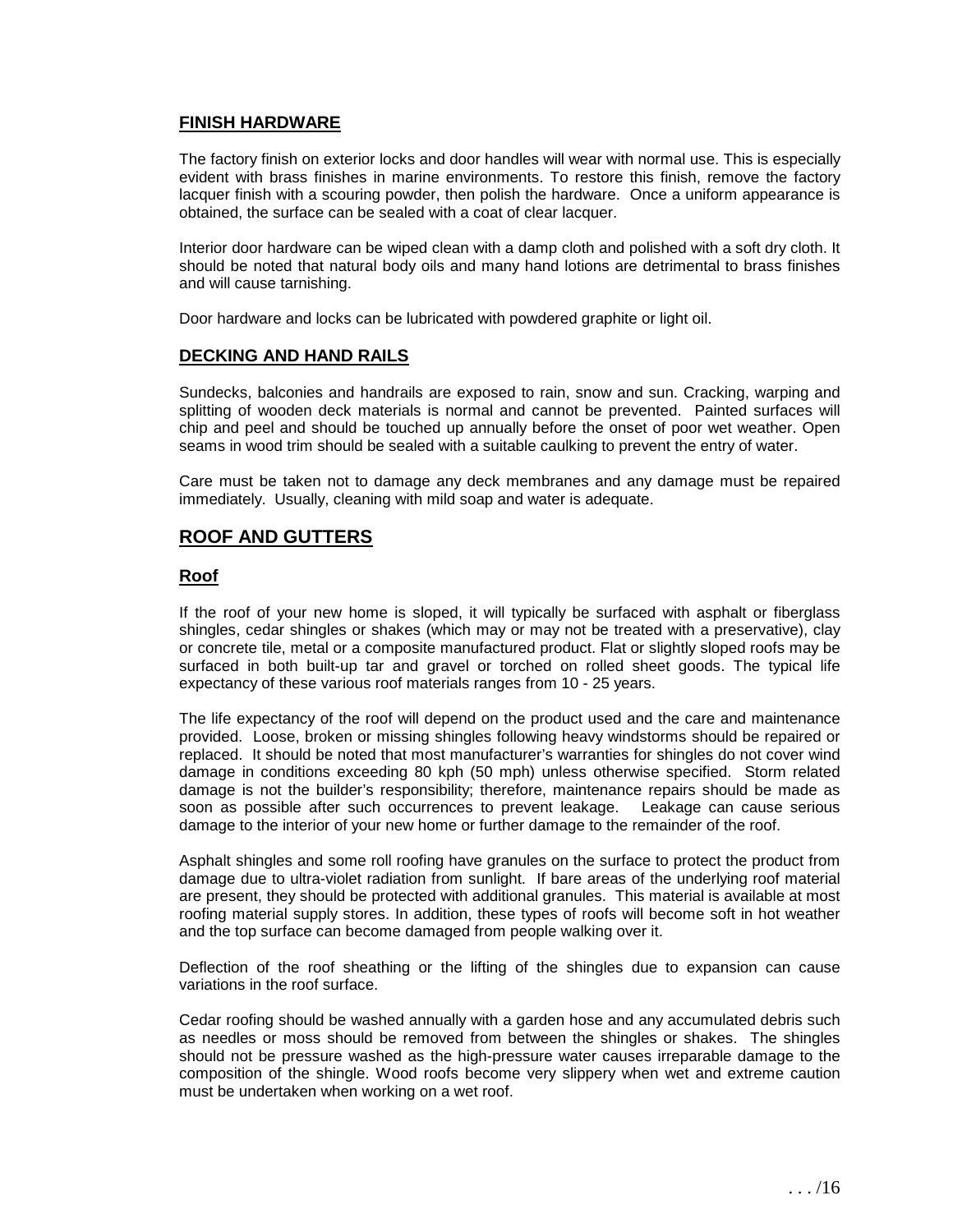Wood shingles will crack and split with time. This weathering is generally not a concern unless it causes a roof leak. If such a leak occurs, it should be repaired immediately by installing a piece of sheet metal beneath the cracked shingle. Older wooden roofs are very brittle and traffic on the roof can cause extensive damage to the shingles.

Flat roofs should be inspected by a professional every two years and all recommended maintenance should be carried out.

All forms of roofing are intended to shed water and prevent its entry into the residence. Obstructions that prevent the free flow of water off of the roof surface or to a drain can cause leakage and/or premature failure of the roofing material. The roof and ancillary flashings must be kept free of debris and build-up of ice or snow. While cleaning the roof is recommended annually, the roof surface should also be checked for excess debris after every heavy windstorm. This is especially true if trees surround the home. Please note that coniferous trees will also deposit debris in sufficient quantities to impede the free flow of water.

Regardless of the type of roof material used, the area beneath the roof surface will be vented to the outdoors. Sloped roofs generally have an attic which is vented at the perimeter (eaves), gables or at the ridge of the roof. Flat roofs are also vented. This unobstructed ventilation is crucial to the longevity of the roof and roofing material. At no time should you allow this venting to become blocked.

All penetrations through the roof, such as skylights, pluming stacks, vents etc., need to be checked annually and re-sealed as necessary.

#### **Ice Dams**

Snow melting on the roof and freezing as it runs off at the un-insulated overhang or eave of the roof can cause ice damming. Ice dams can cause water to back up under the shingles which will result in a leak inside. This is a natural occurrence and generally is not due to a builder defect. When ice dams occur, the snow and ice should be removed off of the roof at the eaves and valleys.

#### **Gutters and Downspouts**

Although gutters are not required by building regulations, they are often installed at the perimeter of the roof to control the runoff of rainwater from the roof. They also serve to prevent the rainwater from being deposited alongside the foundation wall where it could eventually seep into the basement or splash water and mud up onto the surface of the wall. If the gutters or the down pipes become clogged with debris or ice, water damage can occur.

Keep gutters, roof drains and downspouts free of obstructions such as leaves, tree needles and moss. Washed down by rain, particles from asphalt shingles can settle in the gutters and reduce their efficiency. As with the roof, the gutters should be checked for obstructions at least twice a year, and after every heavy windstorm or after prolonged periods of freezing and thawing. When cleaning out the gutters, do not allow the leaves and debris to clog the down pipes of your new home.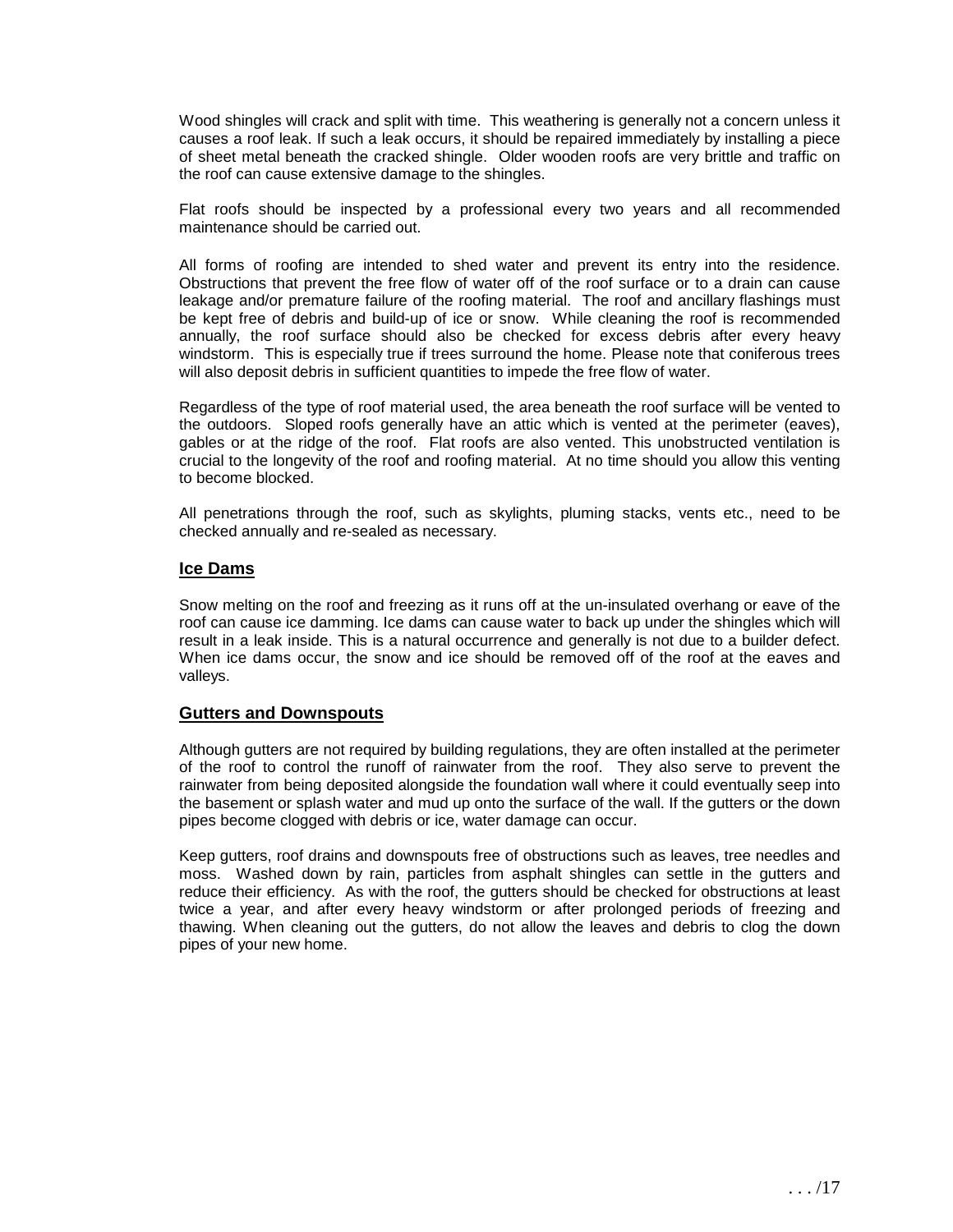# **STRUCTURE**

#### **FOUNDATION**

The most common material used in foundation construction is poured in place concrete. Alternative methods of construction include masonry block walls and wood walls constructed of pressure treated preserved wood.

If constructed of concrete, it is important to understand that concrete shrinks as it cures. As with concrete flat work, such as driveways, the concrete of the vertical wall may crack as the stresses caused in the concrete due to shrinkage are released. Minor shrinkage cracking cannot be avoided in conventional concrete foundations and floors. These cracks have little effect on the structural integrity of the building.

The exterior of foundation walls are generally coated with a bituminous damp-proofing material below grade. This material is often exposed for several inches above grade as well. Dampproofing is installed to prevent moisture from seeping into the concrete. It is not waterproof, therefore, excessive amounts of ground water must be controlled by other means such as site grading or drainage.

As previously referenced, hairline cracks in the foundation wall may allow the entry of water. These can be repaired from the outside with an asphalt-based sealant. If exterior access is not possible, numerous concrete patching compounds are available commercially, which can be installed to the inside surface of the concrete wall.

#### **BASEMENT FLOOR SLABS AND CRAWL SPACE GROUND SEALS**

The floors of basement style homes will be cast-in-place concrete. This surface may not be perfectly smooth and is generally not intended as a finished floor surface. As concrete shrinks while curing, stress cracks are common. Cracks will generally form at corners and across doorways and at the perimeter of the floor where it abuts the foundation walls. As the floor is not a structural component, there is generally no reason to repair cracks in a concrete floor unless they are larger than 3mm (1/8") in width. These can usually be filled with concrete grout.

Concrete floor slabs can be painted. The product used should be alkali resistant and allow continued curing of the concrete. Painted concrete floors often flake or peel and require continual touch-up.

Efflorescence may appear on areas of the concrete floors and walls. Efflorescence is a white powder on the surface of the concrete which is caused by salts in the concrete mix that are brought to the surface by the water in the concrete mix. It is cosmetic only and can be removed with a brush. Once the concrete has cured, it will likely stop appearing although an alternative water source could cause efflorescence to continue indefinitely. If this is the case, the alternate source of water should be identified and remedied.

A polyethylene vapour barrier is generally installed beneath the concrete floor to stop the migration of ground water through the concrete. Despite this vapour barrier, some moisture may still transmit through the concrete. Storage items should be raised up off of the floor and kept away from the walls. This allows for the flow of air around the stored items and helps to prevent the growth of mold or mildew.

Crawl space floors are required to be sealed with a vapour retarder as well. This can be a polyethylene barrier weighted down with rocks or gravel or a concrete skim coat. Although it is common for both to be used together, either method is acceptable.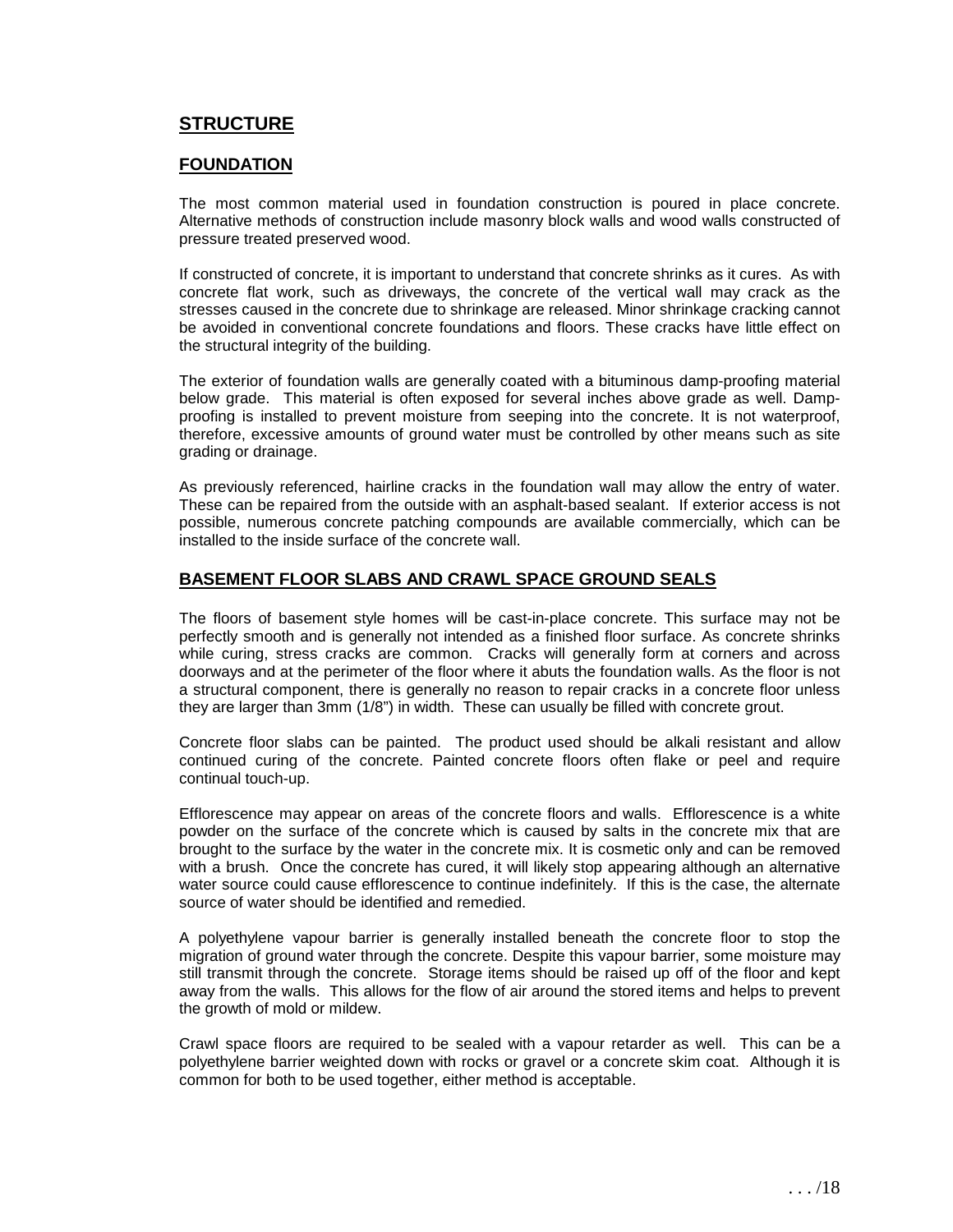If a concrete skim coat is used, it will generally be a lower strength concrete and will measure approximately 50mm (2") thick. It may be very roughly finished and is not intended as a finished floor. It will likely crack extensively due to its weak strength and the manner in which it was installed. This is normal and no repair is necessary unless the cracks exceed 10mm (3/8") in width.

#### **WOOD FRAME**

The most common means of building the structure of a new home is a method called western platform framing. This method incorporates a vertical frame of 2"x4" or 2"x6" studs with continuous plates of the same width at the top and bottom of the wall. The wall studs are generally on a 16" or 24" spacing. Plywood, lumber or oriented strand board (OSB) sheathing is used on the exterior of the frame.

The floor "platforms" are constructed using 2"x8", 2"x10", 2"x12" floor joists of solid lumber or manufactured floor joists with plywood or OSB sheathing screwed or nailed to the top surface. To help eliminate squeaks and to provide additional structural rigidity, glue is often applied to the top of the floor joist prior to the installation of the floor sheathing. The interior and exterior walls of the structure and/or the perimeter foundation wall generally support the floor joists.

For space considerations, beams constructed of several joists nailed together, or engineered wood products, may be used to support the joists in lieu of a wall. For larger loads or longer spans, a specialized manufactured beam may be used for added strength. Posts at intermediate locations may support these beams.

Most roofs are constructed using prefabricated wood roof trusses spaced 600mm (24") apart. Detailed roof structures may be framed by hand using roof rafters and ceiling joists. Trusses are capable of spanning large distances while carrying considerable weight; therefore, it is likely that the interior walls on the top floor of your home carry no roof loads and the load is supported by the exterior walls only. As the design and installation of the truss is engineered, this can be confirmed by your builder or by the supplier of the trusses.

Following installation, the wood used to construct your new home will shrink as it dries out. This shrinkage will cause minor changes in the size and the shape of the wood members. These changes do not effect the structural integrity of the wood frame, but may cause changes in the finishes used throughout your new home. The most common changes are cracks or nail pops in the finished surfaces of the drywall on the walls and ceilings. The movement that results from the shrinkage of the structure may also affect other finishes such as flooring and wood trims. Minor floor squeaks may appear and doors may begin to bind. Any necessary repairs in this regard should be postponed until towards the end of the first year to allow the majority of the wood shrinkage to occur.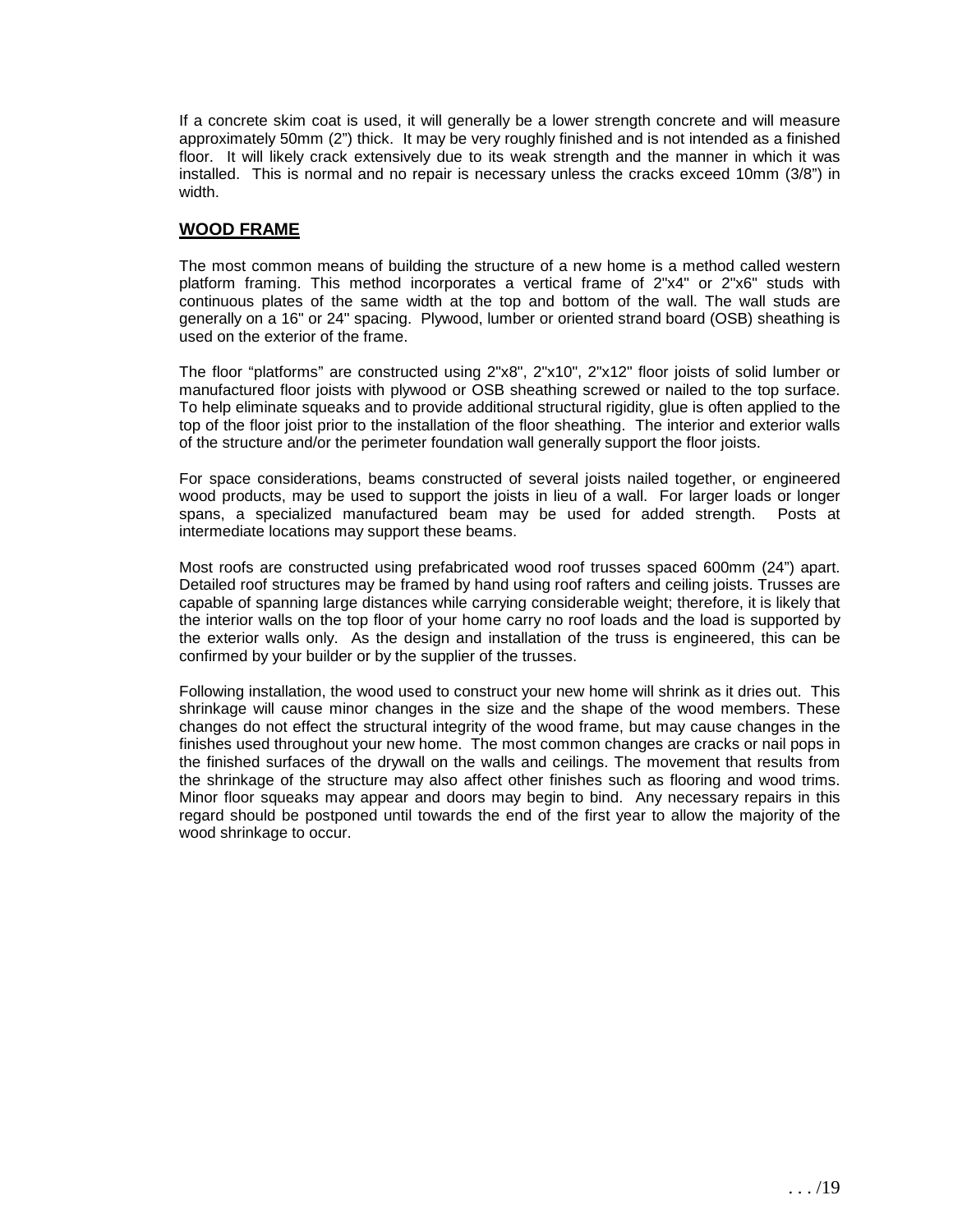# **BEAMS AND TELEPOSTS**

As previously referenced, the main floor of the residence may be constructed with one or more beams installed beneath the floor structure to support the floor joists above. In turn, posts may support these beams at specific intervals. Clay or other soils subject to shrinking or swelling may be common in some geographical regions. In these regions, adjustable posts may be used. These posts are threaded and commonly referred to as teleposts. The beam should be checked for straightness at least twice a year and the posts adjusted as needed. A hairline crack between the wall and the ceiling over a main beam may be an indication that adjustments are required.

If the basement is renovated, or if further development is undertaken, the new walls must not come in contact with the underside of the beam as this will not allow adjustments to be made to the posts.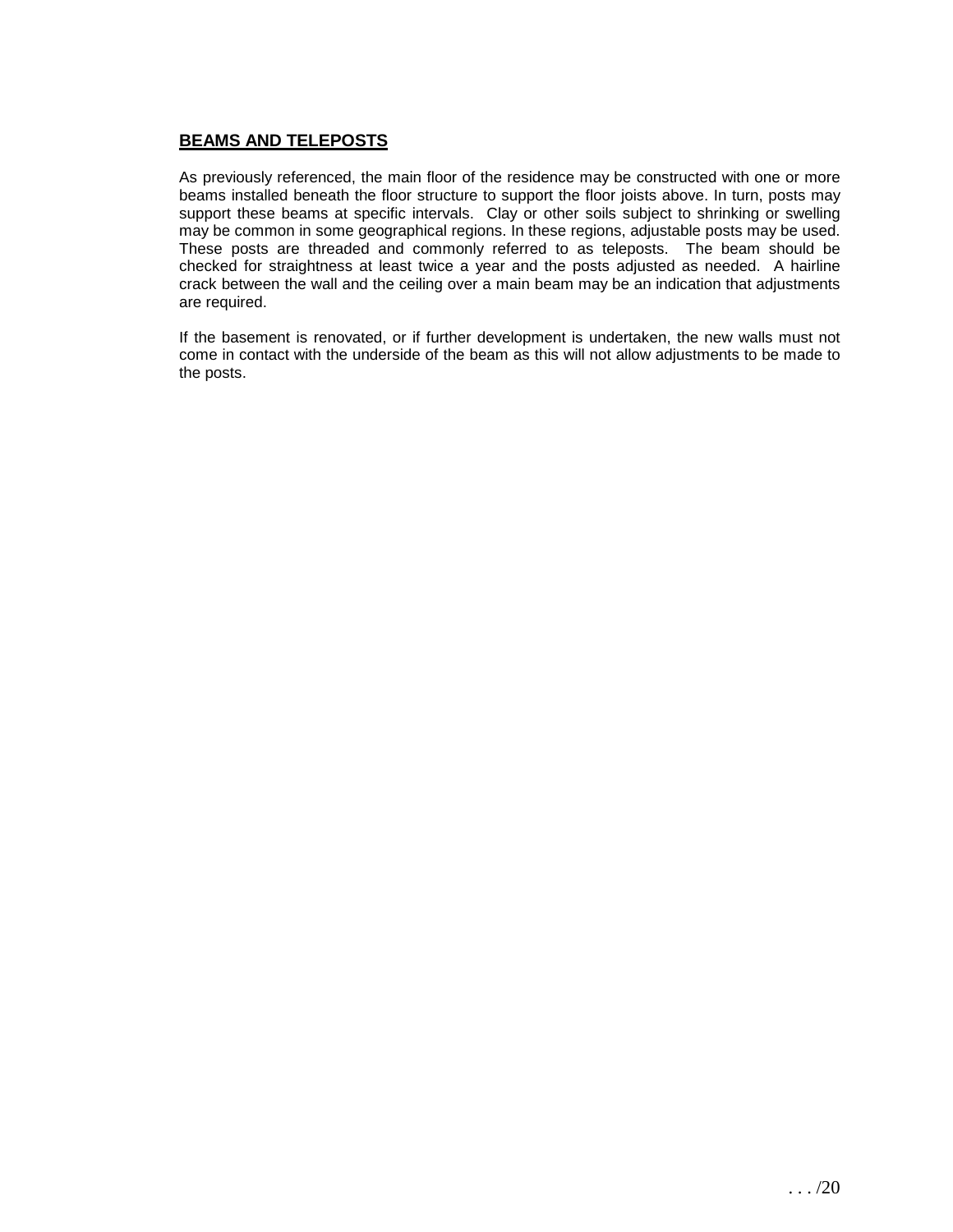# **INTERIOR FINISHES**

# **FLOOR FINISHES**

#### **HARDWOOD**

Kiln dried material is used for the construction of hardwood floors. However, these materials are susceptible to movement caused by variations in humidity levels in the living space. Low humidity levels will cause the wood to separate slightly at the seams of the flooring. High humidity levels will cause the wood to expand. If excessive, this expansion may lead to cupping or swelling in the center of the board. These movements vary seasonally and can be somewhat controlled by monitoring the indoor moisture levels. The movement of the flooring may also create noises as it expands and contracts.

The appearance of hardwood flooring is easy to maintain and a damp mop is all that is required for cleaning. The need for wax on hardwood floors is rare and many types of flooring are now factory finished and have specific maintenance requirements. Refer to your builder or flooring supplier for specific instructions.

#### **RESILIENT FLOORING**

Whether it is a tile or sheet product, resilient flooring is susceptible to damage from indentations or scratches, particularly those caused by furniture. The floor should be protected from such damage by using furniture pads beneath heavy furniture legs. The ability of a given flooring product to withstand abuse varies greatly from product to product and related damage is not a warranty issue.

Resilient flooring should be cleaned with lukewarm water and vinegar. Harsh cleaners can cause fading or affect the composition of the flooring material making it hard and brittle. Consult with the supplier of the specific flooring product for their recommendations, as specialty products are available for different floorings to both clean and restore the sheen. Detergents often cause adjoining carpeted areas to mat down as the soaps are carried onto the carpet from the resilient floor areas.

Once construction is complete, movement of the floor structure due to shrinkage can also affect the floor. While flooring installers apply filler at the seams of the wood underlay materials, it is not always possible to achieve and retain a perfectly level subfloor. This can result in minor ridges becoming visible beneath the flooring under certain light. Generally, these are only cosmetic and do not require any action.

## **CARPET**

Carpeting care basically consists of avoiding spills, cleaning high traffic areas regularly to remove surface dirt and vacuuming the entire carpeted area weekly to remove dirt. Consult your flooring supplier for the specific cleaning and maintenance requirements of the flooring products used in your home.

Carpets and rugs should be professionally cleaned every year or two depending on the use and appearance.

Less expensive carpeting is more susceptible to matting. This is primarily noticeable in high traffic areas and cannot be prevented other than by the use of carpet runners. Warranties from the carpet manufacturer generally pertain to fiber loss only and do not cover "appearance retention".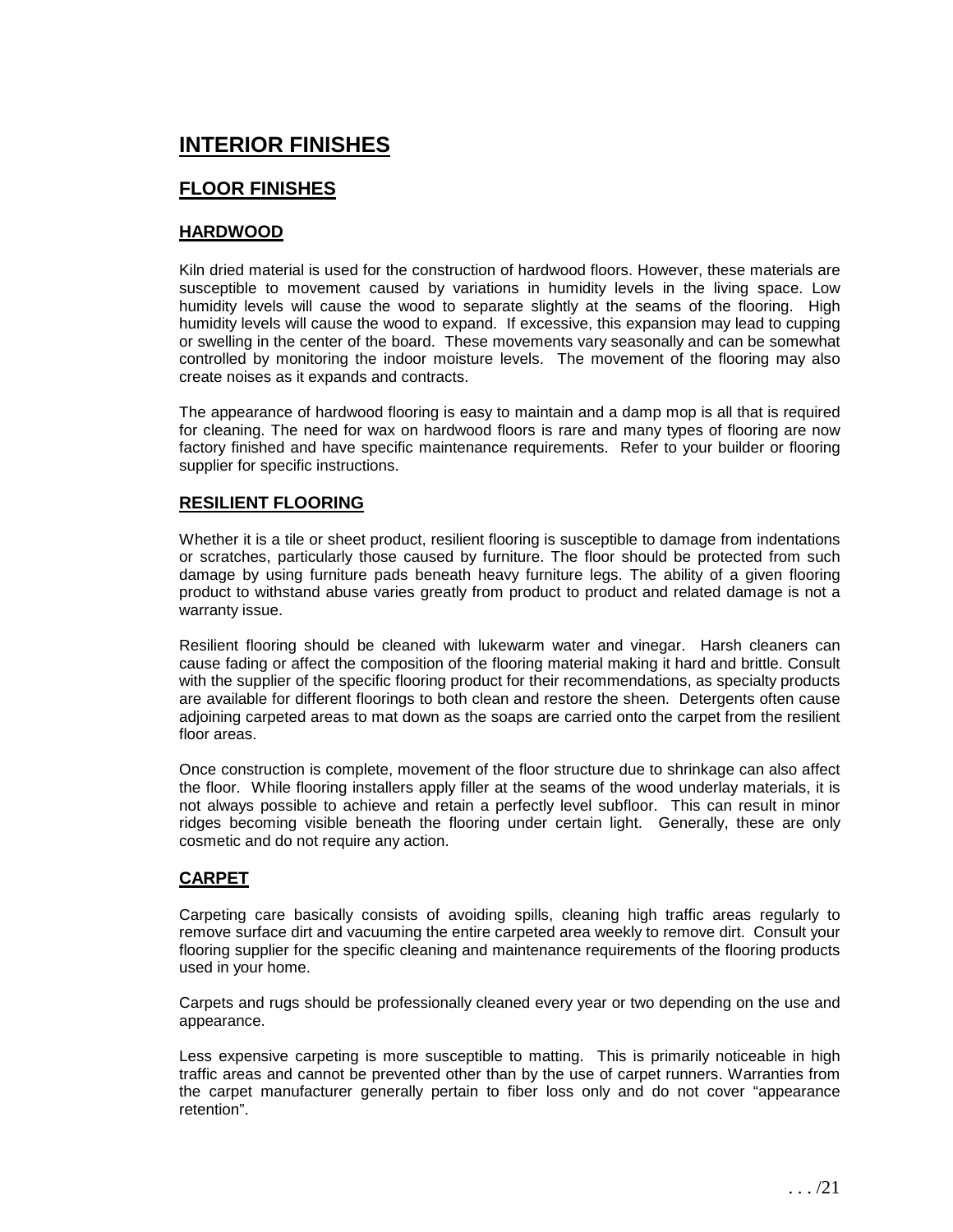# **CERAMIC TILE**

Ceramic tile is very durable. For routine cleaning use a mild detergent; do not use waxes or sealers. As the grout is porous and will absorb water which will lead to staining, annual sealing of the grout joints with a clear liquid silicone sealer should be carried out.

# **MARBLE**

Although strong and attractive, spills can permanently stain natural marble. All spills should be cleaned up immediately. Cleaning of marble should be done with a clean, soft cloth and warm water. Also, care should be taken to prevent scratching of the surface.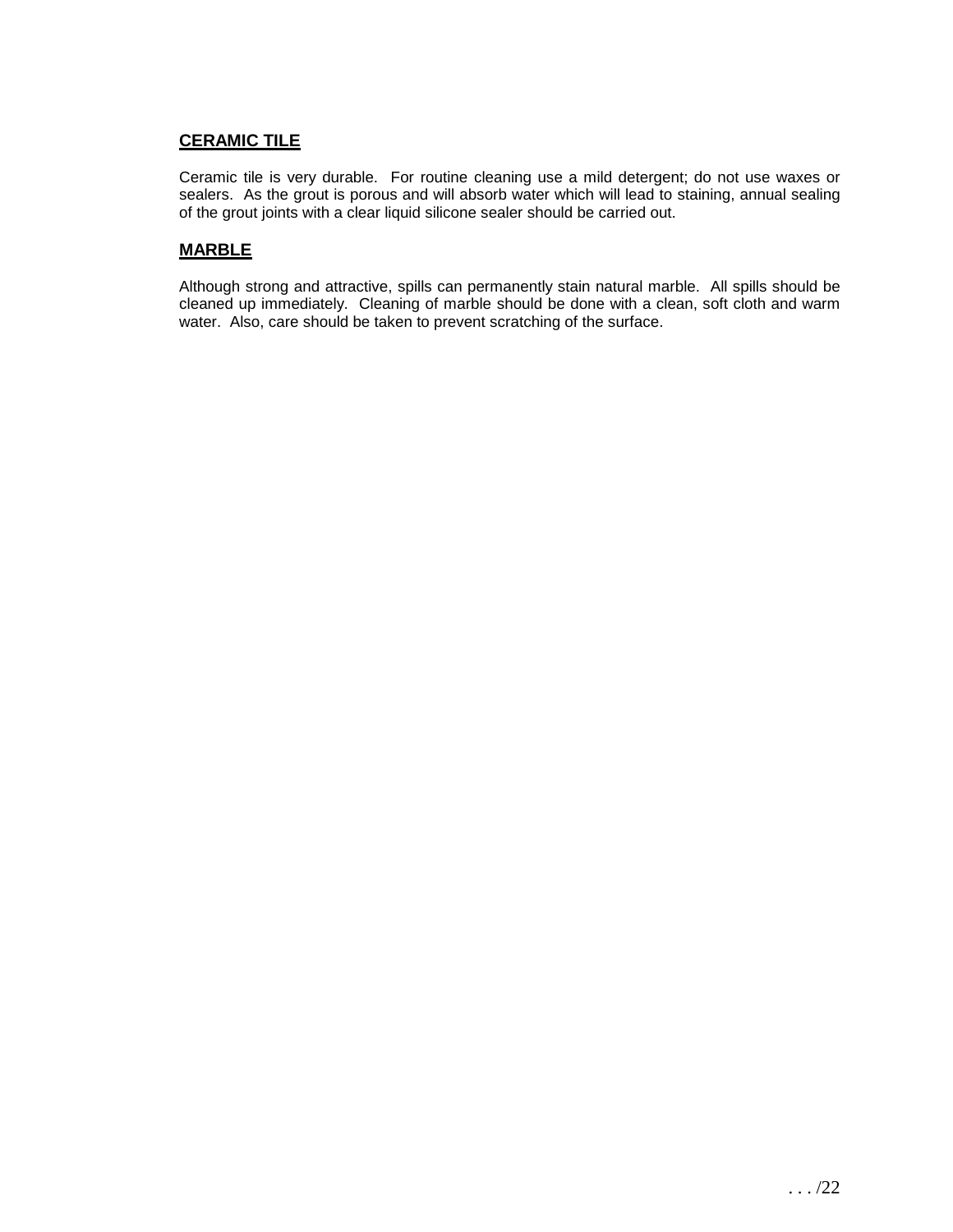# **COUNTERTOPS AND CABINETS**

# **PLASTIC LAMINATES**

Laminated countertops will burn or de-laminate if hot pots or pans are placed directly on the surface. Protective potholders should be used if the hot items are to be placed on the countertop. Electrical appliances may also require protection when in use. The damage caused by hot items is generally not repairable so it is best to err on the side of caution.

Abrasive cleaners or steel wool should not be used, as the surface of the laminate will scratch. The ability to withstand scratching does vary with the laminate material used. If allowed to remain on the surface, household bleach or solvents can stain or discolour the laminate.

Water must not be allowed to remain on joints in the countertop as this will result in the substrate of the countertop swelling due to the excess moisture. This damage is irreversible.

Clean the surface of plastic laminates with a damp, soapy cloth or sponge. For stubborn stains, use a mild household cleaner and rinse thoroughly with clear water. Be aware that some liquid cleaners contain abrasives and/or solidify at the mouth of the container. These hard solid pieces can scratch the surface if they inadvertently get on the cleaning cloth or sponge used to clean the laminate surface.

## **MANUFACTURED MARBLE**

Sinks and countertops made of manufactured marble or other man-made compounds often have specific cleaning requirements. The manufacturer of the product should be contacted for these instructions. Generally, they can be cared for in a manner similar to plastic laminates, abrasive cleaners should not be used. These surfaces are also heat sensitive.

## **CABINETS**

Vinyl surfaced cabinets are very susceptible to heat damage. If the kitchen is equipped with a self-cleaning oven, the cabinet drawers and cabinet doors adjoining the range should be kept open when the range is in self-clean mode to allow excess heat to dissipate. If heat is allowed to build up, the surface may delaminate. This precaution should also be taken when the oven is used for a prolonged period at a high temperature.

Most cabinet surfaces can be cleaned using a damp cloth and a mild detergent. Abrasive cleaners should not be used. Grease splattered on the surfaces should be removed immediately as it becomes more difficult to remove as it solidifies.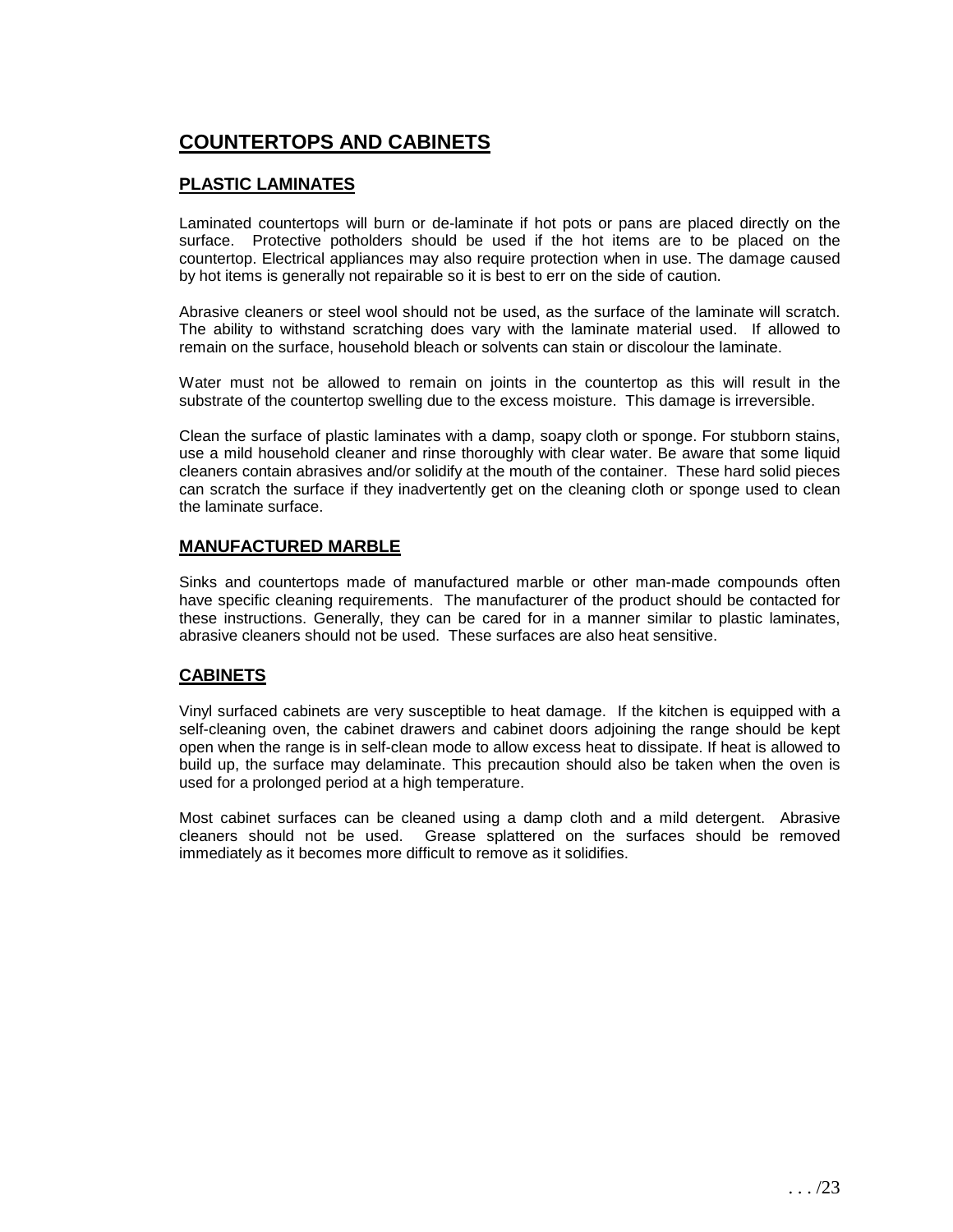# **PAINT**

The majority of the interior drywall surfaces of your new home will be finished with either a latex (water-based) or alkyd (oil-based) paint. Maintenance can quite easily be carried out by gently washing the painted surfaces with a mild soap or detergent solution. Abrasive solutions or over scrubbing should be avoided as this will remove the paint.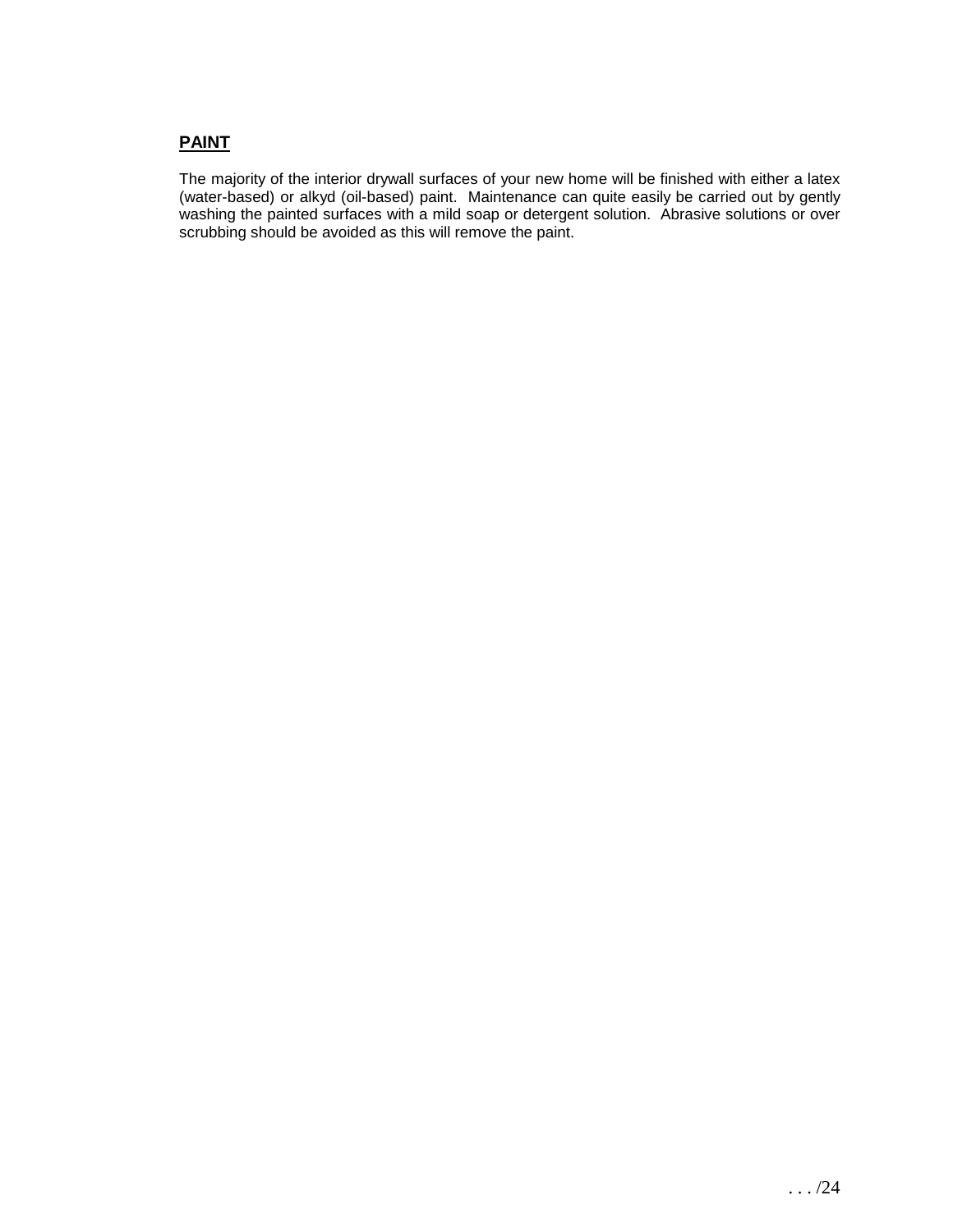# **PLUMBING**

#### **GENERAL**

The plumbing in your new home will likely consist of plastic or copper piping for the supply of potable water throughout the home and PVC plastic piping for the waste disposal. Other products are available but are less common.

A main water supply shut off has been provided to shut off the water supply to your new home. This can be used in the event of an emergency and should be located upon occupancy for future reference. Additional shutoffs may also have been provided to the sink supply lines and toilets to allow for routine maintenance.

The waste lines have been provided with clean outs throughout the residence. These may be located within cabinets, inside closets or clearly visible on a wall surface. These clean outs must remain accessible as they are the means of access to the piping should a blockage occur.

P-traps are present at the outflow of all waste piping. These traps are designed to provide a barrier of water which prevents the entry of sewer gases into the home. Sinks or drains which are used infrequently may lose this water barrier due to evaporation. If sewer gases are detected, running water down the waste pipe will re-prime the trap and likely stop the odour.

Any waste materials, including grease, fat and petroleum products, should not be disposed of down the plumbing system. These materials will accumulate in the piping, especially in the Ptraps, and can significantly reduce the flow of water through the waste system. These substances are also very detrimental to the municipal sewage treatment systems and private septic systems.

## **FIXTURES**

The surfaces of the plumbing fixtures are susceptible to damage from abrasive cleaners. Use of abrasive products and steel wool pads should be avoided, as these products will cause the finish of the fixture to become dull and porous. Refer to the manufacturer's recommended maintenance procedures for specific information relating to your products.

Plumbing fixtures are intended for normal household use only. Caustic products should not be disposed of in the household fixtures.

## **HOT WATER TANK**

The water temperature of the hot water tank can be adjusted on the thermostat located on the tank. This may require the use of a screwdriver. An average setting for the water temperature is 140°F which is adequate for dishwashers. This temperature is hot enough for most uses but will not cause scalding or burns. If hotter water is needed for a special purpose, the thermostat on the tank can be set to a higher temperature; however, the thermostat must be reset to a normal setting when finished. If the house is to remain unoccupied for a substantial period of time, the water temperature should be turned down or switched off at the tank or breaker panel. Some hot water tanks have a "vacation" setting on the thermostat for this purpose.

Hot water tanks are equipped with a pressure relief valve at the top of the tank. This is a safety feature that will open and relieve water pressure if the tank exceeds its rated working pressure. If water or water stains are evident at the discharge pipe leading from the relief valve, contact a plumber as this is an indication that the normal operating pressure of the tank has been exceeded.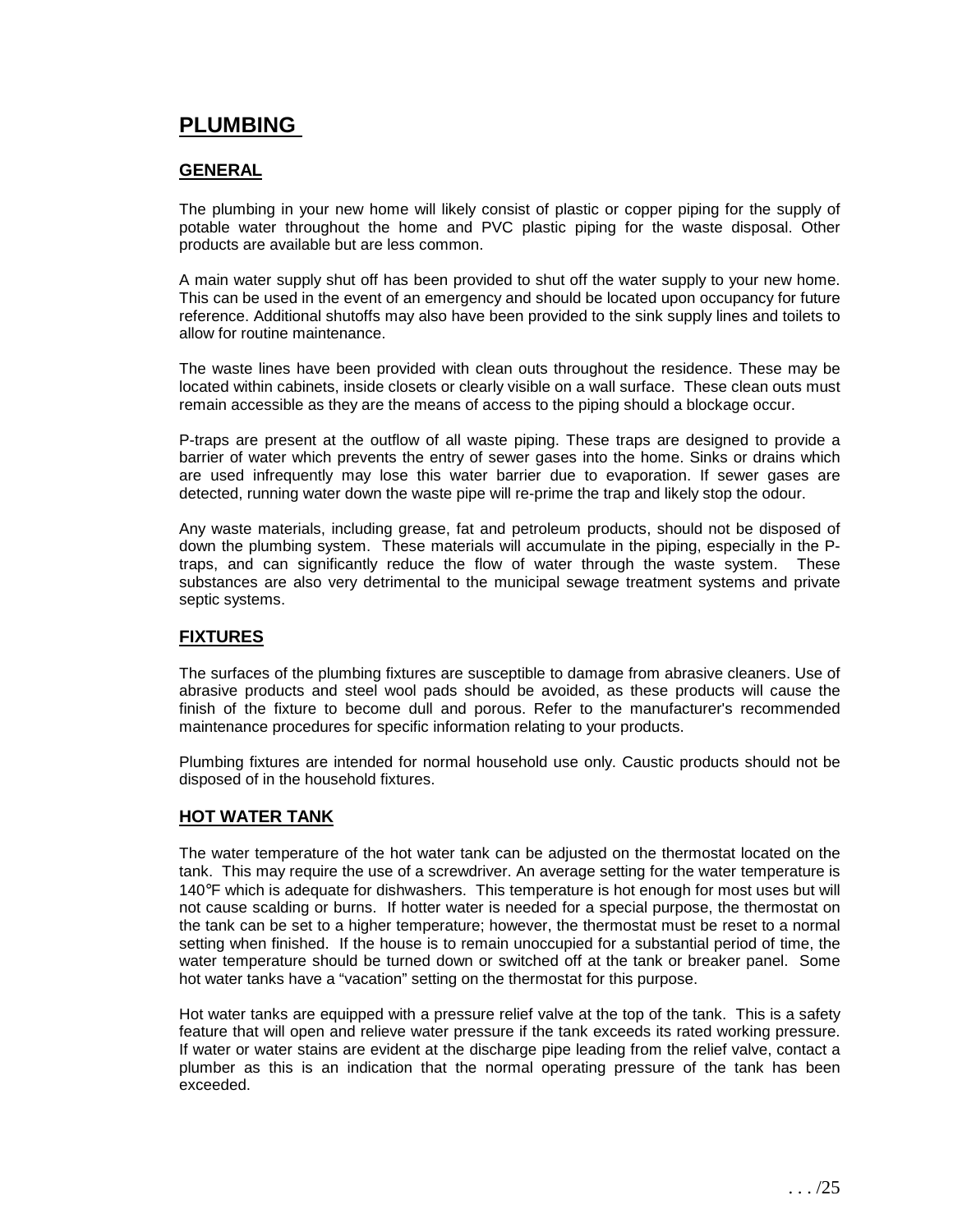A typical hot water tank has a life expectancy of 8 to 12 years. Periodic draining of the tank will remove sediment from the base of the tank and prolong its life. The sediment has an insulating effect, especially with immersion type elements, which causes the heating elements to operate longer than necessary with a consequent increase in cost and energy consumption.

Prior to draining water from the tank, the power supply or fuel source must be turned off. Do not restore power to the tank until it has been refilled as it may explode due to excessive pressure caused by the heating of air instead of water.

The tank can be drained by attaching a garden hose to the outflow drain at the base of the tank and routing the hose to a nearby floor drain. Draining can only be accomplished by gravity feed; therefore, the outflow of the drain used must be lower than the base of the tank. Alternatively, the hose can be run outside as long as the outflow is lower than the tank.

#### **HOSE BIBS**

Hose bibs (garden hose connections) often have a valve inside the house that can be shut off to allow the hose connection to be drained from the inside before winter to prevent freezing and possible bursting of the exterior section of the piping. These shut-off valves should be identified and shut-off in the winter months. Once the water supply has been shut off, the exterior valve should be opened to allow the exterior portion of the piping to drain. This process is reversed in the spring once the threat of freezing is gone.

Some hose bibs are "frost free" which means that the valve is connected to a long stem that allows the water to be shut off inside the wall in the warm environment. The outer portion of the piping then drains freely.

Garden hoses should not be left connected to the hose bib during freezing weather as neither can drain. Ice forming in the hose due to undrained water can break the hose, or the hose bib and cause the supply pipe to freeze.

## **TOILETS**

Toilets generally refill as follows: a flush causes water in the tank to rise, which in turn lifts a ball float to a preset water level. Once the ball float reaches this level, the water flow valve is shut off. If set too high, the water level will rise in the tank and run down the overflow pipe into the toilet bowl without shutting off the water. To rectify this, simply adjust the height of the ball float so that the water is shut off before it reaches the height of the overflow outlet.

If water continuously runs into the toilet bowl from the tank, there may be a poor seal at the flapper valve at the base of the tank. This seal can be cleaned with a stiff brush or steel wool. A worn flapper valve would require replacement.

Water dripping from the base of the toilet tank is likely due to condensation on the tank versus a leak of any connections. High interior humidity levels will result in condensation on the cold surface of the toilet tank as the tank is refilled with cold water.

Some toilets and some basins are made of glazed and kiln-fired vitreous china, while some basins and bathtubs are made of enameled steel. Both are very durable and attractive. To clean these fixtures, use mild powdered or liquid cleaners. Avoid abrasive cleansers or pads as they will damage the finish.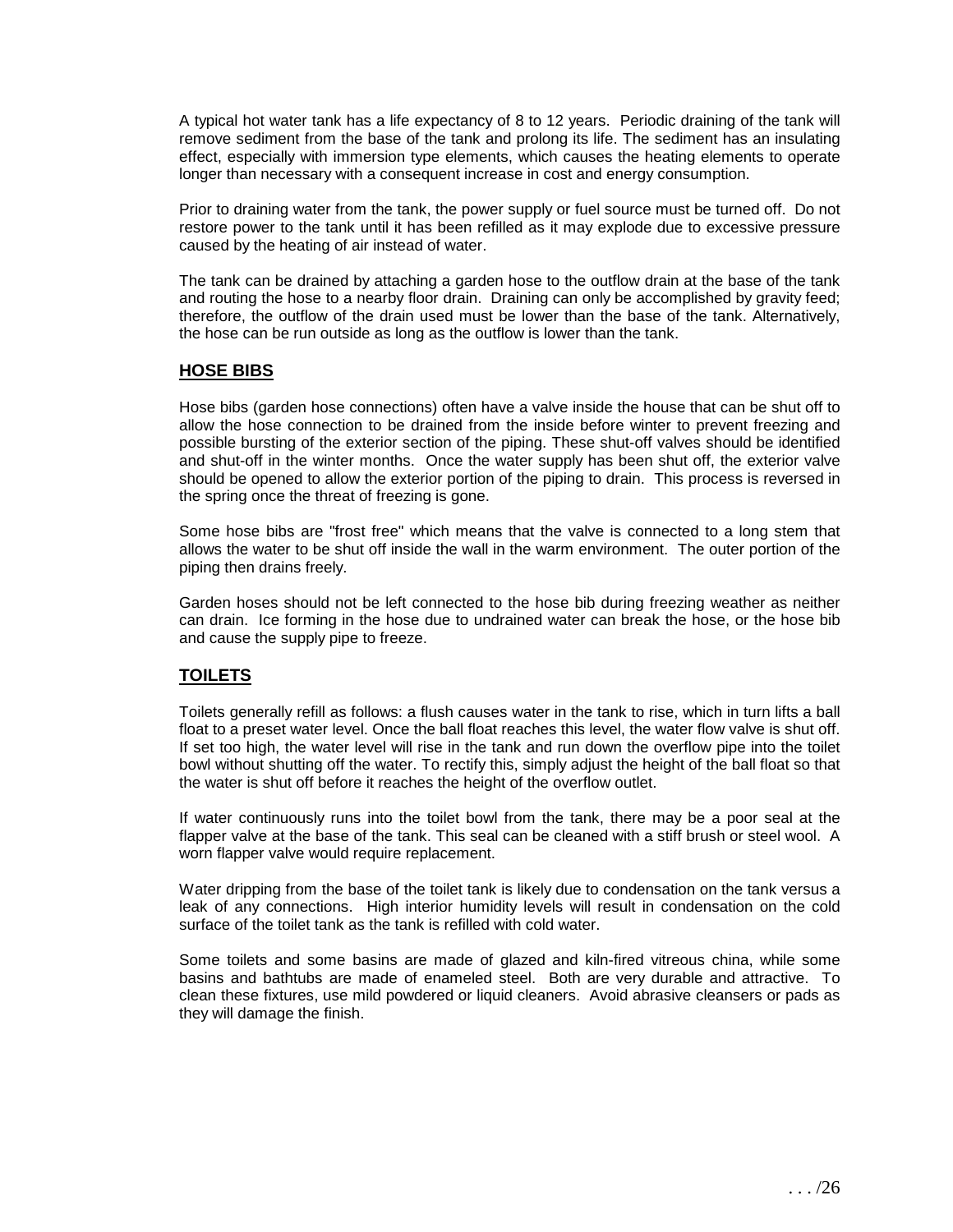# **FAUCET REPAIR**

Noisy or leaking faucets are frequently due to loose or damaged washers. Turning the fixture off with too much force can damage washers. Faucet handles should be turned no further than the point at which they stop the flow of water.

Faucets can generally be easily repaired by either replacing the damaged washer or the faucet cartridge itself. Basic home repair books describe how to repair typical faucets; however, due to variations in the methods of manufacture, specific instructions may be required. Prior to beginning the repair, the water supply must be shut off at the shut off valves provided. If such valves are not present, the entire water supply system will need to be shut off at the main shut off valve.

Contact a plumber if you are uncomfortable attempting this repair.

Green staining of fixtures is usually a water related issue due to the chemical compositions in the water, and is not a builder defect.

## **PLUGGED TOILETS AND DRAINS**

Toilets are very susceptible to blockage. New toilet designs use very little water per flush. This results in a lower volume of water carrying away the waste. Repeated flushing may be required in some instances to remove solid waste. Dense tissue paper and some thick toilet papers are unsuitable for these toilets. Never dispose of hair, grease, lint, diapers, sanitary products, "Qtips" or plastic in the toilet.

Hair, grease, large food particles or other solid forms of waste can plug drains. Should they become plugged, try removing the debris from the trap beneath the fixture. Alternatively, a plunger can be used. Once partially cleared, very hot water may complete the job. A more severe blockage may require a plumber. As commercial drain cleaners are very corrosive they are not recommended.

#### **TUB AND SHOWER ENCLOSURES**

A shower curtain will prevent water from running onto the bathroom floor while the shower is in use. To prevent damage to the flooring or walls, any spills or puddles of water should be cleaned up immediately.

Caulking is used to seal seams and prevent water from entering behind the enclosure. If a separation occurs around your bathtub between the tub and the wall tiles or between the wall and the enclosure itself, it should be filled immediately with a tub sealer or caulking compound available at any home supply centre. Leaving the gap unsealed may cause serious water damage to adjacent materials.

You should apply a clear liquid silicone sealer to the grout joints of tub or shower enclosures that are finished with ceramic tile. This should be done every six months. This sealer is used to prevent the porous grout from allowing water to seep through to the substrate material behind the tile. This sealing cannot be done until the grout has cured for approximately six to eight weeks. Please note, this is a liquid product and should not be confused with silicon based caulking. Follow the manufacturer's recommendations for application.

Some tub enclosures have specific cleaning requirements. Generally, abrasive cleaners are not recommended and harsh chemical cleaners should be avoided entirely. Follow the manufacturer's recommendations for maintenance. Also, you should never step into a bathtub with shoes on as trapped grit and dirt can damage the tub surface.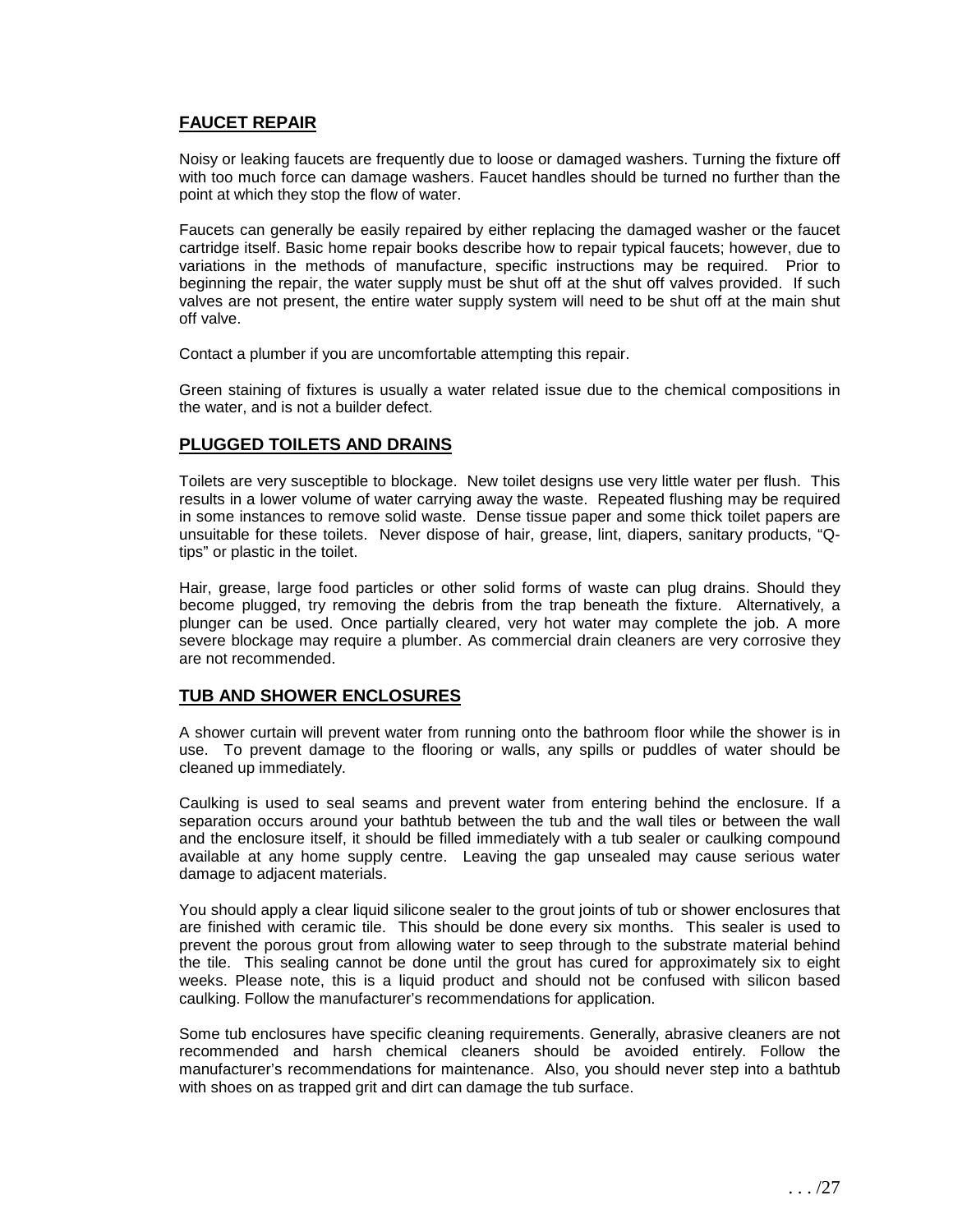#### **FLOOR DRAINS**

Many municipalities require a floor drain primer which automatically provides water for the P-trap located below the floor surface. This P-trap is similar to those used under sinks and when full of water, it will form a seal against gases entering from the sewer system. As this water will evaporate with time, the seal must be maintained by pouring a litre of water down the drain every two to three months if an automatic primer is not present.

# **ELECTRICAL SYSTEM**

#### **GENERAL**

The electrical system in your home has been installed in accordance with the requirements of the provincial electrical code. The power supply is fed to the home via underground or overhead cable. With underground service cables, piping, gas lines, etc., care should be taken when digging on your property. For information on these underground services, contact your hydro or gas provider, Telus, your cable supplier or your local building department.

The small glass enclosed meter mounted on the side of your new home is your hydrometer. This is the property of your utility provider and it measures your household electrical consumption. The voltage at the point of entry is generally 120/240 volts and 60 cycles per second. This may vary in multi-family developments.

Circuit protection will be via circuit breakers located in the electrical panel(s). The main power shut-off will be located inside the electrical panel or immediately adjacent to it. This panel and the location of the main breaker should be located upon moving in, before an emergency occurs.

Should the circuit breaker "trip", it is likely due to overloading of a specific circuit or a short circuit in an appliance cord. The start-up load of electric motors can also temporarily overload a circuit. To correct tripped breakers, isolate the cause of the overload or short and disconnect it. The circuit breaker can then be reset by turning it to the "off" position and then to the "on" position. If the breaker continually trips, contact an electrician.

## **G.F.C.I. CIRCUITS**

A ground fault circuit interrupter (G.F.C.I.) is an additional electrical safety device installed in the electrical system. This device is a breaker that can be located in the main electrical panel or within specialty outlet receptacles and is designed to provide protection from ground faults. The G.F.C.I. is extremely sensitive and will trip if grounding of the electrical current is detected. Ground faults usually occur in older appliances and electrical equipment or inexpensive extension cords. A poorly insulated extension cord lying on wet ground will often cause a ground fault. Because water and electricity are a poor combination, protection is installed to the outlets in the bathroom and outdoors. If this breaker trips, unplug the source of the ground fault and reset the breaker either at the panel or at the outlet itself.

G.F.C.I. outlets should be tested monthly to ensure their proper operation.

## **SMOKE AND FIRE DETECTORS**

Smoke detectors have been installed in accordance with the requirements of the Building Code. They should be tested monthly to ensure their proper operation, and should be cleaned twice a year with a vacuum.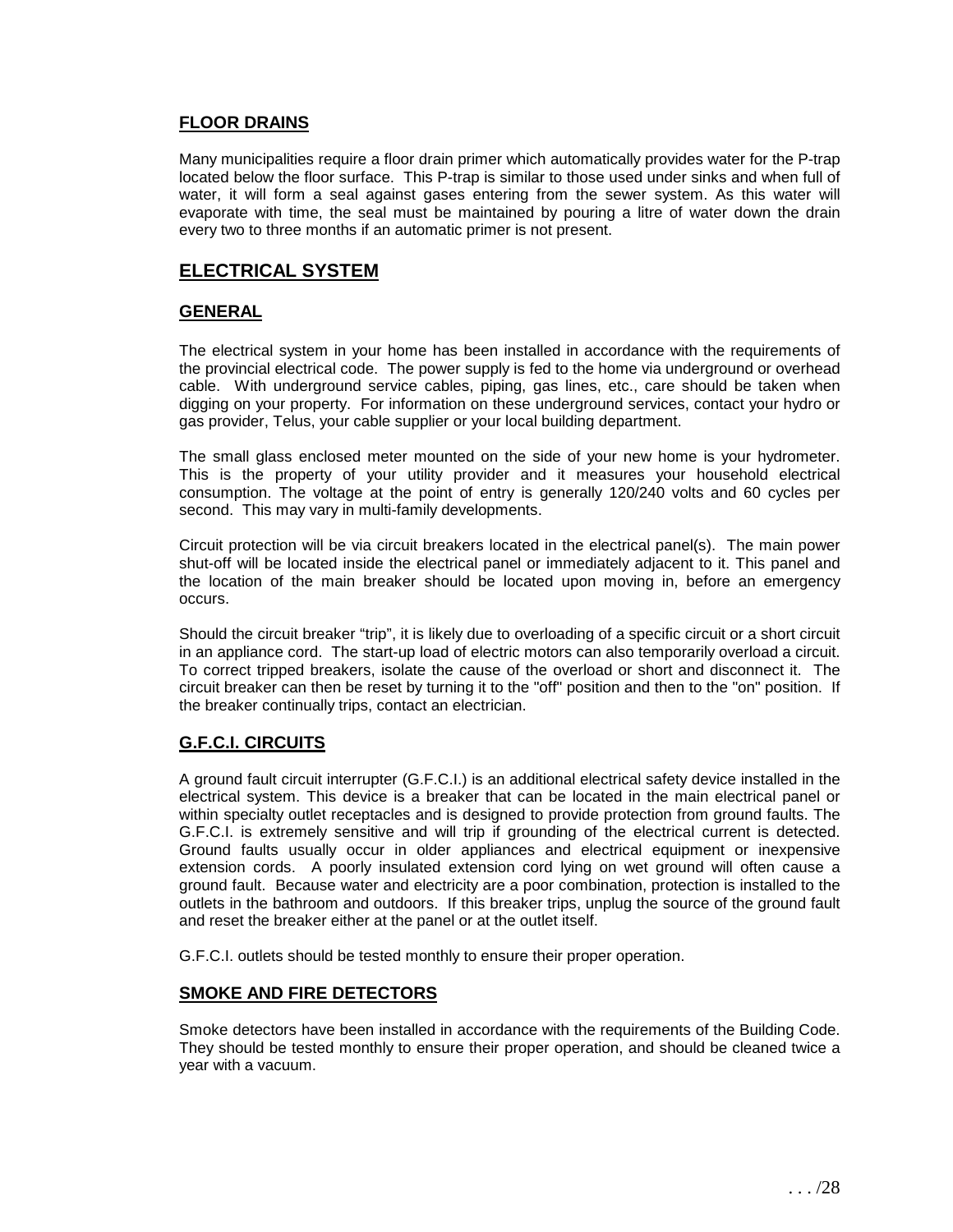Please note that these devices are connected directly to the electrical system of the home and do not require batteries. However, they will not operate in a power outage unless the unit has a backup battery.

# **HEATING AND VENTILATION**

# **HEATING**

Regardless of type, the heating system is designed to maintain a minimum temperature of 21°C at the outside design temperature. The indoor temperature is measured in the center of the room. This calculation is a health and safety issue defined by the Building Code/Bylaw and is not directly related to comfort. Temperature variations from room to room can be expected. The heating system may temporarily not be able to meet comfortable temperatures in specific regions where the temperatures falls below the outdoor design temperature.

There are numerous types of thermostatic controls for any given heating system. The accuracy of these controls can vary due to internal heat gains caused by a continued demand for heat. At times, it may be necessary to ignore the numerical temperature settings and set the thermostat for a temperature that is comfortable. Adjusting a thermostat to a setting higher than the temperature desired will not speed the rise in temperature.

The various heating systems available all have specific requirements for maintenance in order to operate at maximum efficiency. The operation of your specific system is best determined by reviewing the instructions provided by your builder or the manufacturer.

Heating systems can be noisy at times due to the expansion and contraction of the pipes and other metal components of the distribution system. These noises are particularly noticeable when starting up or cooling down, or at night (when it is quieter) and do not affect the performance of the system.

Systems that rely on burning fuel to generate heat require makeup air for combustion. This air supply must not be blocked as dangerous back drafting conditions can occur.

Heating systems will not operate unless the thermostat setting is higher than the room temperature. Solar heat gains can warm a room or area to the extent that the thermostat is warm enough not to be calling for more heat. The heating system will then remain turned off and other rooms not positively affected by the heat of the sun can become cool.

With forced air systems, the heat outlets and cold air returns must be kept free of any furniture or floor coverings which could block the free flow of air. In addition, the filters must be cleaned or replaced at least twice a year to allow the unobstructed flow of air through the furnace. The quality of the replacement filter used dramatically affects the air quality within the home.

#### **VENTILATION, CONDENSATION AND RELATIVE HUMIDITY**

The optimum year round humidity level to be maintained within the residence is approximately 50%. Due to seasonal variations of the relative humidity outdoors, this level of humidity can be impossible to maintain without the use of specialized mechanical equipment. Mechanical means of maintaining a constant humidity within the home are available.

Furnace humidifiers that add moisture to the indoor environment are available, but they must be checked frequently when in use to ensure that the proper water level is maintained within the unit.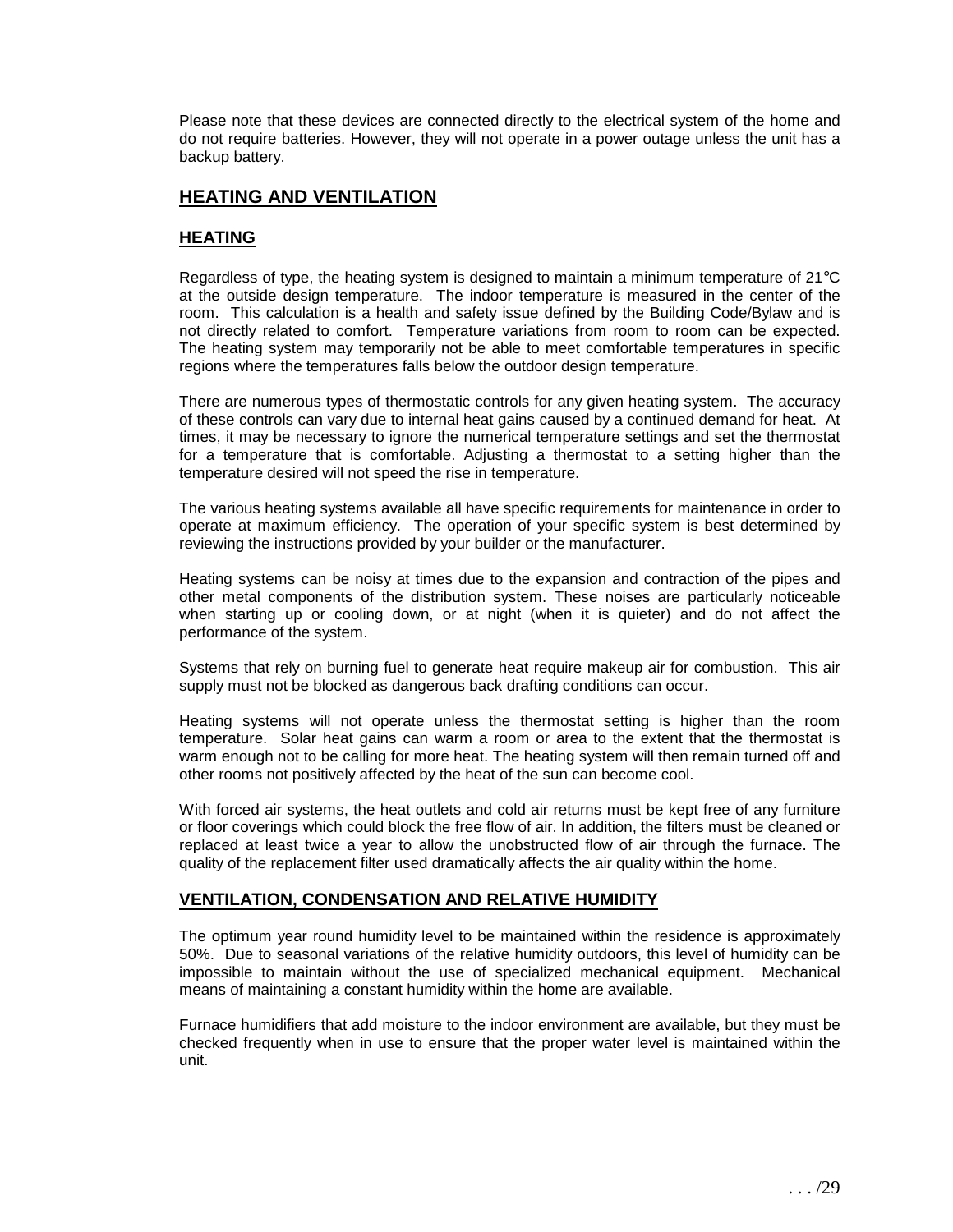Due to Building Code/Bylaw requirements pertaining to energy conservation, current standards for house construction require that the exterior envelope of the building be sealed against incidental air leakage. This sealing of the exterior walls prohibits the leakage of warm air to the outdoors from within the residence.

Warm air has the ability to hold more moisture than cold air; therefore, daily activities within your new home such as showering, boiling water, and even respiration create moisture in the form of water vapour. Surprisingly, this can total 7 - 9 litres (1½ to 2 gallons) of moisture per day with four occupants. The warm air holds this water in suspension and as this moisture-laden air comes in contact with cold surfaces it will condense and water will form. Condensation will fuel the creation of mold and mildew.

#### **The failure of an owner to properly ventilate and maintain proper heating levels can seriously affect a new home and the health of the occupants. Any resultant damage due to an owner's actions would not be covered under the warranty.**

The key to controlling humidity levels within the home and avoiding condensation is adequate ventilation. Ventilation allows the warm moist air to be exhausted from the home and replaced with dry cool air from the outdoors. This will marginally increase the cost of heating as this cold air is brought up to room temperature; however, this added cost is necessary to offset the harm the high humidity levels will cause.

As the outdoor temperature drops, the surface temperature of the exterior walls will also drop. The air inside the house will not be able to sustain as high a level of relative humidity. This will cause condensation to occur on cold surfaces.

The chart below provides a rough guideline as to the relative humidity levels that can be sustained within the house as the temperature drops.

| <b>Celsius</b> | Outside air temperature<br><b>Fahrenheit</b> | Desirable maximum inside relative humidity<br>(%) at an indoor temperature of 21°C (70°F) |
|----------------|----------------------------------------------|-------------------------------------------------------------------------------------------|
| $-29$          | $-20$                                        | 20%                                                                                       |
| $-24$          | $-10$                                        | 25%                                                                                       |
| $-18$          |                                              | 30%                                                                                       |
| $-12$          |                                              | 35%                                                                                       |
| - 7            |                                              | 40%                                                                                       |

Windows or the toilet tank of the toilet used most frequently can be used as a guide to determine whether or not the proper relative humidity is being maintained. As soon as condensation occurs on inside window surfaces or on the tank of the toilet, steps should be taken to reduce the relative humidity by controlling the moisture sources and/or by increasing ventilation.

As previously stated, ventilation is often the only effective means for removing moisture. Dehumidifiers are only practical in limited areas. If vented outdoors, exhaust fans in the kitchen and bathroom will remove moisture created from cooking and bathing before the vapour can circulate through the house. These fans should not exhaust into the attic space as this will only exhaust the moisture into the attic potentially causing problems. These fans need to be run often enough to remove the air borne moisture. The length of time required will depend on the number of occupants, the activities undertaken and outdoor climatic conditions. Many new homes are now provided with intermittent timer controls that regulate the operation of these fans which should never be tampered with or turned off.

Windows are an effective means of ventilation and depending on weather conditions, thoroughly airing out the home for 15 minutes a day may suffice. In addition, opening a window near the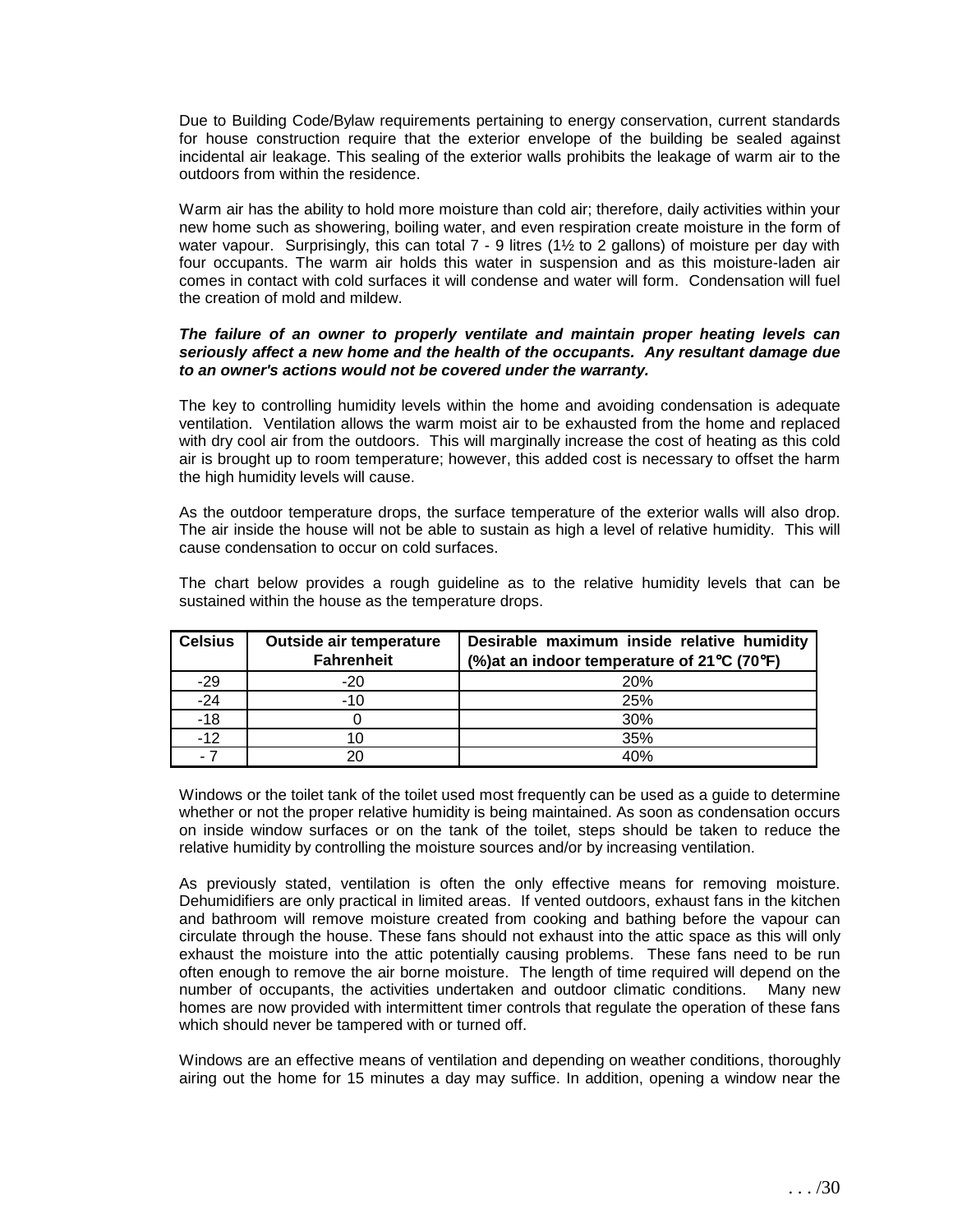source of moisture while the exhaust fan is in operation will allow for cross ventilation and more effective moisture and odour removal.

#### **RANGE HOODS AND EXHAUST FANS**

Range hoods and exhaust fans are provided to reduce or eliminate cooking odours and excess moisture. Not all range hoods vent directly outdoors. For efficient operation and to reduce potential fire hazards created by grease accumulation, filters should be washed in mild detergent. They can also be run through a dishwasher.

Range hoods that do not vent outdoors are usually provided with a charcoal filter that helps remove grease and odours. These filters should be replaced in accordance with the manufacturer's recommendations.

## **HEAT RECOVERY VENTILATORS**

Some homes will be equipped with a heat recovery ventilator (HRV) for ventilation purposes. This mechanical unit continually exhausts stale warm air from within the rooms of a new home (usually, the kitchen, bathroom and laundry areas), and supplies fresh air to the remaining main living areas. The heat recovery aspect of this unit consists of a heat exchanger inside the unit that warms the fresh outside supply air with the latent heat of the stale warm air that is being exhausted. This is done via a series of plastic baffles which allows the heat transfer without mixing the two air sources.

HRVs run continuously and are a superior means of controlling humidity and air quality within the home. They are not required by the Building Code/Bylaw and at an additional cost are generally only installed if requested.

Freezing weather can affect the operation of the HRV due to ice build up within the unit. Precautions should be taken in severe weather to prevent this from occurring. Refer to the manufacturer's recommendations in this regard.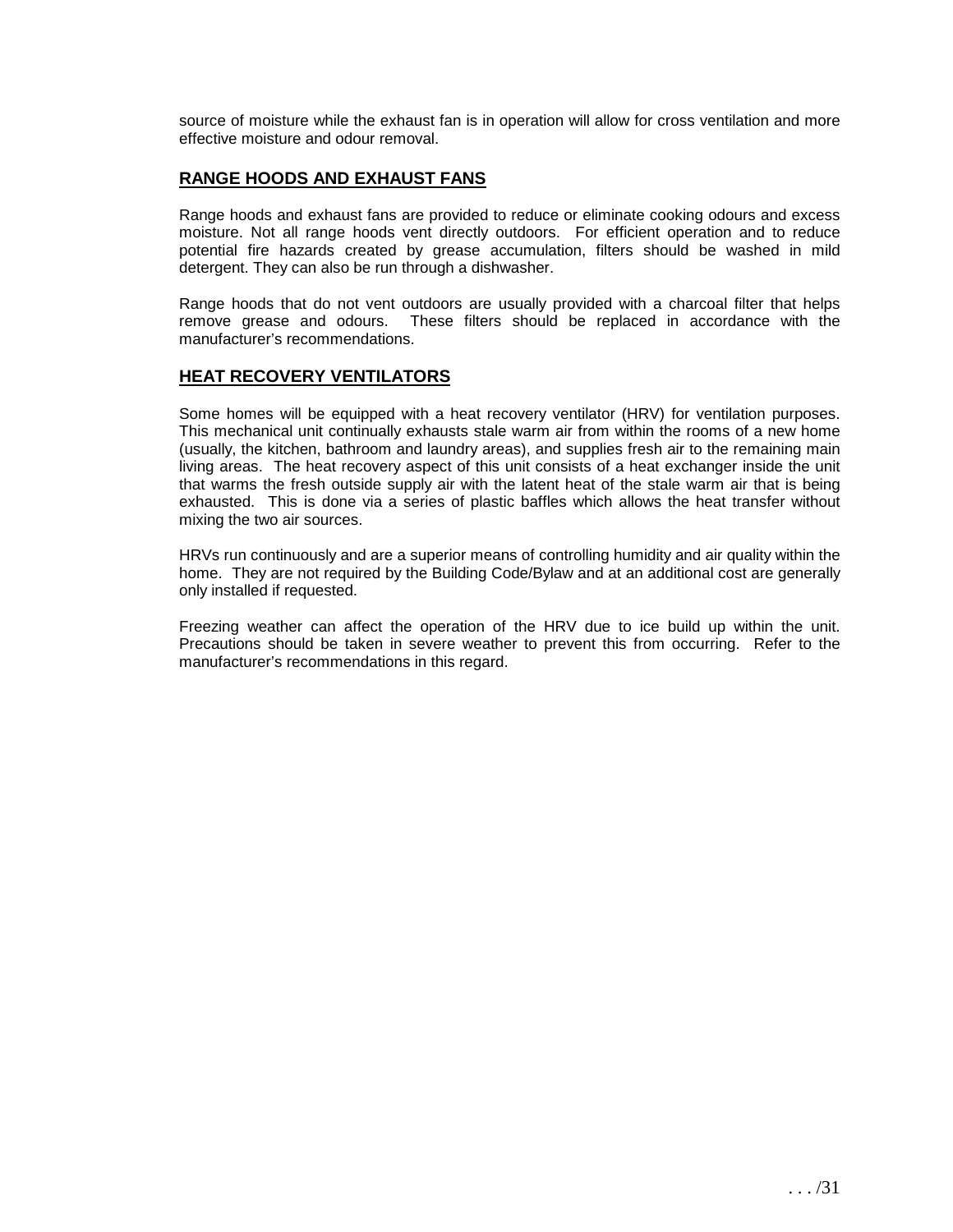# **APPLIANCES**

Any appliances included with the purchase of your new home, which have been installed by the builder or his agents, will have been checked to ensure their proper operation. Appliances generally come with instructions, which detail the operating procedures for the specific appliance. These instructions must be followed in order to maintain the manufacturer's warranty. Any warranty cards provided with the equipment should be completed and sent to the manufacturer to ensure your warranty obligations are met.

With dryers, check and clean the exterior vents on a monthly basis as they commonly become plugged with lint which reduces the efficiency of the dryer and can be a fire hazard.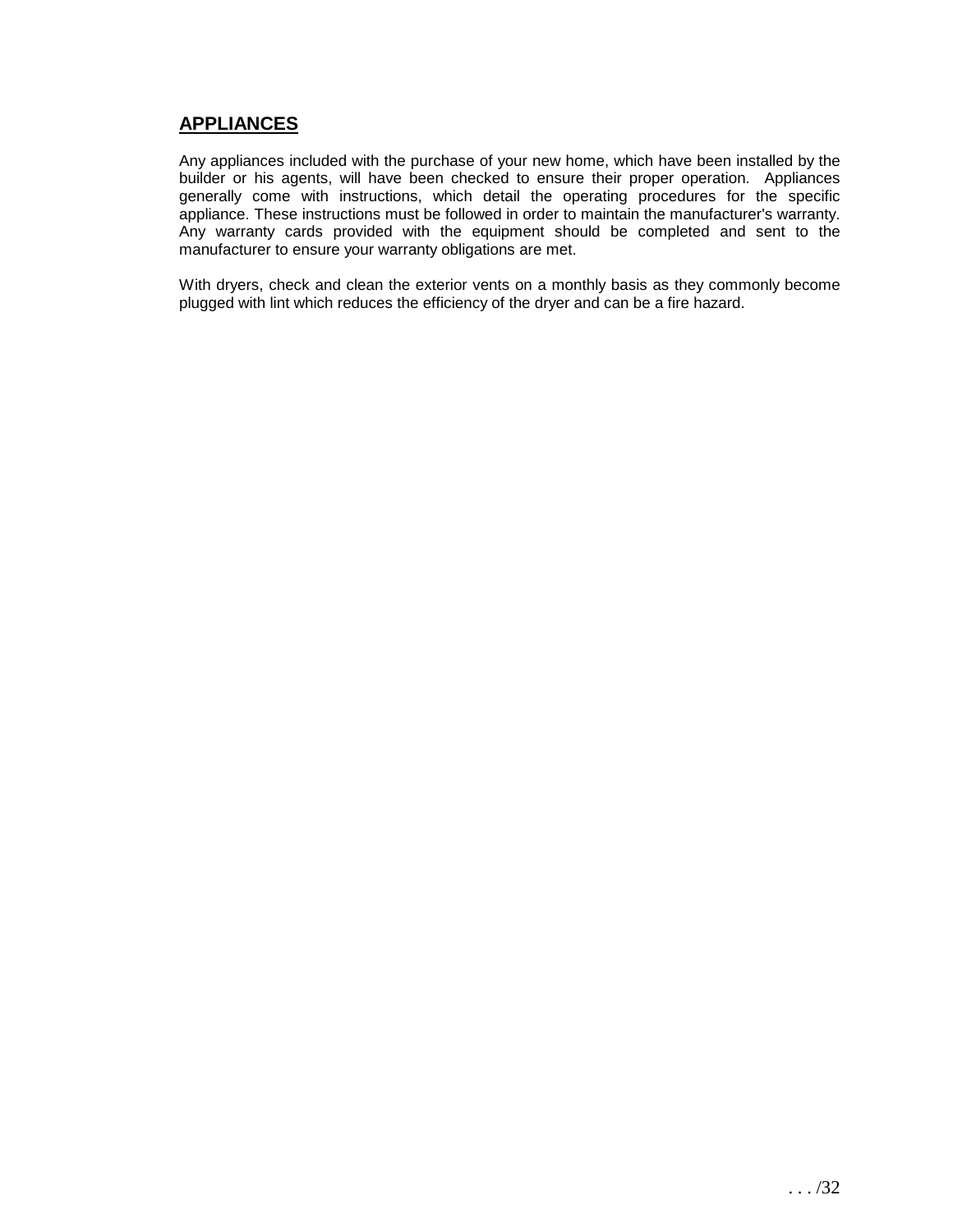

# **F. MAINTENANCE MANUAL SIGN-OFF**

As a requirement of the Homeowner Protection Act, your builder is required to provide you with maintenance requirements for your home and its components. Checked off below are the specific component manuals that have been provided to you for your new home in addition to this **maintenance manual**.

# **PRODUCT SPECIFIC MAINTENANCE/OPERATING MANUALS**

| 1. Concrete                            |        | 27. Pressure Reducing Valve   |    |
|----------------------------------------|--------|-------------------------------|----|
| 2. Siding: Type______________________  |        | 28. Sump Pump                 |    |
| 3. Other Cladding: Type ____________   |        | 29. Septic System             |    |
| 4. Windows                             |        | 30. GFCI Breaker/Outlet       |    |
| 5. Skylights                           |        | 31. Electrical Fixtures       |    |
| 6. Doors                               |        | 32. Ceiling Fan               |    |
| 7. Door Hardware                       |        | 33. Alarm System              |    |
| 8. Garage Doors                        |        | 34. Smoke Detector            |    |
| 9. Garage Door Opener(s)               |        | 35. Range Hood                |    |
| 10. Deck Membranes: Type: __________   |        | 36. Furnace                   |    |
| 11. Exterior Railings                  |        | 37. Heat Pump                 |    |
| 12. Roofing: Type __________________   |        | 38. Heat Recovery Ventilators |    |
| 13. Gutters & Downspouts               |        | 39. Air-Conditioning          |    |
| 14. Flooring                           |        | 40. Gas Fireplaces            |    |
| Hardwood                               | Tile   | 41. Built-in Vacuum System    |    |
| <b>Resilient Flooring</b>              | Marble | 42. Dishwasher                |    |
| Carpet                                 |        | 43. Stove                     |    |
| 15. Counter Tops                       |        | 44. Wall Oven                 |    |
| 16. Cabinets                           |        | 45. Refrigerator              |    |
| 17. Mirrors                            |        | 46. Microwave Oven            |    |
| 18. Drapes/Window Coverings            |        | 47. Washer                    |    |
| 19. Plumbing Fixtures/Faucets          |        | 48. Dryer                     |    |
| 20. Tub/Shower Enclosure               |        |                               |    |
| 21. Toilets                            |        | 50.                           |    |
| 22. Sinks                              |        |                               |    |
| 23. Garburator                         |        |                               |    |
| 24. Hot Water Tank                     |        |                               |    |
| 25. Boiler                             |        |                               |    |
| 26. Sprinkler System Exterior/Interior |        |                               |    |
|                                        |        |                               | 20 |
|                                        |        |                               |    |

**\_\_\_\_\_\_\_\_\_\_\_\_\_\_\_\_\_\_\_\_\_\_\_\_\_\_\_\_\_\_\_\_\_\_\_\_\_\_\_\_\_\_\_\_\_\_\_\_\_\_\_\_\_\_\_\_\_\_\_\_\_\_\_\_\_\_\_\_\_\_\_\_\_\_\_\_\_\_\_\_\_\_\_\_\_\_\_\_\_\_\_**  from my/our Builder: \_

**I/We also acknowledge it is my/our responsibility to familiarize myself/ourselves with the contents of these manuals and undertake any maintenance requirements explained therein.** 

**Owner(s) (signature)**  Builder (signature)

**\_\_\_\_\_\_\_\_\_\_\_\_\_\_\_\_\_\_\_\_\_\_\_\_\_\_\_\_\_\_\_\_\_\_\_\_\_\_\_\_ \_\_\_\_\_\_\_\_\_\_\_\_\_\_\_\_\_\_\_\_\_\_\_\_\_\_\_\_\_\_\_\_\_\_** 

**A COPY OF THIS PAGE IS TO BE RETAINED BY YOUR BUILDER. THE BUILDER MUST FORWARD A COMPLETED COPY TO TRAVELERS GUARANTEE ALONG WITH THE COMPLETED "WARRANTY COMMENCEMENT DATE CERTIFICATE", SCHEDULE "D".**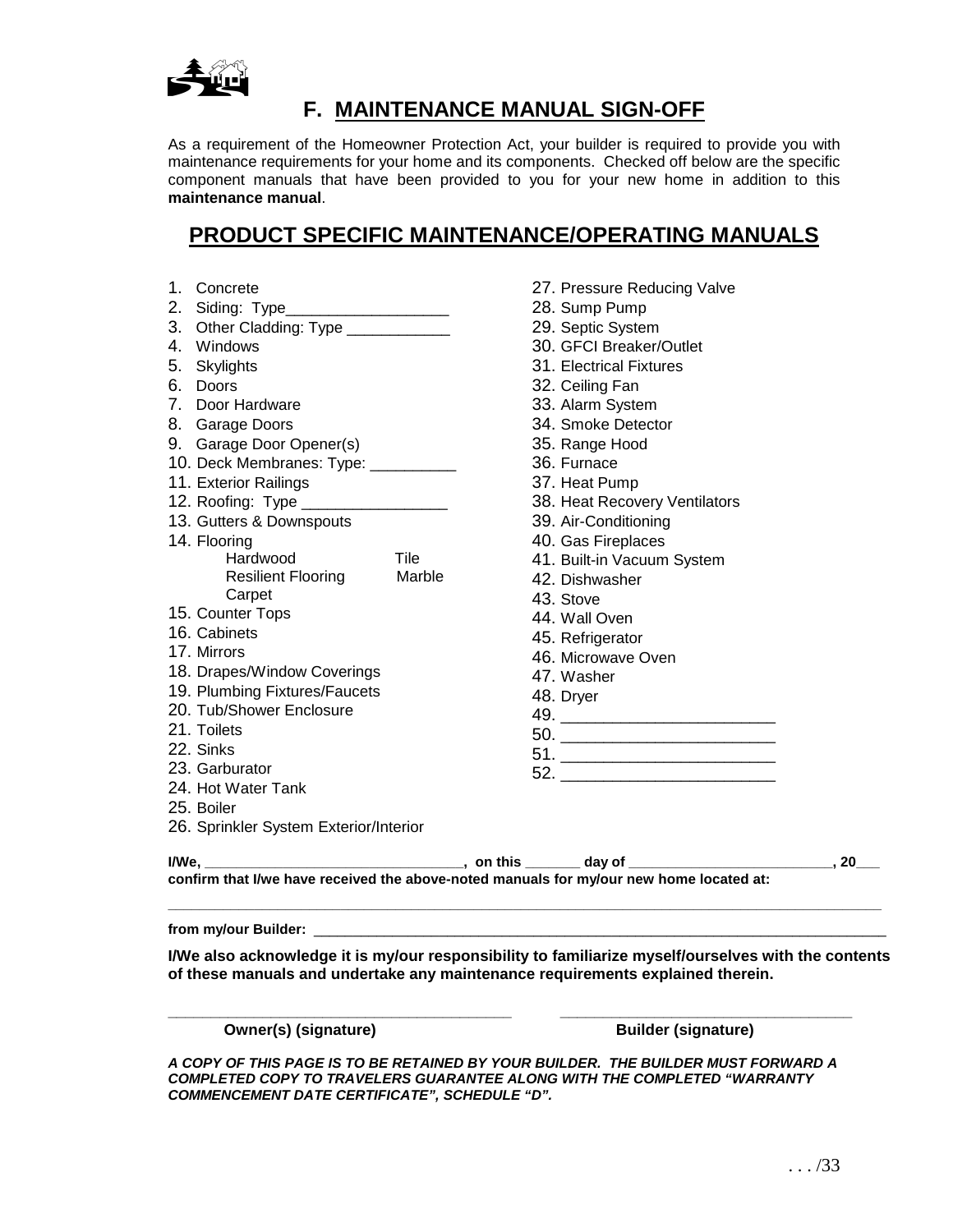

# **G. DEFICIENCY LIST**

Other than the items listed below, the owner and the builder confirm that they have inspected the new home and it is complete and ready for occupancy.

| <b>DESCRIPTION OF AREAS/ITEMS REQUIRING</b><br>REPAIR/REPLACEMENT AND PARTY RESPONSIBLE | <b>PARTY</b><br><b>RESPONSIBLE</b> | <b>OWNER</b><br><b>INITIALS</b> | <b>BUILDER</b><br><b>INITIALS</b> |
|-----------------------------------------------------------------------------------------|------------------------------------|---------------------------------|-----------------------------------|
|                                                                                         | (Initial when completed)           |                                 |                                   |
|                                                                                         |                                    |                                 |                                   |
|                                                                                         |                                    |                                 |                                   |
|                                                                                         |                                    |                                 |                                   |
|                                                                                         |                                    |                                 |                                   |
|                                                                                         |                                    |                                 |                                   |
|                                                                                         |                                    |                                 |                                   |
|                                                                                         |                                    |                                 |                                   |
|                                                                                         |                                    |                                 |                                   |
|                                                                                         |                                    |                                 |                                   |
|                                                                                         |                                    |                                 |                                   |
|                                                                                         |                                    |                                 |                                   |
|                                                                                         |                                    |                                 |                                   |
|                                                                                         |                                    |                                 |                                   |
|                                                                                         |                                    |                                 |                                   |
|                                                                                         |                                    |                                 |                                   |
|                                                                                         |                                    |                                 |                                   |
|                                                                                         |                                    |                                 |                                   |
|                                                                                         |                                    |                                 |                                   |

**\_\_\_\_\_\_\_\_\_\_\_\_\_\_\_\_\_\_\_\_\_\_\_\_\_\_\_\_\_\_\_\_\_\_\_\_\_\_\_ \_\_\_\_\_\_\_\_\_\_\_\_\_\_\_\_\_\_\_\_\_\_\_\_\_\_\_\_\_\_\_\_\_\_\_\_\_\_\_** 

**Owner (signature) COVER 19 and SUI ALCONDUCTER EVALUATE:** Builder (signature)

\_\_\_\_\_\_\_\_\_\_\_\_\_\_\_\_\_\_\_\_\_\_\_\_\_\_\_\_\_\_\_ \_\_\_\_\_\_\_\_ \_\_\_\_\_\_\_\_\_\_\_\_\_\_\_\_\_\_\_\_\_\_\_\_\_\_\_\_\_\_\_\_\_\_\_\_\_\_

**Date** Date **Date Date**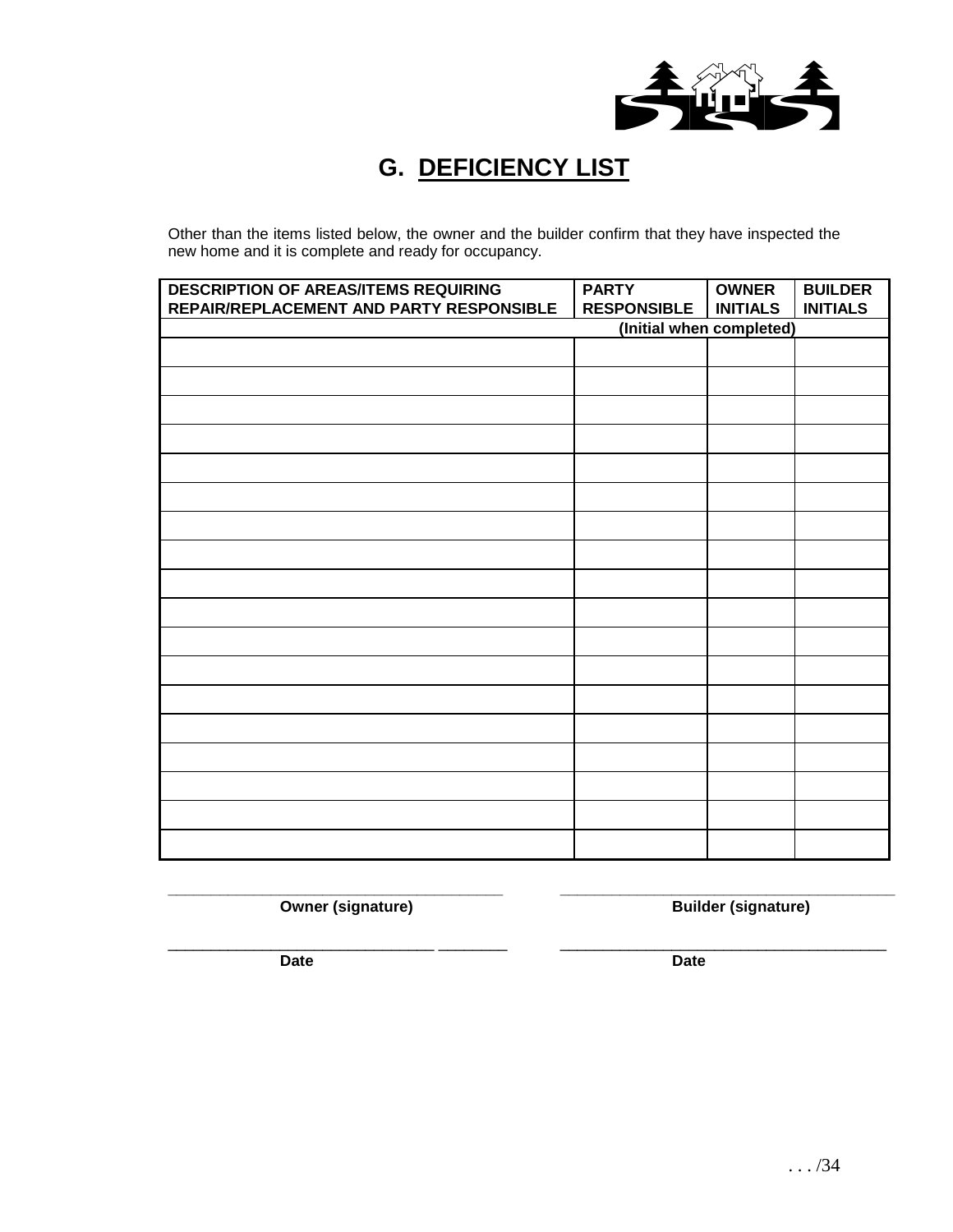

# **H. NEW HOME MAINTENANCE SCHEDULE**

| <b>MONTH</b><br><b>EXTERIOR</b><br>Check and clean sump.<br>v      | <b>ITEM</b> | <b>ONCE A</b> | <b>SPRING</b> | <b>SUMMER</b> | <b>FALL</b> | <b>WINTER</b> |
|--------------------------------------------------------------------|-------------|---------------|---------------|---------------|-------------|---------------|
|                                                                    |             |               |               |               |             |               |
|                                                                    |             |               |               |               |             |               |
|                                                                    |             |               |               |               |             |               |
| $\bullet$<br><b>Check grades around house</b>                      |             |               |               |               |             |               |
| and fill in low areas.                                             |             |               |               |               |             |               |
| <b>Check exterior caulking and</b><br>V<br>V                       |             |               |               |               |             |               |
| recaulk if necessary.                                              |             |               |               |               |             |               |
| <b>Check weather-stripping</b><br>✔                                |             |               |               |               |             |               |
| and adjust if necessary.                                           |             |               |               |               |             |               |
| Clean exterior cladding.<br>✔                                      |             |               |               |               |             |               |
| <b>Clean gutters and down</b><br>V<br>V                            |             |               |               |               |             |               |
| spouts.                                                            |             |               |               |               |             |               |
| Check roof for defects.<br>✔<br>✔                                  |             |               |               |               |             |               |
| <b>Check foundation and</b><br>$\blacktriangledown$<br>$\mathbf v$ |             |               |               |               |             |               |
| concrete slabs for signs of                                        |             |               |               |               |             |               |
| leakage or damage.                                                 |             |               |               |               |             |               |
|                                                                    |             |               |               |               |             |               |
| <b>INTERIOR FINISHES</b>                                           |             |               |               |               |             |               |
| <b>Recaulk showers and</b><br>V                                    |             |               |               |               |             |               |
| countertops if necessary.                                          |             |               |               |               |             |               |
| $\blacktriangledown$<br>Seal grout.                                |             |               |               |               |             |               |
| Lubricate door hinges.<br>V                                        |             |               |               |               |             |               |
| Wash range hood filter.<br>✔                                       |             |               |               |               |             |               |
|                                                                    |             |               |               |               |             |               |
| <b>PLUMBING</b>                                                    |             |               |               |               |             |               |
| <b>Disconnect hoses and drain</b><br>✔                             |             |               |               |               |             |               |
| hose bibs.                                                         |             |               |               |               |             |               |
| Blow out sprinkler lines.<br>✔                                     |             |               |               |               |             |               |
| Drain and refill hot water<br>$\blacktriangleright$                |             |               |               |               |             |               |
| tank.                                                              |             |               |               |               |             |               |
|                                                                    |             |               |               |               |             |               |
| <b>ELECTRICAL</b>                                                  |             |               |               |               |             |               |
| <b>Check GFI circuits</b><br>✔                                     |             |               |               |               |             |               |
| <b>Check smoke/carbon</b><br>Ø                                     |             |               |               |               |             |               |
| monoxide detectors                                                 |             |               |               |               |             |               |
|                                                                    |             |               |               |               |             |               |
| <b>HEATING</b>                                                     |             |               |               |               |             |               |
| Clean fireplace, furnace and<br>v<br>v<br>filters.                 |             |               |               |               |             |               |
| Service heating system.<br>$\checkmark$<br>$\checkmark$            |             |               |               |               |             |               |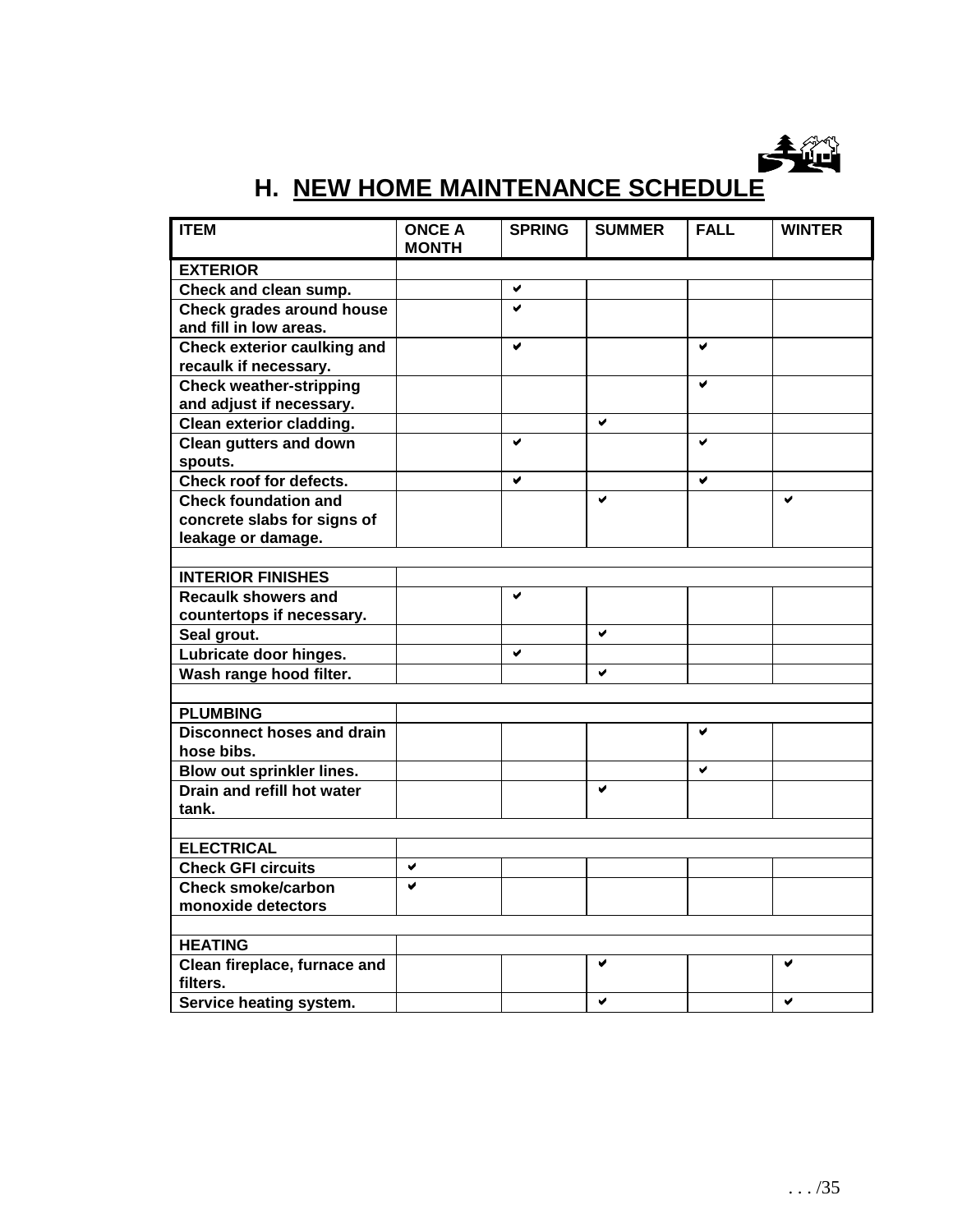# **I. SUB-TRADE AND SUPPLIER LIST**



The following sub-trade contractors and product manufacturers or suppliers were used in the construction of your new home. These companies or individuals generally provide a one-year warranty for defects in material and labour. Should you require service, you may wish to contact the appropriate supplier or sub-trade directly. Please document any contact and if prompt service is not provided contact your builder directly.

| <b>TRADE/SUPPLIER</b>                        | <b>COMPANY NAME</b> | <b>CONTACT</b> | <b>TELEPHONE</b> |
|----------------------------------------------|---------------------|----------------|------------------|
| <b>Excavation/Grading</b>                    |                     |                |                  |
| <b>Concrete Supply</b>                       |                     |                |                  |
| <b>Concrete Finishing</b>                    |                     |                |                  |
| <b>Drain Tile</b>                            |                     |                |                  |
| Landscaping                                  |                     |                |                  |
| <b>Foundation Forming/</b><br><b>Framing</b> |                     |                |                  |
| <b>Paving Stones</b>                         |                     |                |                  |
| <b>Siding</b>                                |                     |                |                  |
| <b>Stucco</b>                                |                     |                |                  |
| <b>Masonry</b>                               |                     |                |                  |
| <b>Soffits</b>                               |                     |                |                  |
| <b>Windows</b>                               |                     |                |                  |
| <b>Skylight</b>                              |                     |                |                  |
| <b>Doors</b>                                 |                     |                |                  |
| <b>Garage Doors</b>                          |                     |                |                  |
| <b>Deck Finishing</b>                        |                     |                |                  |
| <b>Deck Railings</b>                         |                     |                |                  |
| Roofing                                      |                     |                |                  |
| <b>Gutters and</b><br><b>Downspouts</b>      |                     |                |                  |
| <b>Flooring</b>                              |                     |                |                  |
| Hardwood                                     |                     |                |                  |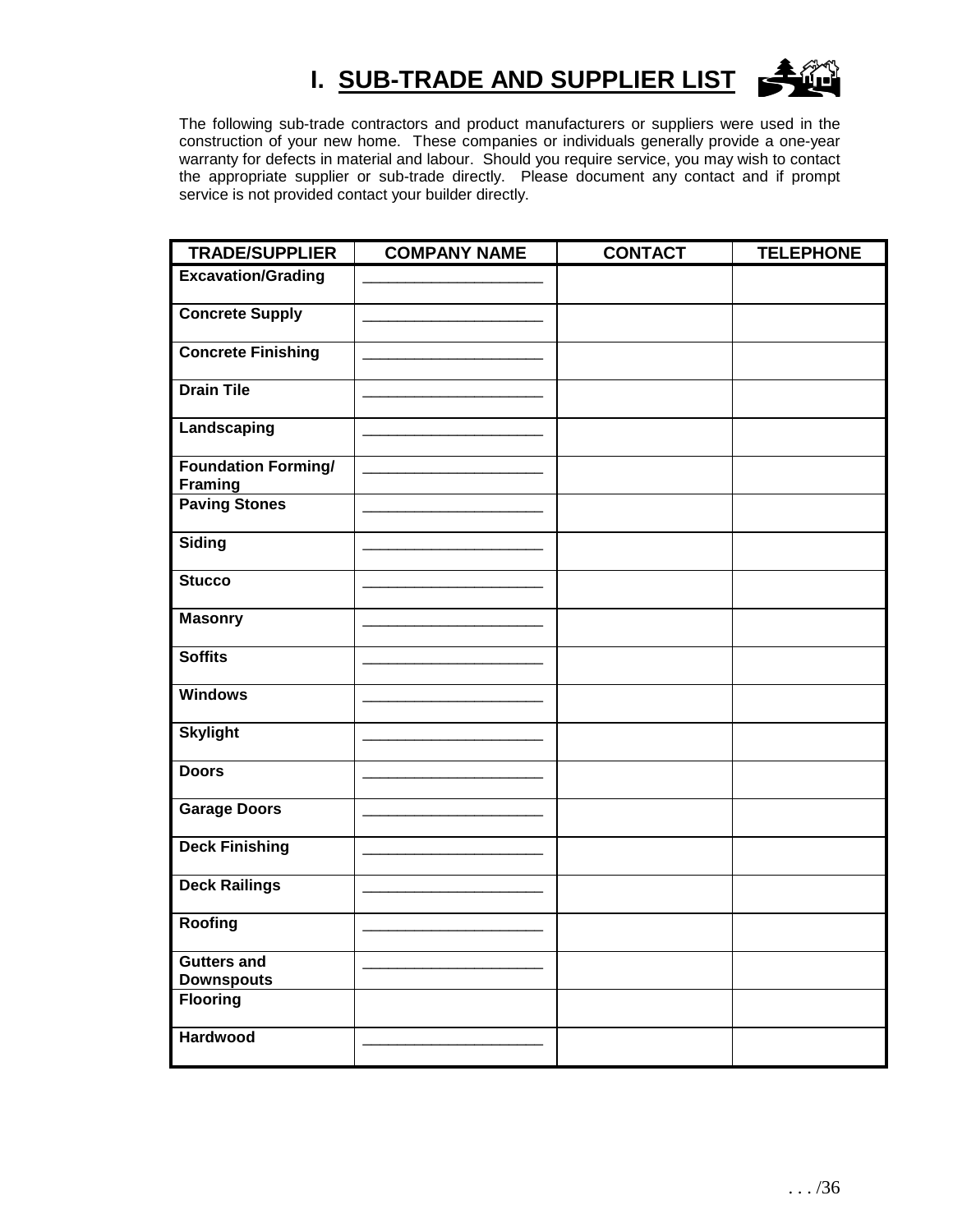| <b>PAGE TWO</b><br><b>SUB-TRADE AND SUPPLIER LIST</b> |                            |                |                                     |  |  |  |
|-------------------------------------------------------|----------------------------|----------------|-------------------------------------|--|--|--|
| <b>TRADE/SUPPLIER</b>                                 | <b>COMPANY NAME</b>        | <b>CONTACT</b> | <b>TELEPHONE</b>                    |  |  |  |
| <b>Resilient Flooring</b>                             |                            |                |                                     |  |  |  |
| <b>Carpet</b>                                         |                            |                |                                     |  |  |  |
| <b>Tile</b>                                           |                            |                |                                     |  |  |  |
| <b>Marble</b>                                         |                            |                |                                     |  |  |  |
| <b>Counter Tops</b>                                   |                            |                |                                     |  |  |  |
| <b>Cabinets</b>                                       |                            |                |                                     |  |  |  |
| <b>Ceramic Tile</b>                                   |                            |                |                                     |  |  |  |
| <b>Insulation</b>                                     |                            |                |                                     |  |  |  |
| <b>Drywall</b>                                        |                            |                |                                     |  |  |  |
| <b>Painting - Interior</b>                            |                            |                |                                     |  |  |  |
| <b>Painting - Exterior</b>                            |                            |                |                                     |  |  |  |
| <b>Interior Finishing</b><br>(Wood Work)              |                            |                |                                     |  |  |  |
| <b>Mirrors</b>                                        |                            |                |                                     |  |  |  |
| <b>Plumbing</b>                                       |                            |                |                                     |  |  |  |
| <b>Plumbing Fixtures</b>                              |                            |                |                                     |  |  |  |
| <b>Septic System</b>                                  |                            |                |                                     |  |  |  |
| <b>Electrical</b>                                     |                            |                |                                     |  |  |  |
| <b>Electrical Fixtures</b>                            |                            |                |                                     |  |  |  |
| <b>Heating</b>                                        |                            |                |                                     |  |  |  |
| <b>Fireplaces</b>                                     |                            |                |                                     |  |  |  |
| <b>Appliances</b>                                     |                            |                |                                     |  |  |  |
| <b>Range Hood</b>                                     |                            |                |                                     |  |  |  |
| <b>Alarm System</b>                                   |                            |                |                                     |  |  |  |
| <b>Central Vacuum</b>                                 |                            |                |                                     |  |  |  |
| <b>Warranty Company</b>                               | <b>Travelers Guarantee</b> |                | (604) 682-3095 or<br>1-800-555-9431 |  |  |  |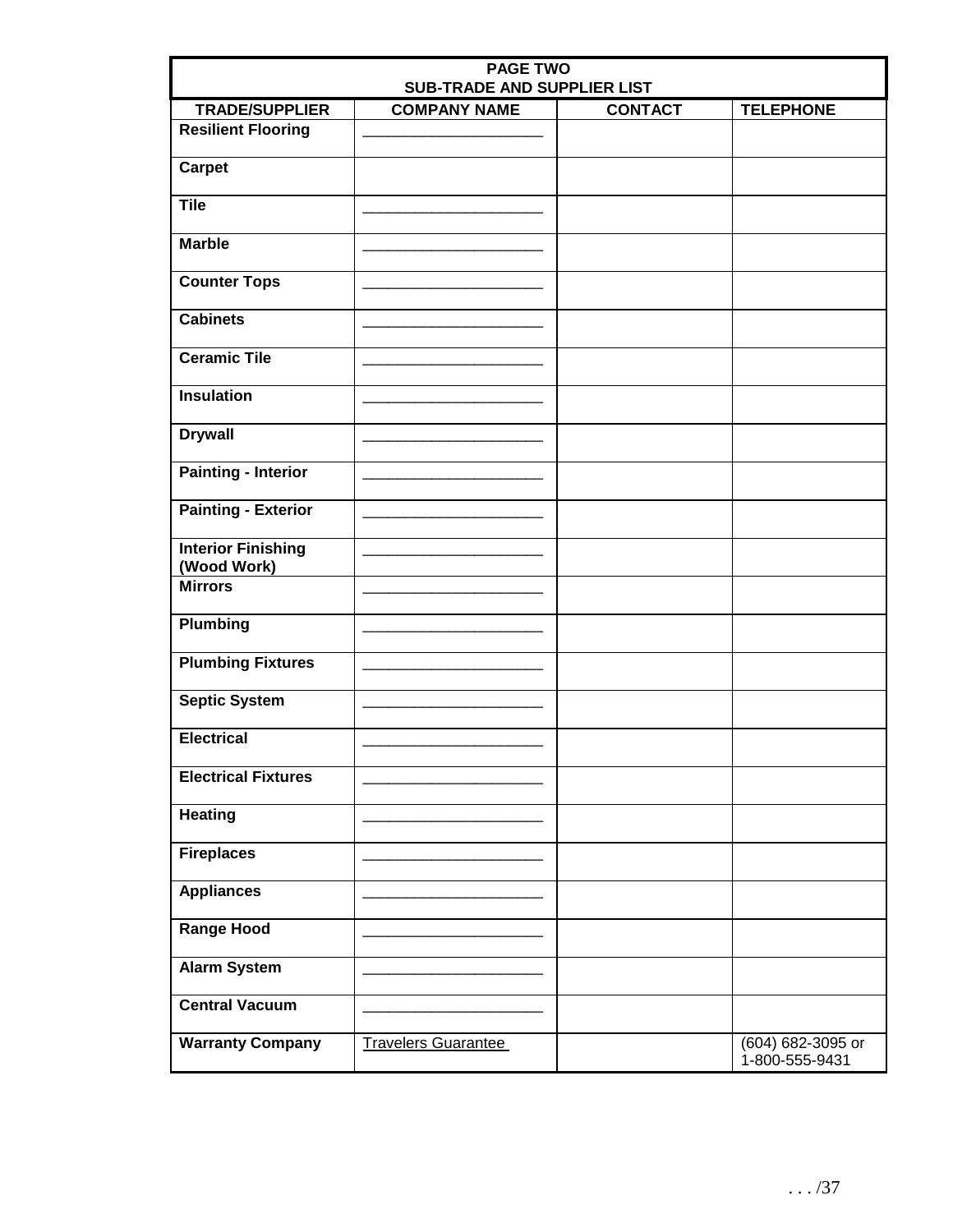

# **APPENDIX "A"**

#### **WARRANTY COVERAGES**

#### **1) MATERIALS & LABOUR WARRANTY**

- (a) in the first **12 months** of the Warranty, for **detached dwelling units** or **dwelling units** in a **multi-family building**, coverage for any Defect in Materials and Labour.
- (b) in the first **15 months** of the Warranty, for the **Common Property**, common facilities and other assets of a Strata Corporation, coverage for any defect in Materials and Labour.
- (c) in the first **24 months** of the Warranty,
	- i. coverage for any Defect in Materials and Labour supplied for the gas, electrical, plumbing, heating, ventilation, and air conditioning Delivery and Distribution Systems,
	- ii. coverage for any Defect in Materials and Labour supplied for the exterior cladding, caulking, windows, and doors that may lead to detachment or material damage to the new home or Common Property,
	- iii. coverage for any Defect in Materials and Labour which renders the new home unfit to live in, and;
	- iv. non-compliance with, or a violation of the Building Code if the non-compliance or violation:
		- 1) constitutes an unreasonable health or safety risk, or
		- 2) has resulted in, or is likely to result in, Material Damage to the new home.

#### **2) BUILDING ENVELOPE WARRANTY - FIVE (5) YEARS**

Coverage for the Building Envelope for up to five years for Defects in the Building Envelope of a new home, including a Defect which permits unintended water penetration such that it causes, or is likely to cause, Material Damage to the new home.

#### **3) STRUCTURAL DEFECTS WARRANTY - TEN (10) YEARS**

Coverage for Structural Defects for up to ten years for:

- (a) any Defect in Materials and Labour that results in the failure of a Load Bearing part of the new home, and;
- (b) any Defect which causes Structural Damage that materially and adversely affects the use of the new home for residential occupancy.
- **For complete Warranty Coverage information, refer to your Travelers Guarantee Home Warranty Certificate.**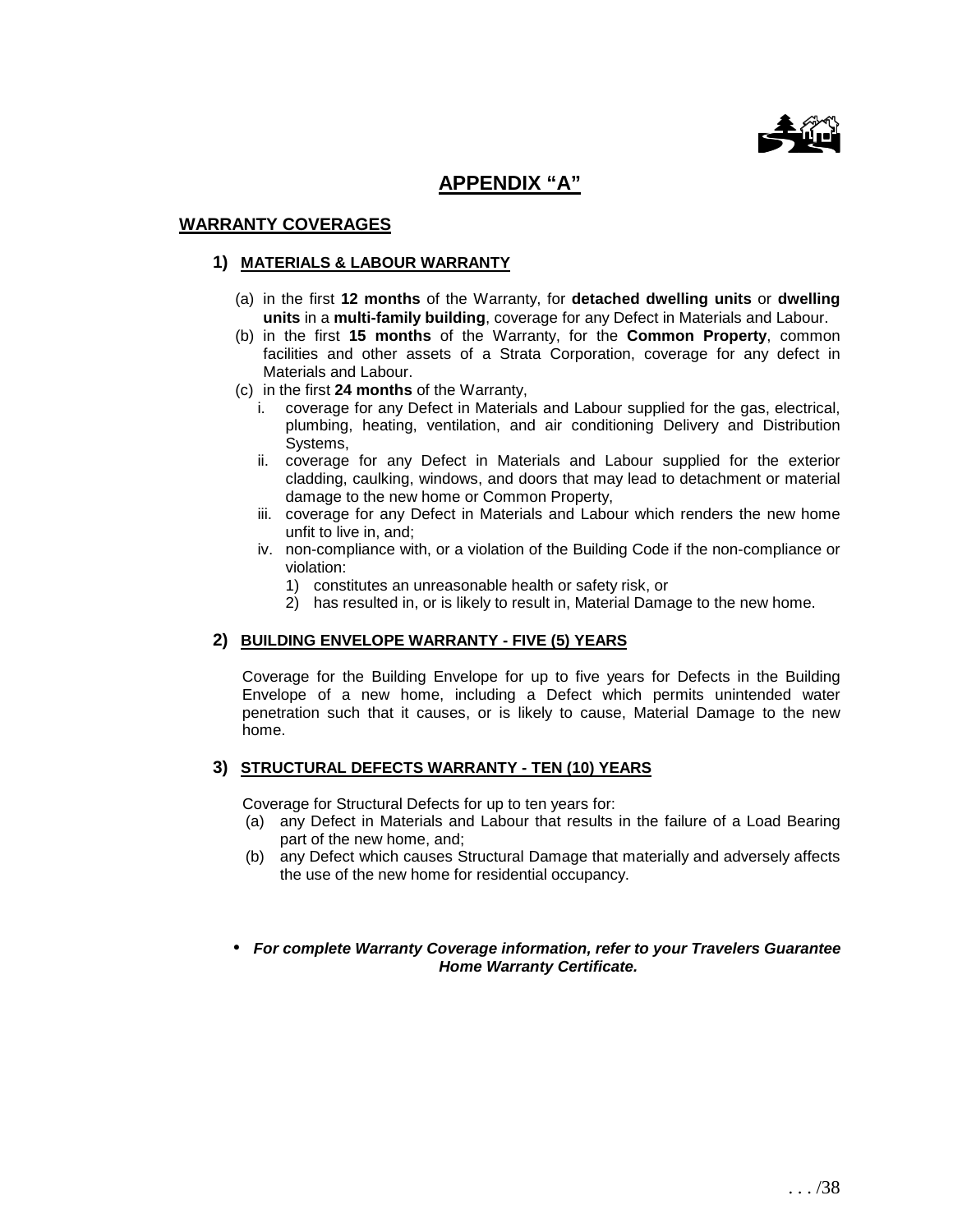

# **APPENDIX "B"**

#### **WARRANTY EXCLUSIONS**

#### **The Warranty does not cover the following**:

- a) weathering, normal wear and tear, deterioration or deflection consistent with normal industry standards;
- b) normal shrinkage of materials caused by drying after construction;
- c) any loss or damage which arises while the new home is being used primarily or substantially for non-residential purposes;
- d) materials, labour, or design supplied by an owner;
- e) any damage to the extent that it is caused or made worse by an owner or Third Party, including:
	- (i) negligent or improper maintenance or improper operation by anyone other than the builder or its employees, agents, or sub-contractors,
	- (ii) failure of anyone, other than the builder or its employees, agents, or sub-contractors, to comply with the Warranty requirements of the manufacturers of appliances, equipment, or fixtures,
	- (iii) alterations to the new home, including the conversion of the non-living space into living space or the conversion of the new home into two (2) or more units, by anyone other than the builder or its employees, agents, or sub-contractors while undertaking their obligations under the sales contract, and,
	- (iv) changes to the grading of the ground by anyone other than the builder or its employees, agents, or sub-contractors;
- f) failure of an owner to take timely action to prevent or minimize loss or damage, including the failure to give prompt notice to Travelers Guarantee of a Defect or discovered loss or a potential Defect or loss;
- g) any damage caused by insects or rodents and other animals, unless the damage results from non-compliance with the Building Code by the builder or its employees, agents, or subcontractors;
- h) accidental loss or damage from acts of nature including, but not limited to, fire, explosion, smoke, water escape, glass breakage, windstorm, hail, lightning, falling trees, aircraft, vehicles, flood, earthquake, avalanche, landslide, and changes in the level in the underground water table which are not reasonably foreseeable by the builder;
- i) bodily injury or damage to personal property or real property which is not part of the new home;
- j) any Defect in, or caused by, materials or work supplied by anyone other than the builder or its employees, agents, or sub-contractors;
- k) changes, alterations, or additions made to the new home by anyone after initial occupancy, except those performed by the builder or its employees, agents, or sub-contractors under the construction contract or sales agreement, or as required by Travelers Guarantee ;
- l) contaminated soil;
- m) subsidence of the land around the new home or along utility lines, other than subsidence beneath footings of the new home or under Driveways or Walkways;
- n) diminution in the value of the new home;
- o) landscaping, both hard and soft, including plants, fencing, detached patios, gazebos and similar structures;
- p) non-residential detached structures including sheds, garages, carports or outbuildings, or any structure or construction not attached to or forming an integral part of a multi-unit building or the new home;
- q) any commercial use area and any construction associated with a commercial use area;
- r) roads, curbs, and lanes;
- s) site grading and surface drainage, except as required by the Building Code;
- t) the operation of municipal services, including sanitary and storm sewer;